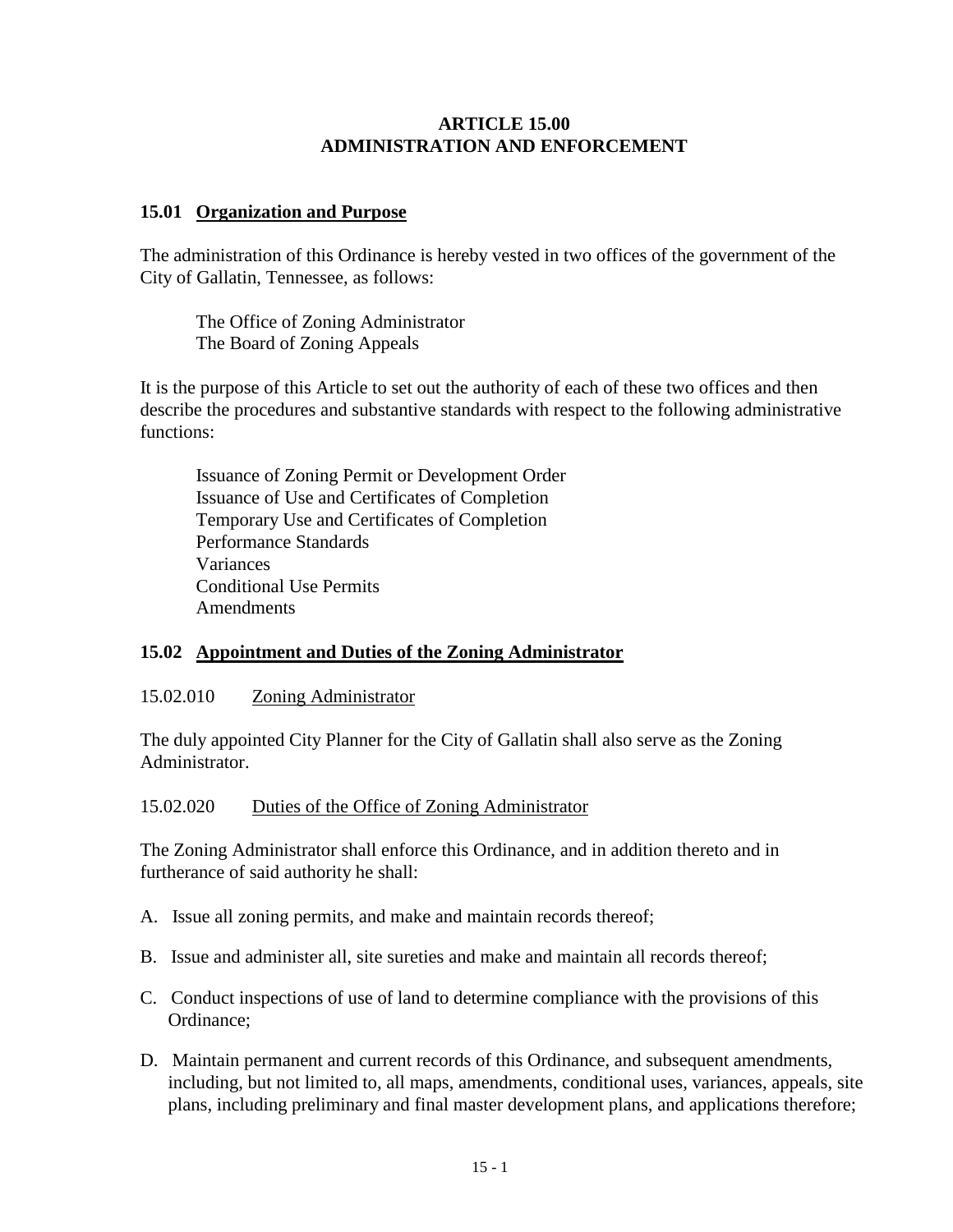- E. Provide information to the public on all matters relating to this Ordinance;
- F. Receive, file and forward to all necessary agencies all applications for conditional uses, and for amendments to this Ordinance;
- G. Receive, file and forward to the Board of Zoning Appeals all applications for variances or other matters, on which the Board is required to pass under the provisions of this Ordinance;
- H. Initiate, direct and review, from time to time, a study of the provisions of this Ordinance, and make reports of his recommendations to the Planning Commission at least annually.
- I. Administration to the Boards of Zoning Appeals
- J. Administration of the Floodplain Ordinance.

# 15.02.030 Powers of the Zoning Administrator Regarding the Issuance of Permits

The Zoning Administrator shall have the power to grant zoning/development permits, and make inspections of land, development sites and properties necessary to carry out his duties in the enforcement of this Ordinance. It shall be unlawful for the Zoning Administrator to approve any plan or issue any zoning/development permits for any excavation or construction until he has, first conferred with the City Engineer, and inspected such plans in detail and found them to conform to this Ordinance.

Under no circumstances is the Zoning Administrator permitted to make changes to this Ordinance nor to vary its terms and provisions in carrying out his duties without authorization by the Board of Mayor and Alderman upon adoption an amendment to this Ordinance.

The Zoning Administrator shall not refuse to issue a permit when conditions imposed by this Ordinance are complied with by the applicant despite the violations of contracts such as covenants or private agreements which may occur upon the granting of said permit.

# 15.02.040 Powers of the Zoning Administrator and Code Compliance Officer of the Police Department to Enforce Performance Standards

The Zoning Administrator and the Code Enforcement Officer of the Police Department shall enforce performance standards in accordance with the procedure set forth in Sections 15.02.040 A. through 15.02.040 F.

A. New Construction, or Extension or Enlargement of Existing Uses - In all districts where performance standards apply, any request for a zoning permit or development order for manufacturing or other uses shall be accompanied by a certification from a licensed registered Professional Engineer of Tennessee that the proposed activity can meet the applicable performance standards. If the Zoning Administrator or Code Compliance Officer has reasonable belief that a violation may occur, despite the opinion of the Engineer, then he may: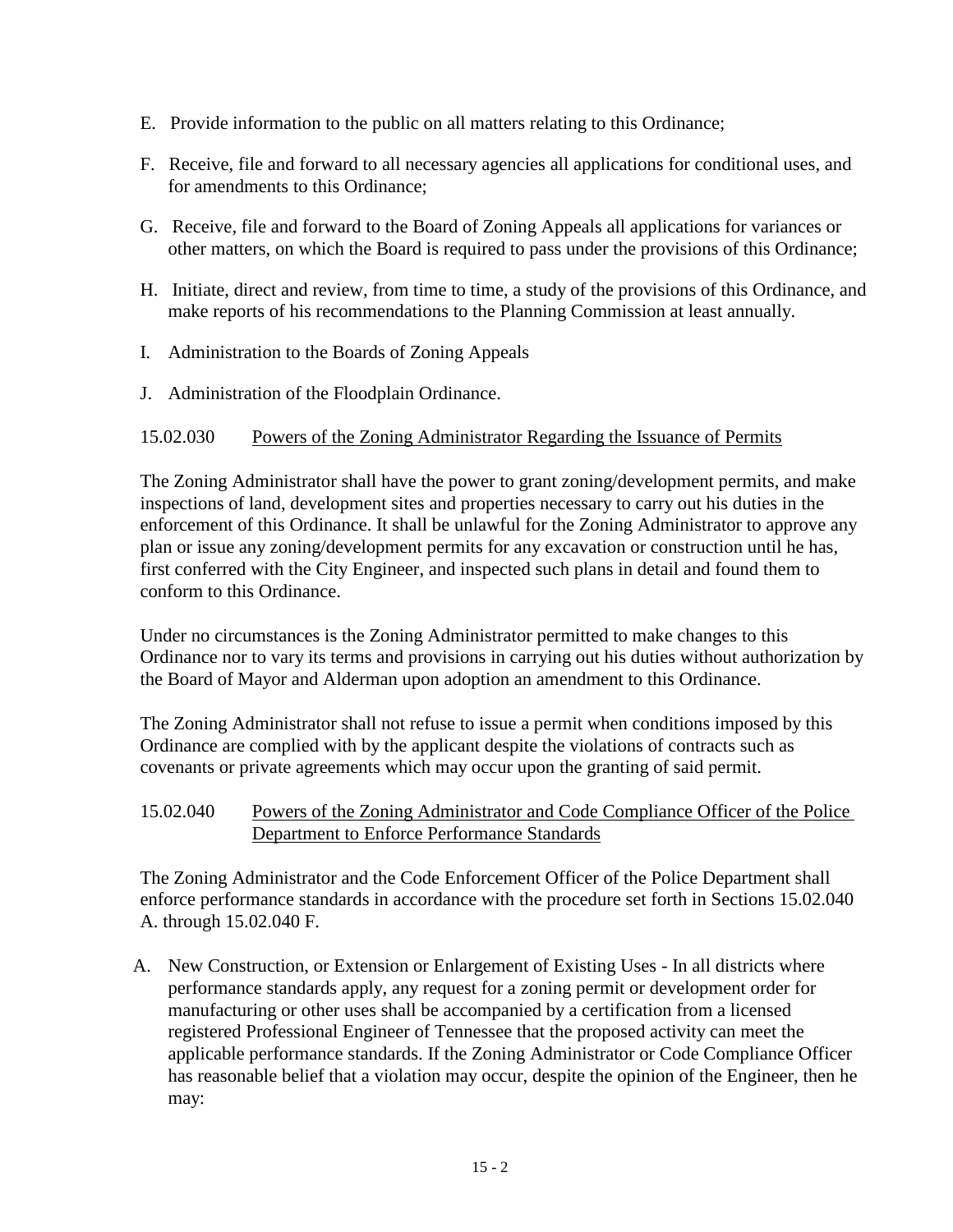- 1. require the submission of additional data sufficient to support the applicant's claim, or
- 2. reject the application, pending receipt of additional supporting data.
- B. Intent Concerning Determinations Involved in Administration and Enforcement of Performance Standards - Determinations necessary for administration and enforcement of performance standards set forth in this Ordinance range from those which can be made with satisfactory accuracy by a reasonable person using normal senses and no mechanical equipment to those requiring great technical competence and complex equipment for precise measurement.

Where determinations can be made by the Zoning Administrator, Code Compliance Officer or other City employees, using equipment normally available to the City or obtainable without extraordinary expense, such determination shall be made before notice of violation is issued.

Where technical complexity or extraordinary expense make it unreasonable for the City to maintain the personnel or equipment necessary for making difficult or unusual determinations, procedures shall be available for causing corrections of apparent violations of performance standards, for protecting individuals from arbitrary, capricious, and unreasonable administration and enforcement of performance standard regulations, and for protecting the general public from unnecessary costs for administration and enforcement.

- C. Performance Standards Relating to Emission of Smoke, Fire, and Explosive Hazards Where Flash Point of Flammable Material Is Known, Humidity, Heat, Glare and Electromagnetic Interference - If the Zoning Administrator/Code Compliance Officer, Building Official, or Fire Official finds, after making determinations in the manner set forth in Article 13.00 of this Ordinance that there is a violation of performance standards relating to emission of smoke, fire, and explosive hazards where the flash point of flammable materials is known, heat, humidity, glare, or electromagnetic influence, he shall take or cause to be taken lawful action to cause correction to within the limits set by such performance standards. Failure to obey lawful orders concerning such correction shall be punishable as provided in Section 15.08 of this Article.
- D. Performance Standards Relating to Measurements of Particulate Matter, Vibration, Noise, Fire and Explosive Hazards Where Flash Point of Materials is Not Known, Toxic and Noxious Matter, Odorous Matter, and Radiation Hazards - If in the considered judgment of the Zoning Administrator, Code Compliance Officer, Building Official, or Fire Official there is probable violation of the performance standards set forth in Article 14.00 concerning emission of particulate matter, vibration, noise, fire and explosive hazards where flash point is not known, toxic and noxious matter, odorous matter, or radiation hazards the procedures, in Section 15.08 shall be followed.
- E. Violation of Performance Standards Procedure for Notice and Testing If, in the considered judgment of the Zoning Administrator, Code Compliance Officer, Building Official, or Fire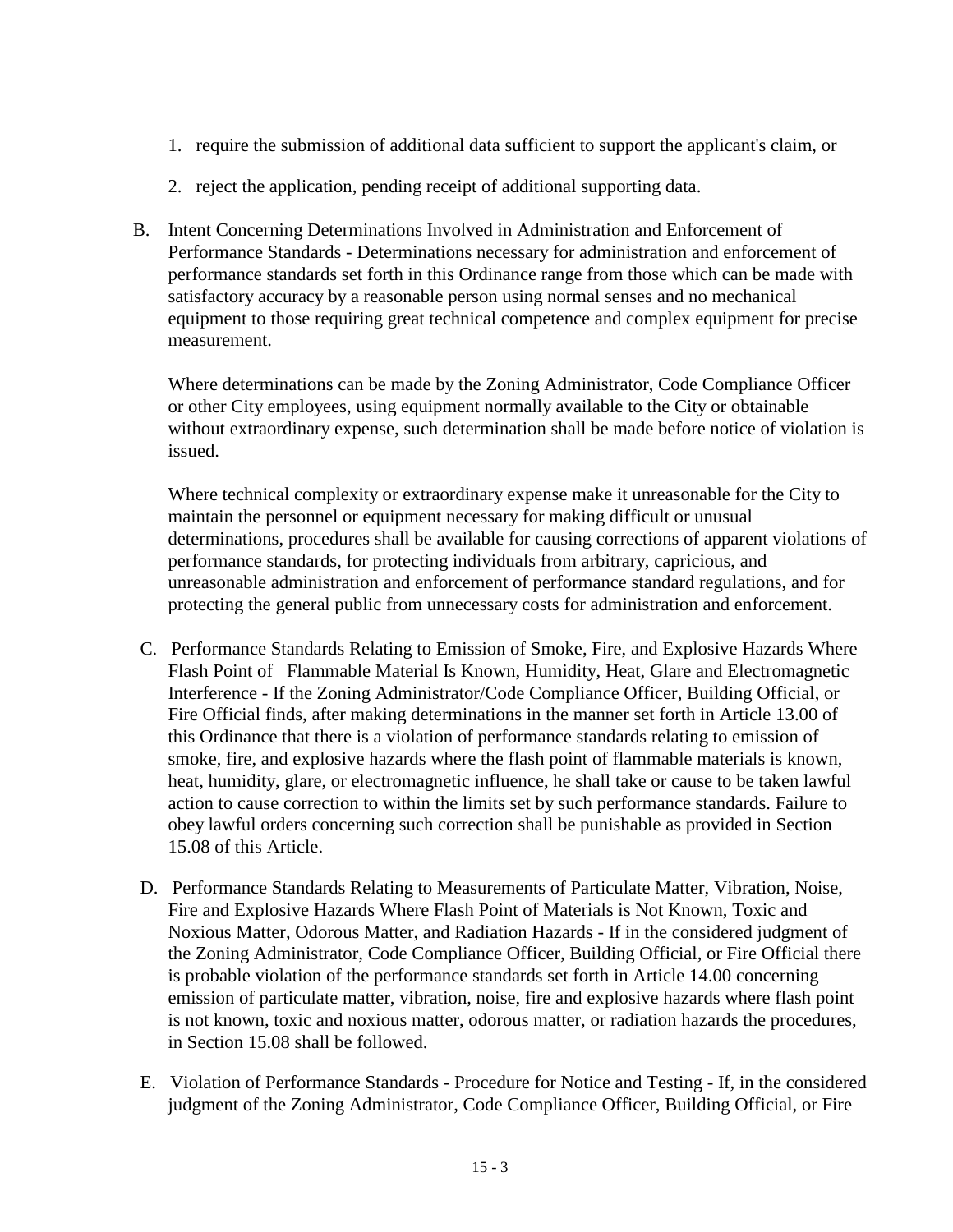Official, there is probable violation of the performance standards as set forth in Article 13.00 concerning emission of particulate matter, vibration, noise, fire, and explosive hazards where flash point of flammable materials is not known, toxic or noxious matter, odorous matter, or radiation hazards the following procedures shall be followed:

- 1. The Zoning Administrator, Code Compliance Officer, Building Official, or Fire Official shall give written notice, by registered mail or other means insuring a signed receipt for such notice, to the person or persons responsible for the alleged violation. The notice shall describe the particulars of the alleged violation and the reasons why the Zoning Administrator believes there is a violation in fact, and shall require an answer or correction of the alleged violation to the satisfaction of the Zoning Administrator, Code Compliance Officer, Building Official, or Fire Official within a time limit set by the Administrator. The notice shall state, and it is hereby declared, that failure to reply or to correct the alleged violation to the satisfaction of the Zoning Administrator, Code Compliance Officer, Building Official, or Fire Official within the time limit set constitutes admission of violation of the terms of this Ordinance.
- 2. The notice shall further state that upon request of those to whom it is directed, technical determinations as described in this Ordinance will be made, and that if violations as alleged are found, costs of such determinations shall be charged against those responsible for the violation, in addition to such other penalties as may be appropriate, but that if it is determined that no violation exists, the cost of determination will be paid by the City. If there is no reply within the time limit set, but the alleged violation is corrected to the satisfaction of the Zoning Administrator, Code Compliance Officer, Building Official, or Fire Official he shall note "violation corrected" on his copy of the notice, and shall retain it among his official records, taking such other action as may be warranted.
- 3. If there is no reply within the time limit set (thus establishing admission of violation as provided herein) and the alleged violation is not corrected to the satisfaction of the Zoning Administrator within the time limit set he shall proceed to take or cause to be taken such action as is warranted by continuation of a violation after notice to cease.

If a reply is received within the time limit set indicating that the alleged violation will be corrected to the satisfaction of the Zoning Administrator, Code Compliance Officer, Building Official, or Fire Official but requesting additional time, the Administrator may grant an extension if he deems it warranted in the circumstances of the case and if the extension will not, in his opinion, cause imminent peril to life, health, or property.

If a reply is received within the time limit set requesting technical determination as provided in this Ordinance, and if the alleged violation continues, the Zoning Administrator, Code Compliance Officer, Building Official, or Fire Official may call in properly qualified experts to make the determinations. If expert findings indicate violation of the performance standards, the costs of the determinations shall be assessed against the property owner, business operator or other persons responsible for the violation, in addition to such other penalties as may be appropriate under the terms of Section 15.08 of this Article.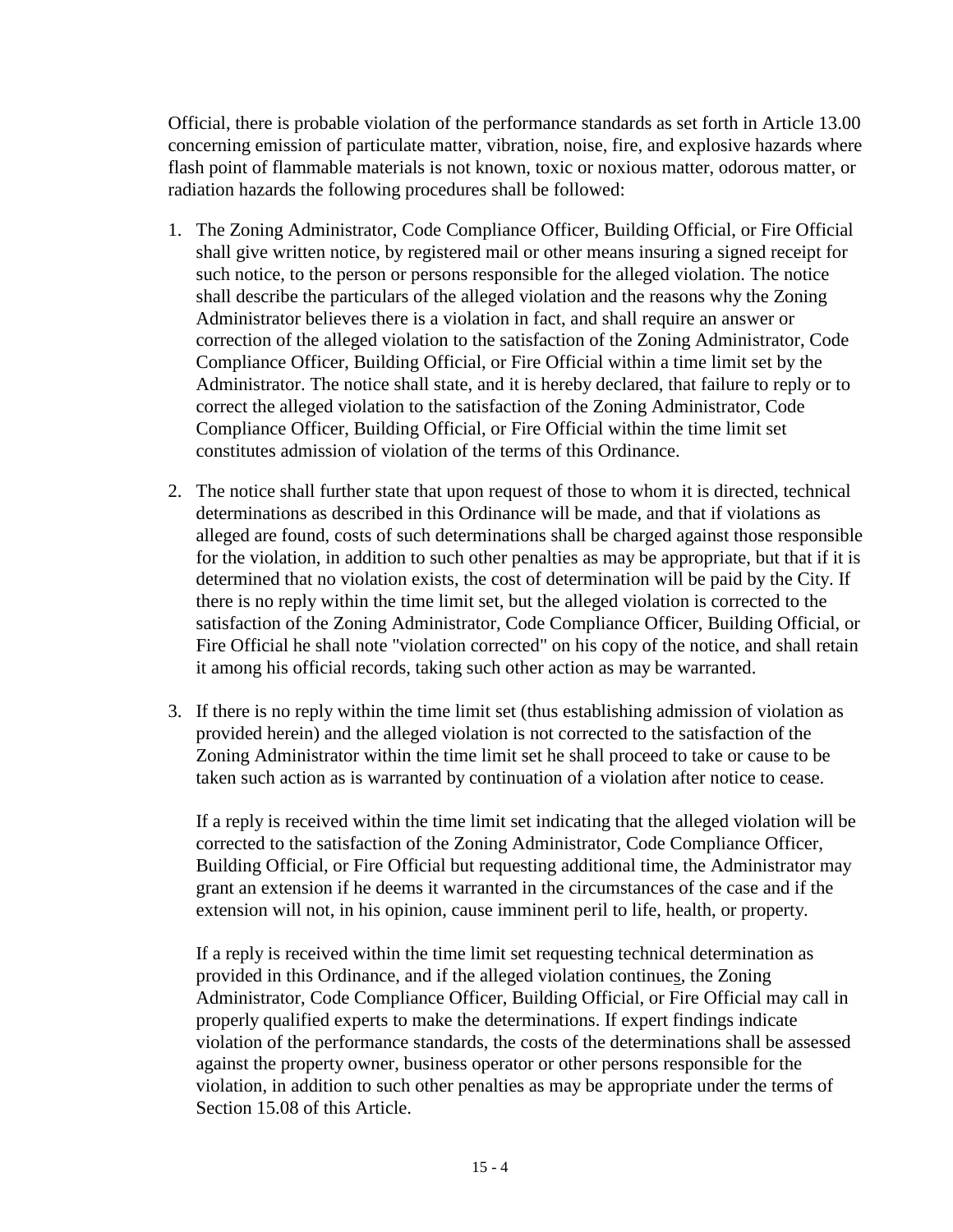If no violation is found, the costs of the determinations shall be paid by the City without assessment against the property owner, business operator or other persons involved.

F. Violation of Performance Standards for Uses Existing at the Time of Passage of Zoning Ordinance or Amendment - When uses are non-conforming at the time of passage of this Ordinance, or subsequent amendment, and must conform, the Zoning Administrator, Code Compliance Officer, Building Official, or Fire Official shall give notice of the fact that the use is non-conforming and prescribe a date for conformance, said date being established in accordance with Section 13.02.040.

The owner of the use may submit a certification from a licensed registered Professional Engineer of Tennessee that the necessary steps have been taken to produce conformance to the performance standards. When the Zoning Administrator, Code Compliance Officer, Building Official, or Fire Official has reasonable belief that the non-conformance has not been eliminated, then he may cause tests to be made in accordance with the procedures established in Section 15.02.040 E. When the landowner does not eliminate the nonconformance after its existence has been established, the Zoning Administrator, Code Compliance Officer, Building Official, or Fire Official may proceed in accordance with the procedures set forth in Section 15.08 to have the violation corrected.

- G. Power to Make Measurement of Manufacturing or other Uses in Districts Where Performance Standards Apply - Notwithstanding the foregoing provisions, in any district where performance standards apply, the Zoning Administrator, Code Compliance Officer, Building Official, or Fire Official may cause to have made scientific tests of any use to determine its performance characteristics, whether or not a violation exists. The costs of such tests are to be sustained by the City.
- H. Right of Entry Upon Land The Zoning Administrator, Code Compliance Officer, Building Official, or Fire Official or persons engaged by him to perform tests or any other duties may enter upon any land within the jurisdiction of the City for the purpose of performing tests, making examinations, or surveys, and placing or removing public notices as may be required by this Ordinance.
- I. Conflict with State or Federal Enforcement Where any of the performance standards contained herein are enforced by appropriate state or federal authorities, the Zoning Administrator ,Code Compliance Officer, Building Official, or Fire Official shall be exempted from such enforcement. However, this shall not be construed as preventing the City of Gallatin from adopting and enforcing stricter standards than federal or state governments if the City so desires.

# **15.03 Zoning /Development Permits and Use and Certificates of Completion**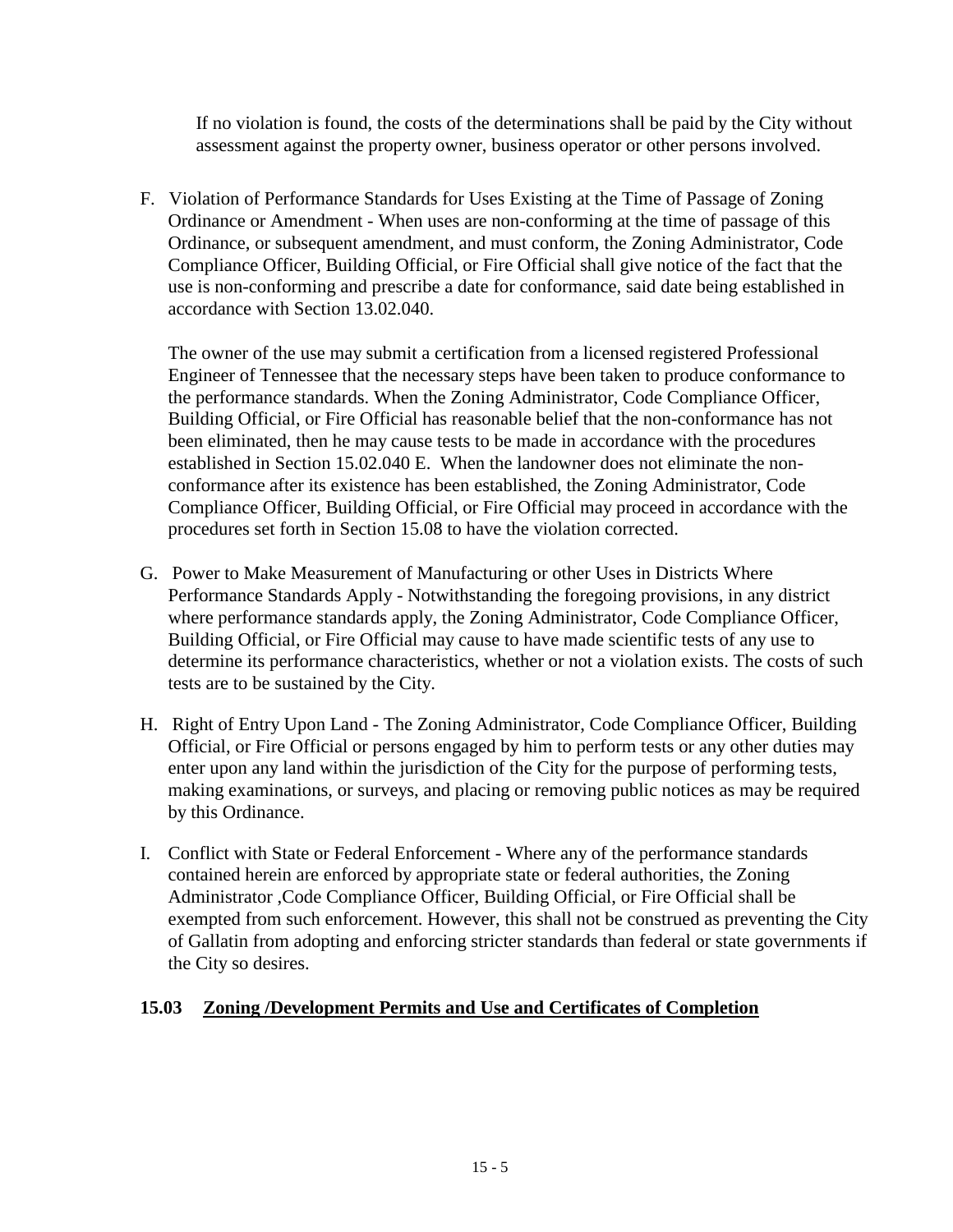### 15.03.010 Zoning/Development Permits Required

No building or other structure shall be erected, moved, added to or structurally altered without a zoning development permit issued by the Office of the Zoning Administrator and approved by the Code Compliance Officer, Building Official, and Fire Official.

Except as hereinafter provided, no permit pertaining to the use of land or buildings shall be issued by any office, department, or employee of the City of Gallatin unless the application for such permit has been examined by the Office of the Zoning Administrator, Code Compliance Officer, Building Official, and Fire Official or indicating that the proposed building or structure complies with all the provisions of this Ordinance. Any zoning/development permit or use and occupancy permit issued in conflict with the provisions of this Ordinance shall be null and void.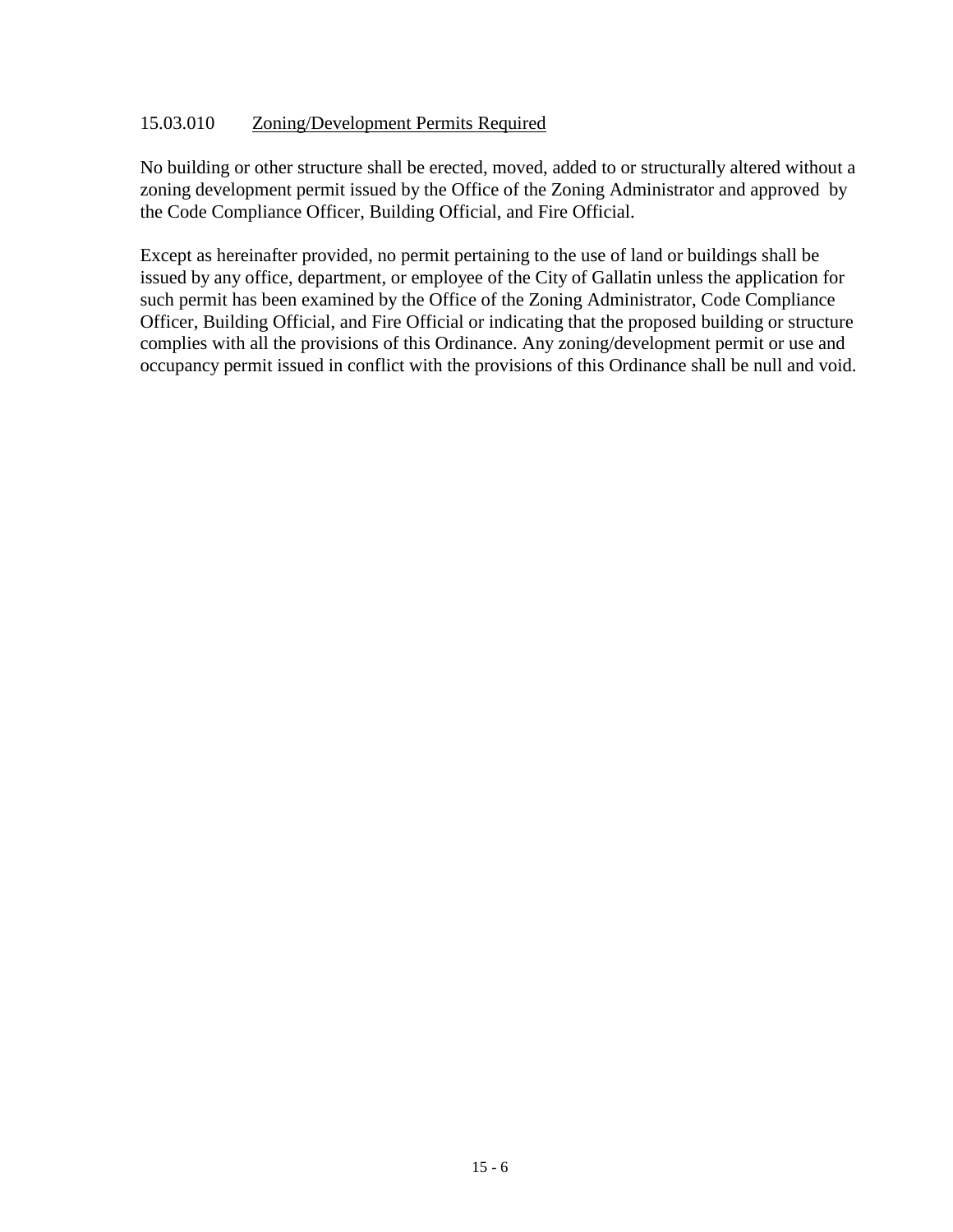### 15.03.020 Site Plan Required

The City Planner shall require that all applications for permits be accompanied by plans and specifications. All applications shall include a site plan showing the information as required below, which shall be approved by the Planning Commission prior to the issuance of the permit. Prior to submittal of a site plan application, the owner or owners agent shall first meet with the Planning and Engineering Department staff, and other department staff, when necessary, in a preapplication conference.

The following applications shall require plans and specifications to be submitted to and may be approved by the City Staff and may not require Planning Commission approval. The City Staff may require any additional information deemed necessary to determine compliance with City Ordinances.

- A. Site improvements, buildings or building additions that include:
	- 1. Commercial building additions and/or accessory structure construction or additions less than 10,000 square feet in gross floor area or 25% or less additional total gross square footage in floor area for buildings less than 10,000 square feet in area and industrial building additions of less than 50,000 square feet in area, (Only one such addition shall be considered in any 12 month period.) or
	- 2. Commercial and/or accessory buildings that do not exceed 10,000 square feet of building area, or
	- 3. Industrial buildings that do not exceed 50,000 square feet of gross building area, or
	- 4. Building additions which represent less than a fifty percent (50%) increase in building size may construct such addition with materials that match or are consistent with the existing structure.
- B. Change in use of a building(s) or site(s) that:
	- 1. Does not require building additions or site improvements in excess of the thresholds described in 15.03.020 A., and
	- 2. Are permitted uses in the zoning district in which the proposed changes are located.
- C. Residential Buildings or other residential structures involving ten units or less located on a Single-Zone Lot.

The site plan of any residential buildings or other structures of residential activity with ten (10) dwelling units or less on a zone lot, excepting single-family attached dwellings as described in Section 03.05, shall indicate:

1. The actual shape, location, and dimensions of the lot;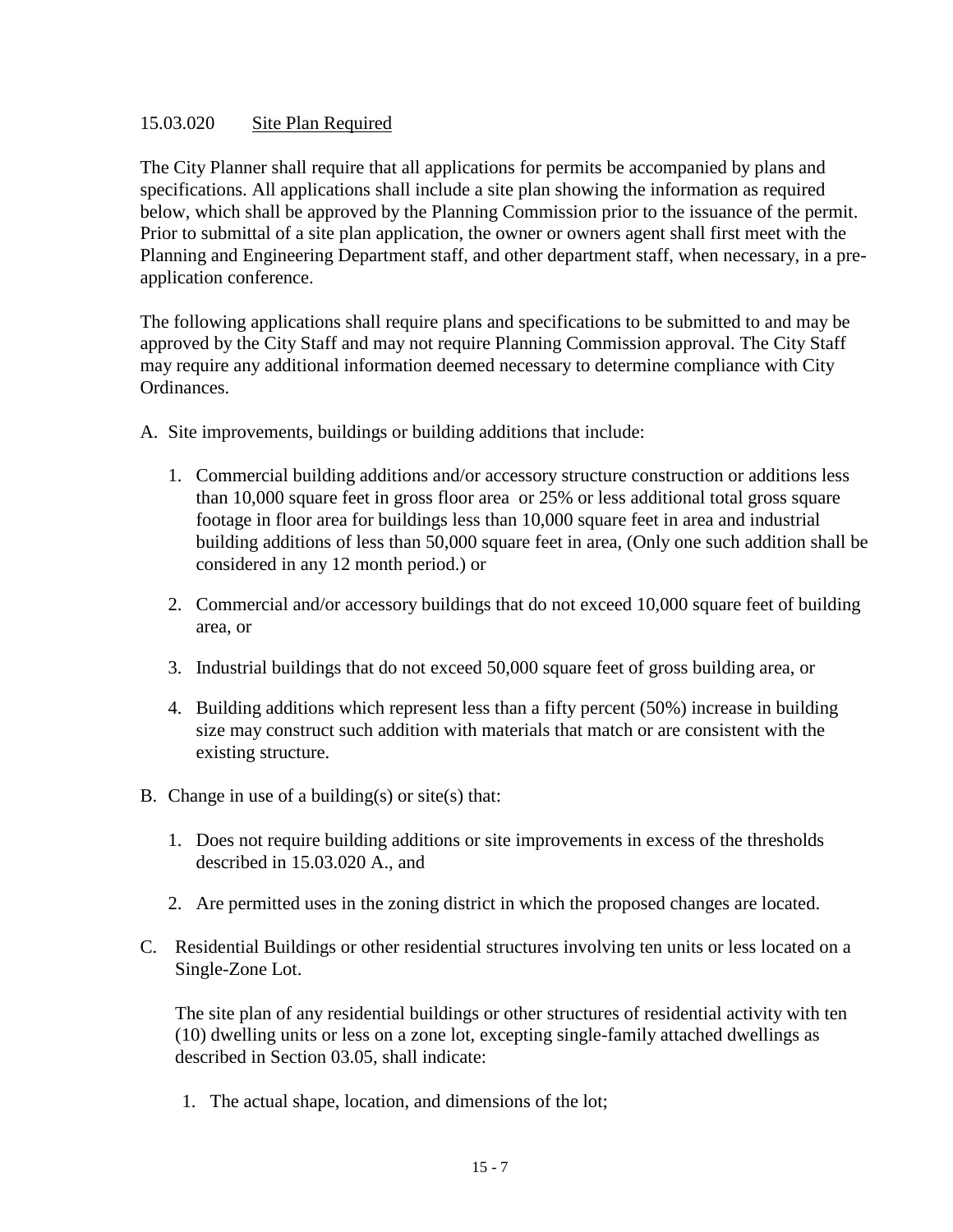- 2. The shape, size, and location of all buildings or other structures to be erected, altered or moved, and of any building or other structure already on the lot;
- 3. The existing and intended use of the lot and of all such building or other structures upon it, including the number of dwelling units the building is intended to accommodate;
- 4. Such other information concerning the lot or adjoining lots as may be essential for determining whether the provisions of this Ordinance are being observed.

All other buildings, structures, and activities, including requests for alternative architectural designs, shall require site plan review and approval by the Planning Commission.

# 15.03.021 Site Plan Requirements

In addition to the requirements described in Article 12, Section 12.10, the site plan for all other buildings, structures, and activities shall include:

- 1. The actual shape, location, and dimensions of the lot;
- 2. The shape, size, and location of all buildings or other structures to be erected, altered or moved, and of any building or other structure already on the lot;
- 3. Legal description and/or survey of the property with location map and most recent deed;
- 4. An engineered scale of not less than  $1:60$  (1 inch = 60');
- 5. The existing and intended use of the lot and of all such building or other structures upon it, including the number of dwelling units the building is intended to accommodate, if applicable;
- 6. Topographic features (contours not greater than 5 foot intervals) including the topography of at least 50 feet on adjacent lots and any natural drainage systems;
- 7. Location of all proposed driveways and entrances as well as existing driveways and entrances on surrounding lots, trails/pathways and sidewalk and bicycle facilities;
- 8. Location of all accessory off-street parking areas to include a plan showing design and layout of such parking facilities are to be provided;
- 9. Location of all accessory off-street loading berths;
- 10. Location of open space;
- 11. Proposed ground coverage, floor area, and building heights;
- 12. Position of fences and walls;
- 13. Materials to be used on building facades and fences;
- 14. Position of screen planting (type of planting specified);
- 15. Location of windows and courts;
- 16. Exterior Construction materials to be used on buildings;
- 17. A site lighting plan;
- 18. Location, type, and size of proposed signs, if applicable;
- 19. Proposed means of surface drainage, including drainage calculations and details of the proposed drainage facilities;
- 20. Location of all existing and proposed utility lines;
- 21. Location of all easements and rights-of-way;
- 22. Certification of compliance with applicable performance standards;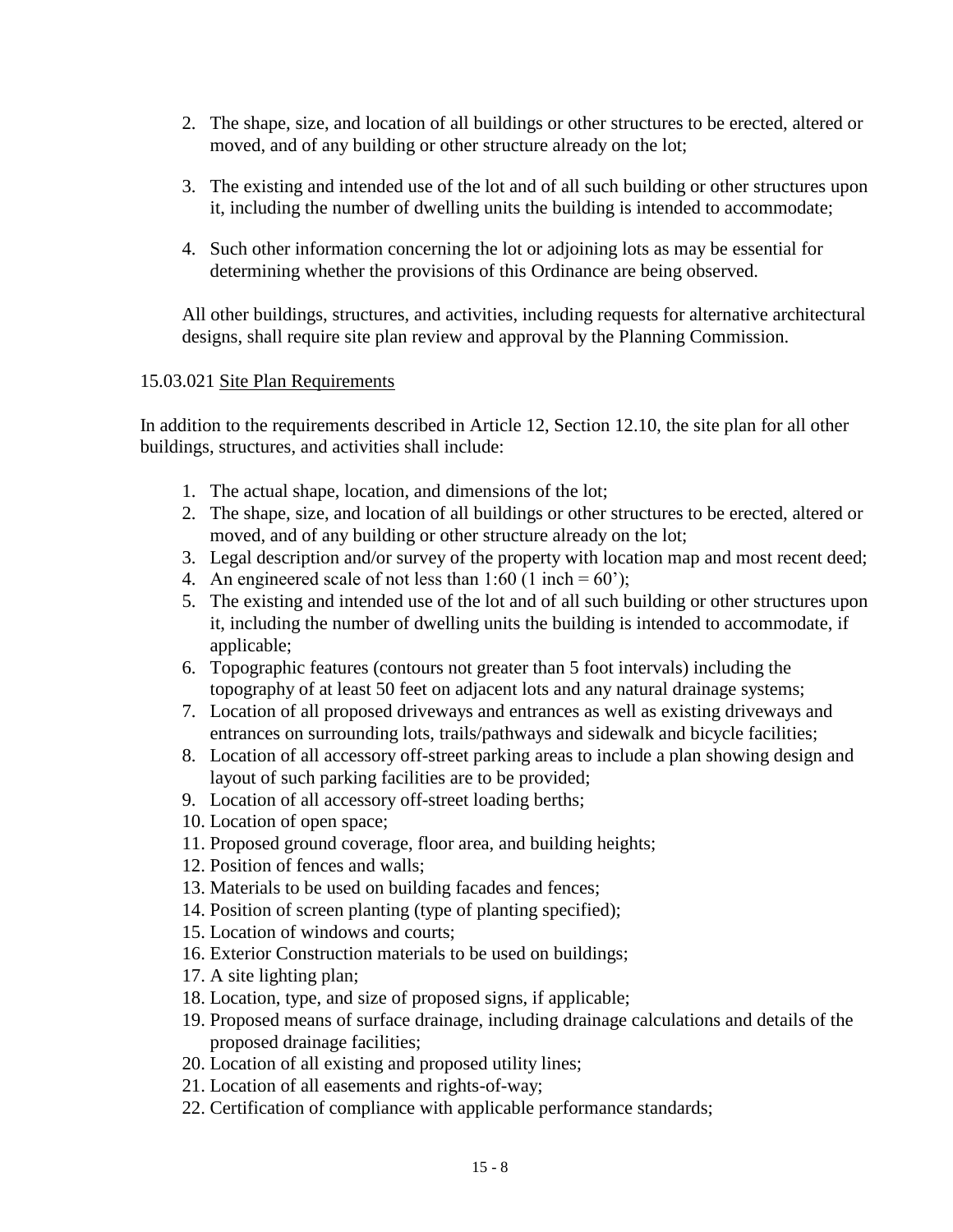- 23. Location of areas subject to flooding;
- 24. Percolation tests where subsoil sewage disposal is anticipated;
- 25. Show required yards, setbacks, and bufferyards;
- 26. Label zoning for property and surrounding properties and name of owners of adjacent properties;
- 27. Location, type, and size of proposed accessory structures including HVAC units, waste material collection facility, including bulk container, concrete pad, and opaque enclosure for other than City of Gallatin refuse containers.
- 28. Traffic Impact Study when required per Section 13.06.
- 29. Nine (9) copies of the site plan. Applicants preparing a site plan using Computer Aided Drafting and Design (CADD) shall be required to submit a digital file of the approved site plan.

#### 15.03.022 Site Plan Voided

A site plan shall become null and void after a period of three (3) years if no construction activity has been initiated based on the approved site plan. Construction activity does not include grading or excavation. For any site plan approved prior to May 1, 2008, expiration shall occur under the terms of the original site plan approval.

#### 15.03.023 Site Plan Certification and As-Builts Required

Prior to receiving a certificate of completion for an approved site plan, the applicant, developer, or owner shall furnish to the City Planning Department a signed a sealed letter from the project engineer, landscaped architect or a surveyor licensed in the State of Tennessee, certifying the development site was constructed consistent with the approved plans and accompanied by asbuilt drawings of the development site. Such as-built drawings shall depict, at a minimum, the following information:

- 1. Locations of all building footprints or other structures
- 2. Location of all sidewalks, parking facilities, curbing and other impervious surfaces,
- 3. Location and size of all retention/detention basins and drainage pipes and structures and conveyances including elevations with 1 foot contours, inlets, orifices, headwalls, inverts, culverts, outfall structures, bridges, etc.
- 4. Location of all public utility lines and structures
- 5. Placement of all signs including traffic regulatory signs, and
- 6. Location/placement of all landscaping.

#### 15.03.030 Use and Occupancy Permit Required

No building or addition thereto, constructed after the effective date of this Ordinance, and no addition to a previously existing building shall be occupied, and no land shall be used for any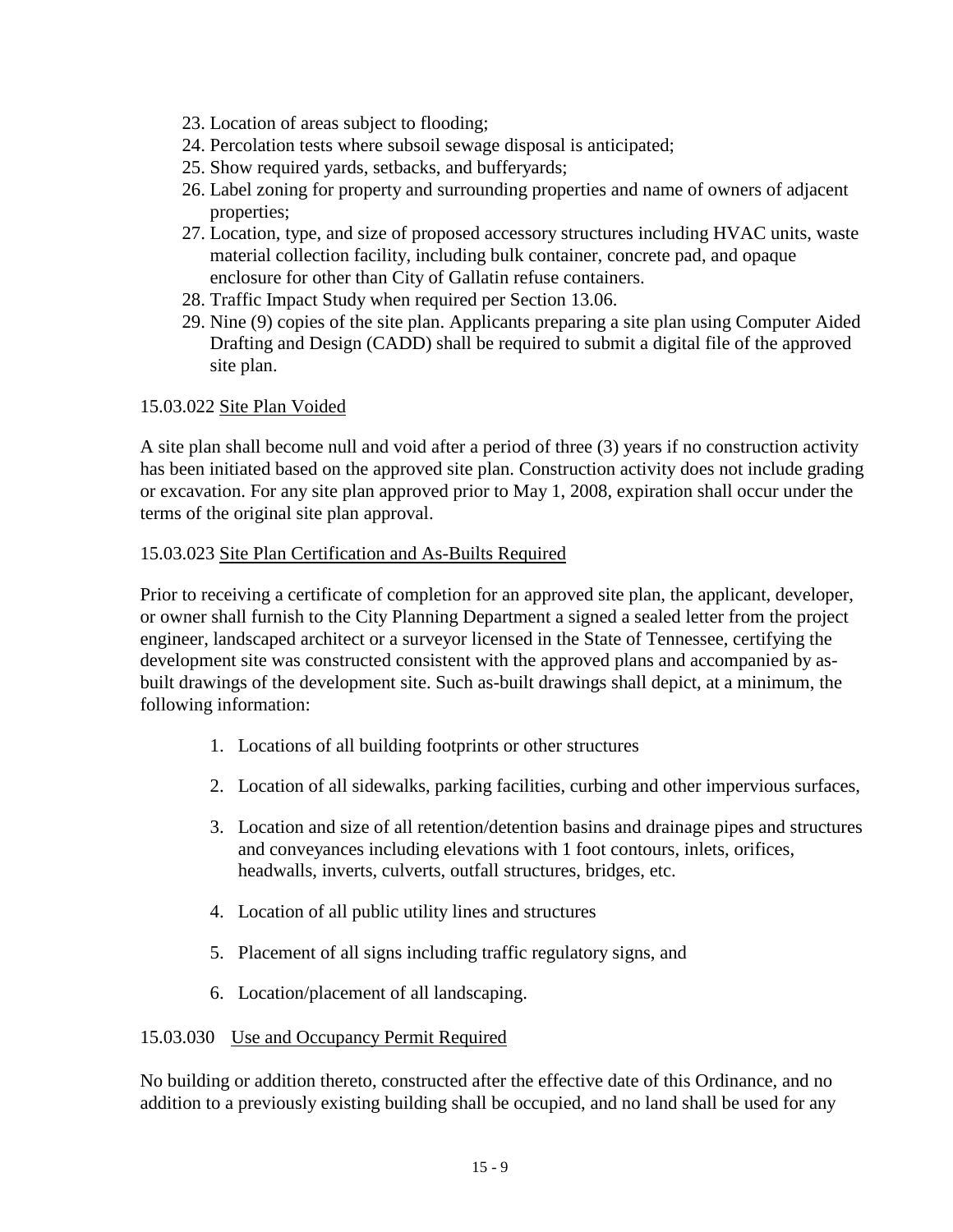purpose, until a use, certificate of completion and has been issued by the Office of the Zoning Administrator, and a certificate of occupancy has been issued by the Code Compliance Officer, Building Official, or Fire Official. No change in a use other than that of a permitted use shall be made until a use and occupancy permit has been issued by the Code Compliance Officer, Building Official, or Fire Official. This shall not apply to single-family and two-family detached dwellings.

# 15.03.040 Application for Use and Occupancy Permit

Every application for a zoning/development permit shall be deemed to be an application for a use and occupancy permit. Every application for a use and occupancy permit for a new use of land where no zoning/development permit is required shall be made directly to the Office of the Zoning Administrator. All sites excluding any structure will be reviewed to determine is the site is completed in accordance with the approved site plan. Upon completion of site plan improvements the property shall be eligible for a certificate of completion. A certificate of completion does not entitle the owner or tenant to occupy the building. An occupancy permit is required to occupy a building.

# 15.03.050 *Deleted Ordinance No. O1103-19*

# 15.03.060 Records of Use and Occupancy Permits

A record of all use certificates and/or certificates of completion issued shall be kept on file in the Office of the Zoning Administrator and occupancy permits issued shall be kept on file in the office of the Building Official and/or Fire Official. Copies shall be furnished upon request to any person having a proprietary or tenancy interest in the property involved.

# 15.03.070 Final Inspection

No use certificate, certificate of completion or occupancy permit for a building, structure or an addition thereto, constructed after the effective date of this Ordinance, shall be issued until construction has been completed and the premises inspected and certified by the Office of the Zoning Administrator, Building Official and Fire Official. Said structure and site shall to be in conformity with the plans and specifications upon which the zoning permit was based and with the applicable performance standards established by Article 11.00 and Article 13.00.

# 15.03.080 Site Surety Required

Any application for a zoning permit/development order or building permit which requires the submission of a site plan or Final Master Development Plan shall be accompanied by a surety in the amount of the estimated cost of site improvements including, but not limited to, public water line and sewer line installation, public parking lot and public driveway paving, public drainage conveyances, construction of bufferyard landscaping and screening barriers, site grading, erosion control, public sidewalks and lighting fixtures. The surety is only required to include the cost of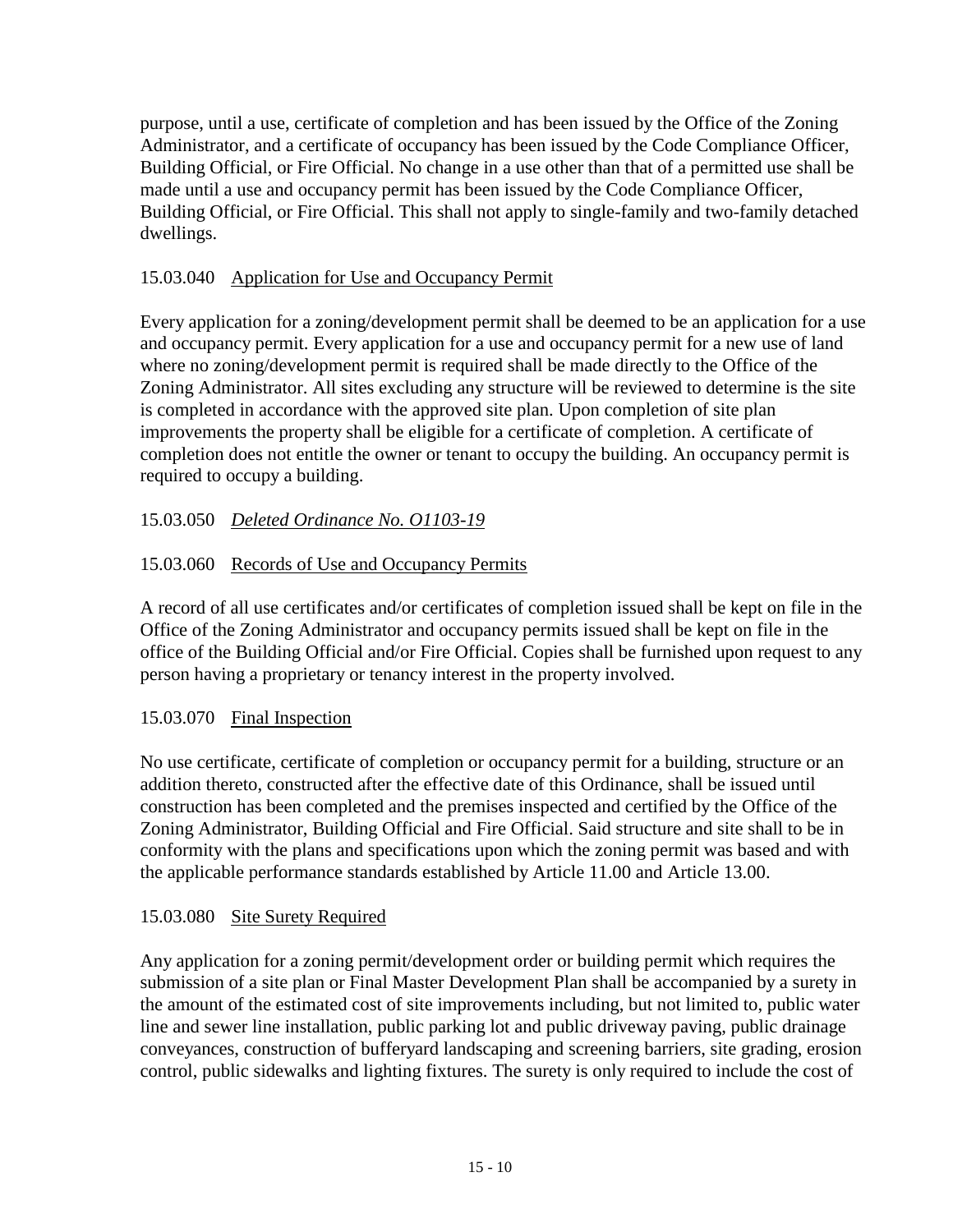restoring the site to natural grades including stabilizing the site and protecting adjacent properties and rights-of-way from erosion.

If an extension of the surety is permitted, as provided below, a new estimate to reflect an updated cost of completion shall be performed by a professional engineer, licensed architect, licensed surveyor, or licensed contractor to the Building Codes and Planning Departments and established as the estimate for such extension. The amount of the surety initially, and for any extension, shall be set in the amount of one hundred ten percent (110%) of the estimate by the Building Codes and Planning Departments. The expiration date of the surety initially, and for any extension, shall be set as one (1) year from the initial date of submission of the surety.

The surety shall be in the form of cash, a certified check, or an Irrevocable Letter of Credit. All Irrevocable Letters of Credit submitted to the City must either be payable at a local bank within the State of Tennessee or within a 50-mile radius of the corporate limits of the City of Gallatin or specifically state that the letter of credit can be drawn upon by certified mail. The surety shall name the City of Gallatin as oblige, shall comply with all statutory requirements and shall be satisfactory to the City Attorney as to form, sufficiency of surety, and manner of execution. All Irrevocable Letters of Credit shall be issued for such time as the planning commission deems is necessary for the completion of the improvements enumerated in the first paragraph of this section, but shall in no event exceed one (1) year and must contain automatic renewal provisions, in language satisfactory to the City Attorney, that provide for automatic renewal of the Irrevocable Letter of Credit unless the City is provided at least sixty (60) days' notice of non-renewal by the issuer of said Irrevocable Letter of Credit.

Upon proof of difficulty, the developer may petition the City for an extension of time for completion of the improvements. The petition must be in writing on forms provided by the Building Codes or Planning Departments. The Planning Commission may, upon proof of difficulty, grant additional one (1) year extensions.

A surety may be reduced by the City upon actual completion and inspection of site improvements and then only to the ratio that the improvements completed bears to the total improvements for the plan. In no event shall a surety be reduced below fifteen percent (15%) of the principal amount prior to final acceptance of all items covered under the surety. A surety reduction shall be approved a maximum of twice a year and not more than once in any three (3) month period. Upon completion of all improvements and approval of the Planning Department, Engineering Department, Building/Codes Department and Fire Official, the surety shall be released.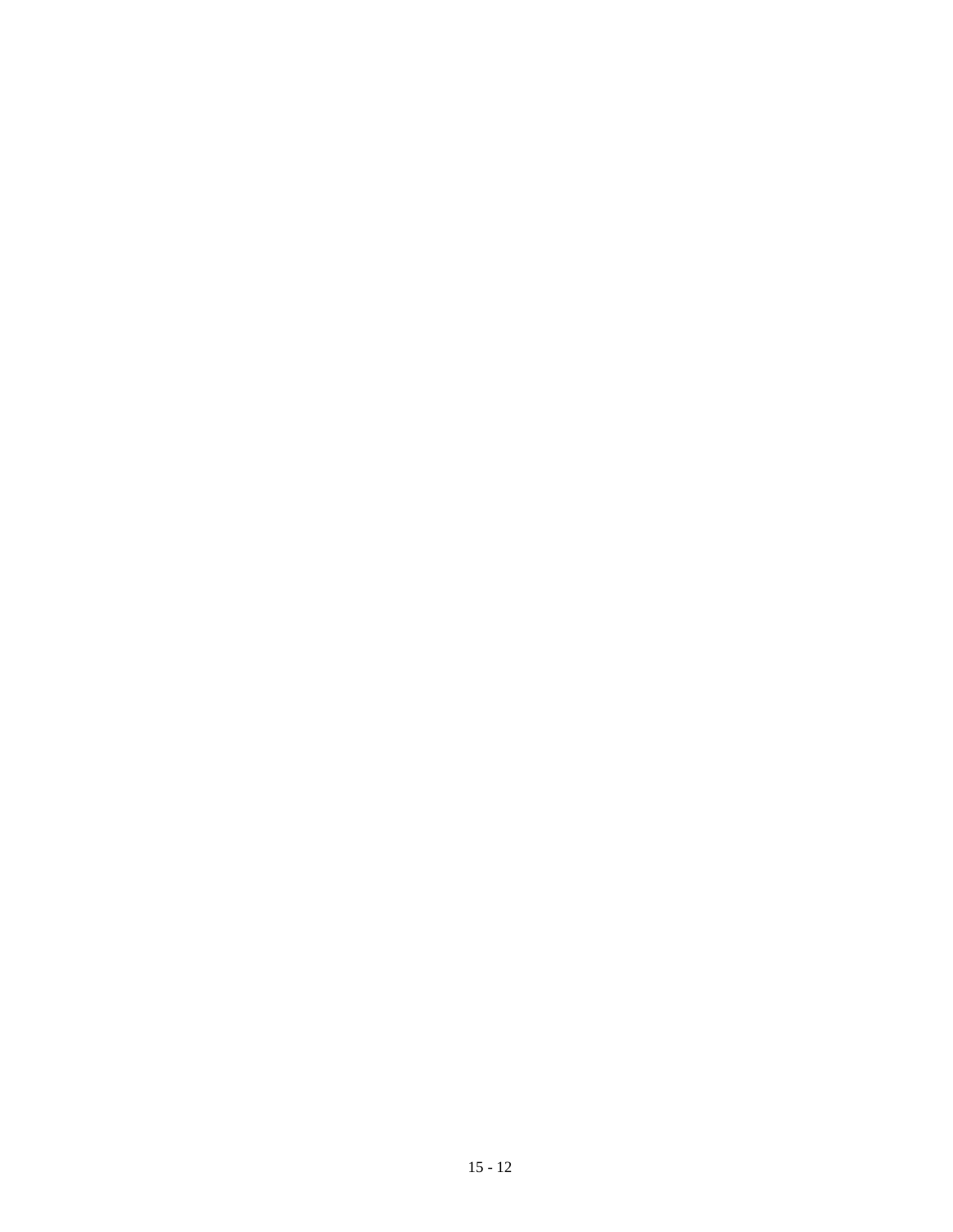### 15.03.90 Temporary Use and Occupancy Permits

- A. Temporary Use and Structure Permit Application
- 1. Unless specifically exempt below, any person, firm or corporation desiring to conduct a temporary use with Gallatin or the Gallatin Planning Region shall first obtain a temporary use permit. Such person, firm or corporation shall file a written application with the Planning Department on a form provided by the City, together with an application fees as required by the City. For any event not conducted by the owner of the property where the temporary use is to occur, a letter from the property owner granting permission to conduct the event shall be provided. A permit is not required for temporary uses to be conducted on City property, provided such use has been approved by the appropriate City official and provided the temporary use complies with all provisions of this ordinance.
- 2. The Planning Department shall grant temporary permits for those uses listed below so long as it is determined that the proposed use, including the erection of any temporary building or structure, including tents, complies with the requirements of this section and ordinance. Unless expressly provided in this section, every temporary use shall comply with the bulk, setback, parking and public accommodation requirements applicable in the district which the temporary use is located. Temporary uses shall be consistent with the permitted uses in the zoning district in which they are located and comply with all local regulations including fire code and building code regulations. The Planning Department, Building Department or Fire Department may impose other conditions , as part of the temporary use permit approval, as necessary to achieve the purposes of this ordinance and to protect the public health, safety, comfort, convenience and general welfare. No temporary use shall be permitted in any district if it would have a significant negative impact on any adjacent property or on the areas as a whole.
- 3. Temporary uses not specially listed herein shall require review and approval by the Planning Department which shall identify the proposed use for authorization of a use of similar activity as a use listed in this section. If the applicant for a temporary use is denied such permit because the Planning Department determines that there is no similar or comparable use, then the applicant may request review and approval by the Planning Commission. The process for approval shall be the same as for a site plan review and approval.
- B. General Provisions

Only those temporary uses identified herein and in Article 3.0 and a temporary use as determined by the Planning Department shall be allowed in the City and in the Planning Region. Every temporary use shall comply with the following standards:

1. No temporary use shall be permitted that causes or threatens to cause and on-site or offsite threat to public health, safety, comfort, convenience and the general welfare.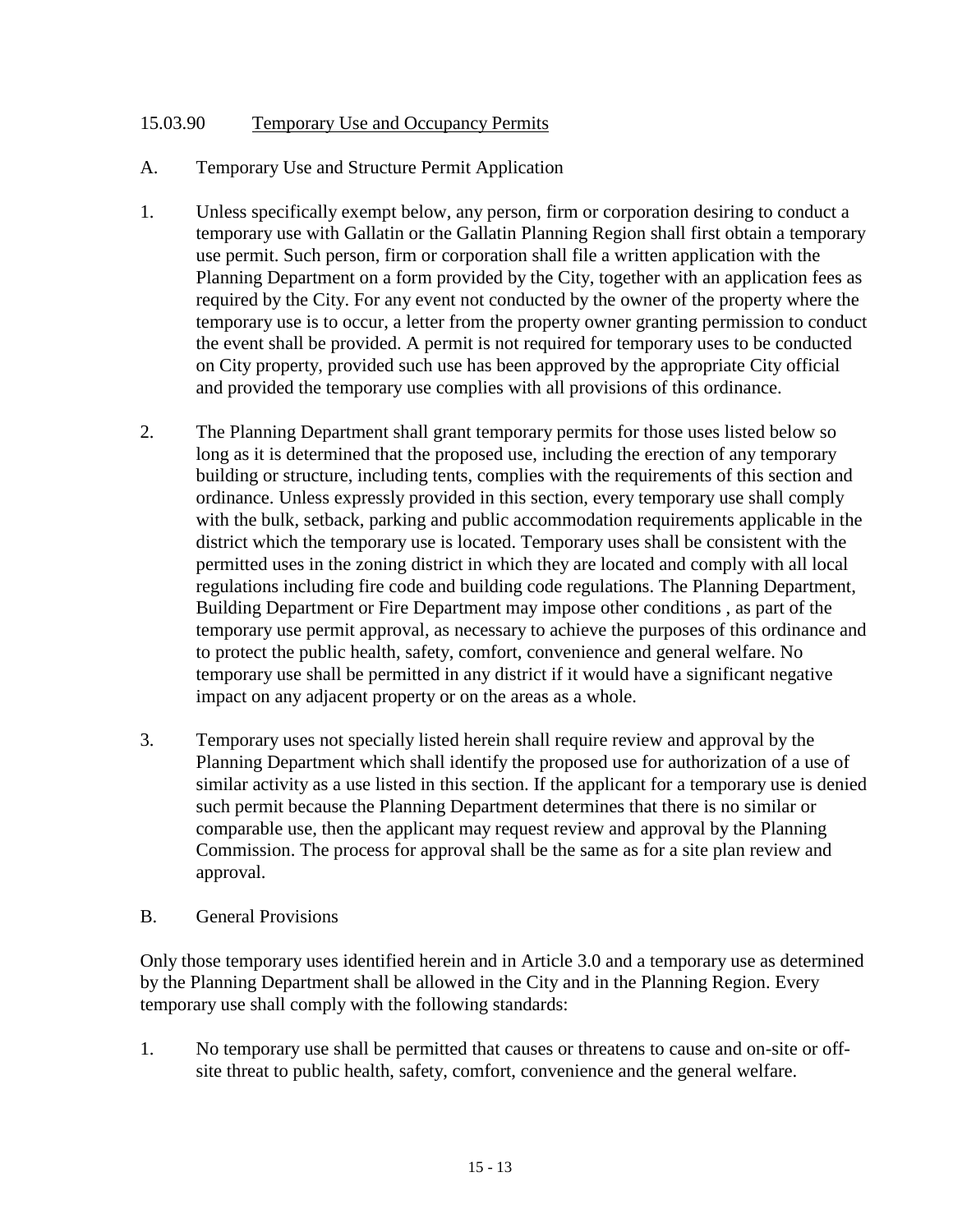- 2. Every temporary use shall be operated in accordance with such restrictions and conditions as the Fire, Police and Building/Codes Departments may require. If required by the City, the operator of the temporary use shall employ appropriate security personnel.
- 3. No temporary uses shall be permitted if the additional vehicular traffic reasonably expected to be generated by such use would have an undue detrimental impact on surrounding streets and uses.
- 4. No temporary use shall be permitted on any site without adequate all-weather, dust-free, off-street parking sufficient to meet the demands of the temporary use except for temporary uses operating of less than seven consecutive days. No temporary use shall be authorized that would significantly reduce the amount of parking spaces available for the use or activity in connection with permanent uses located on the property in question. Adequate drive aisle and fire lanes shall be provided. The Planning Department shall determine the total number of parking spaces that is reasonably required in connection with a proposed temporary use on the basis of the particular use, its intensity and the availability of other public or contracted parking facilities in the area necessary to accommodate the temporary use.
- 5. No temporary uses shall be permitted if such use would conflict with another previously authorized temporary use that would operate at the same time.
- 6. Signs shall be permitted only in accordance with Section 13.07. (Sign regulations).
- 7. Temporary structures, including tents, vendor carts and kiosks, portable buildings, trailers, over-the-road trailers, freight containers, recreational vehicles and mobile homes, used in conjunction with the temporary uses listed herein are permitted as identified below, otherwise they are prohibited.
- 8. The operation of all temporary uses shall be subject to the noise ordinance (Chapter 10, Article 4, Municipal Code of Ordinances) and the performance standards (Article 13, Section 13.02).
- 9. All temporary uses shall comply with all applicable local, county and state environmental, solid waste disposal and sanitary waste disposal regulations. Any required Health Department certificates shall be plainly displayed in public sight.
- 10. Temporary uses which require use of the public right-of-way, parks or other public property shall first secure approval of the appropriate City representative. All such uses shall be coordinated with the appropriate City, County and State officials.
- 11. Trash generated by the temporary use shall be removed daily.
- 12. Any required business license shall be obtained.

A temporary use, temporary certificate of completion and temporary occupancy permit shall be issued for no more than six consecutive months and/or no more than six months in any given year unless otherwise restricted herein. In no instance shall a temporary, temporary certificate of completion use and temporary occupancy permit be issued for a longer time period than the surety required to secure completion of all site improvements and off-site improvements.

C. Temporary Use Permit, Temporary Certificate of Completion and Temporary Occupancy Permit – Partially Completed Sites and Partially Completed Buildings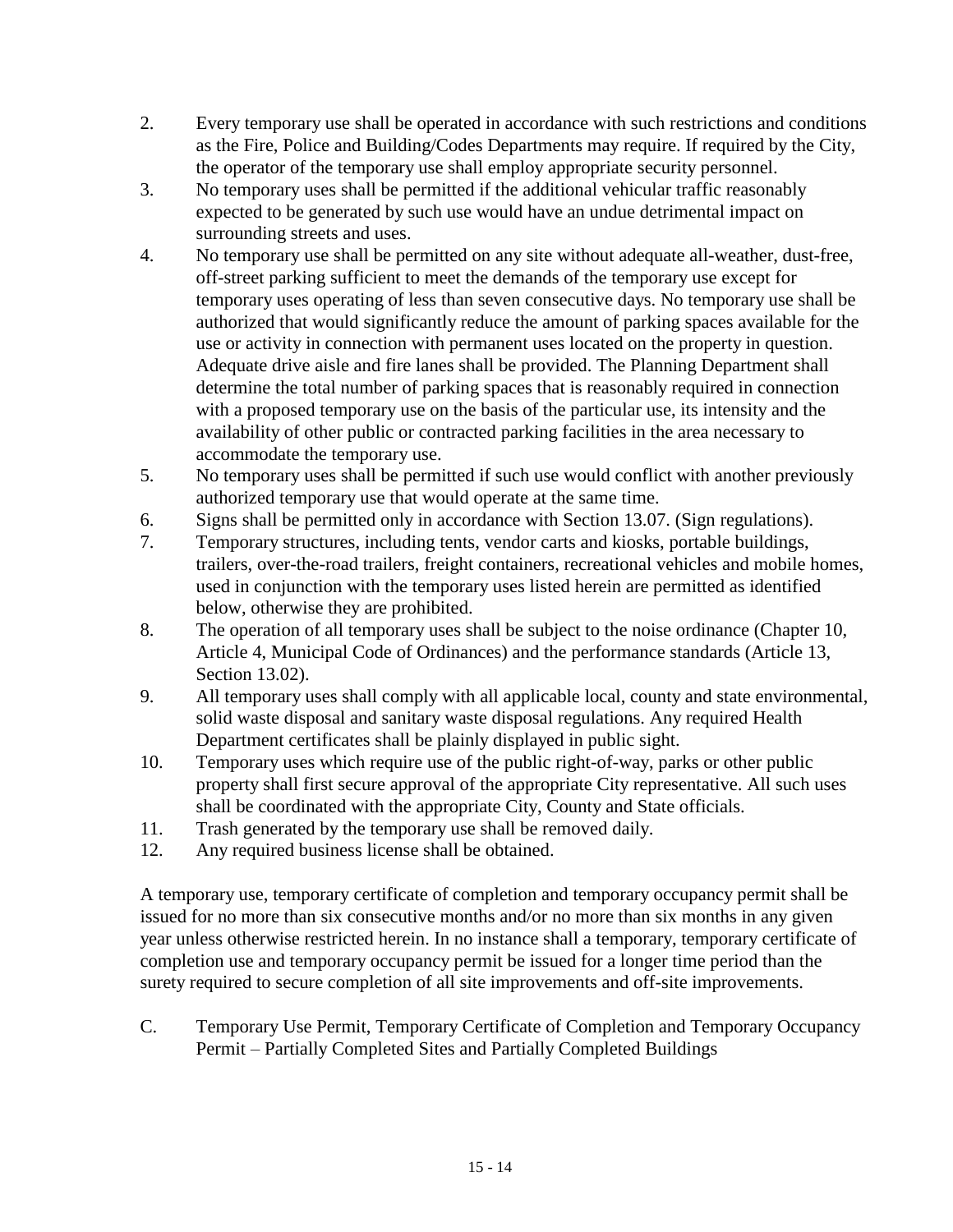Temporary use permit, temporary certificate of completion and temporary occupancy permits may be issued for a site or portion of a building or structure in process of erection or alteration, provided that such temporary use permit shall not be effective for a time period in excess of six (6) months, and provided further that such portion of the building, structure, or premises is in conformity with the provisions of this ordinance.

D. Temporary Use Permit – Necessary or Seasonal Uses Temporary in Nature

The provisions of this section are necessary to govern the operation of certain seasonal and other temporary uses. Application for a temporary use permit shall be made with the Planning Department. The application shall contain information as to the nature of the proposed use, the anticipated period of operation, the number and location of parking spaces and sanitary facilities. No temporary use permit issued, herein under, shall be for a time period in excess of that stipulated below for the individual activity indicated.

1. Circuses, Carnivals and Haunted Houses: May be permitted in the following districts:

Commercial Districts – CG and CS

Industrial Districts – IR and IG

Such permit may be issued for a period not to exceed fifteen (15) days. The time of operation need not be fifteen (15) consecutive days; however, the site must be vacated within thirty (30) days after initiating operation. Such use shall only be permitted on lots where adequate off-street parking can be provided. An adequate form of surety which meets the provisions of Section 15.03.080 shall be posted prior to issuance of a permit to assure clean-up and maintenance of the site. The amount of surety shall be determined by the Zoning Administrator; however, the amount of surety shall be no less than five thousand dollars (\$5,000).

- 2. Christmas Tree/Pumpkin/Plant Sales: May be permitted in any agriculture residential, commercial or industrial district. Such temporary use permit may be issued for a period no longer than thirty (30) consecutive days. No more than three such sales shall be permitted on any one lot, parcel or tract in one calendar year.
- 3. Assembly Meetings: May be permitted in any district. Such temporary use permit may be issued for no more than a fifteen (15) days in non-residential zones and five (5) consecutive days in residential zones. Such activity shall be permitted only on lots where adequate off-street parking can be provided.
- 4. Special Civic or Non-profit Events Including Festivals, Bazaars, Street Fairs, etc. may be permitted in any district. Such temporary permit may be issued for a period no longer than fifteen (15) consecutive days. Such activity shall be permitted only on lots where adequate off-street parking can be provided.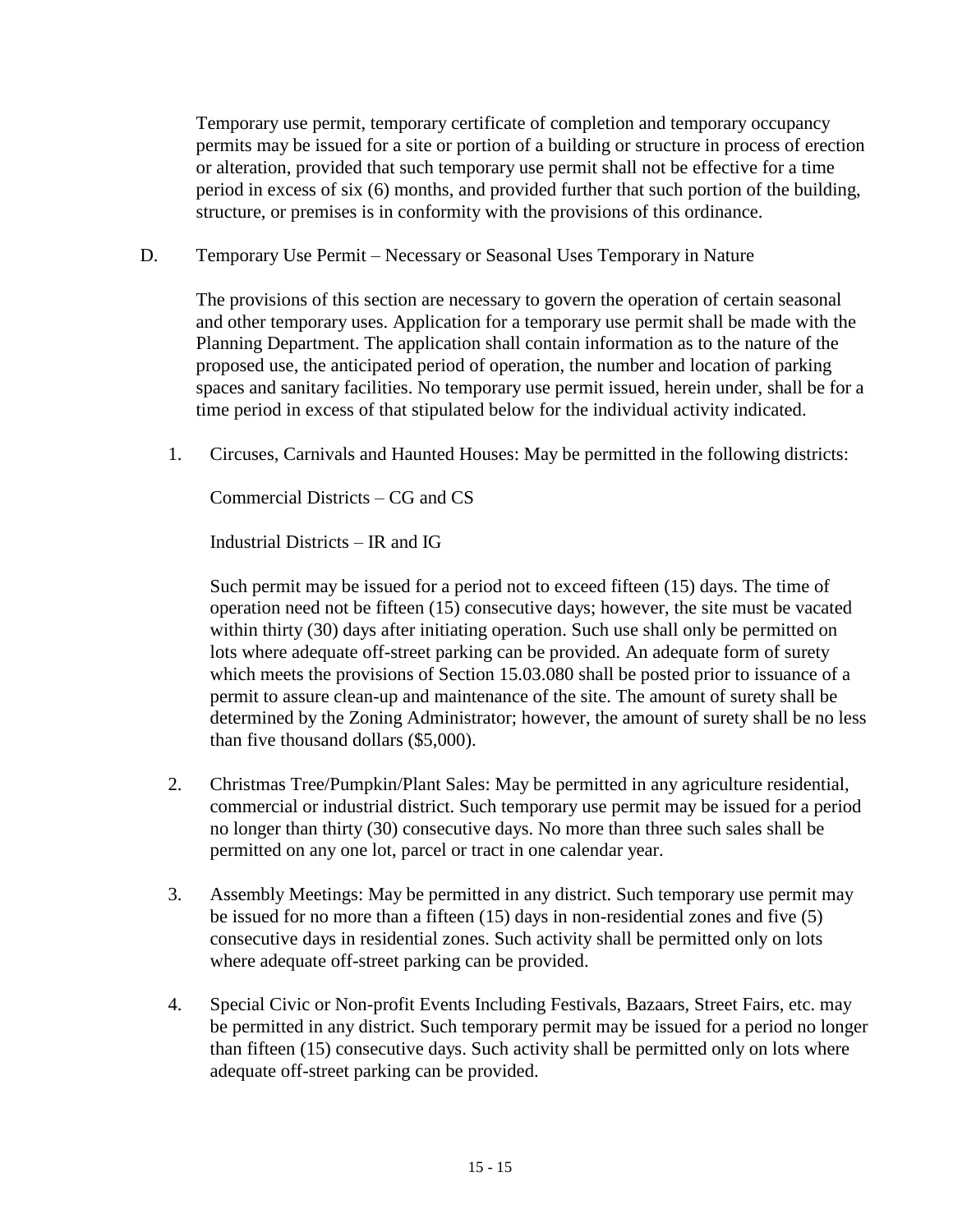- 5. Temporary Construction Offices: In any district, a temporary use permit may be issued for a contractor's temporary office and equipment sheds incidental to a construction project. Such permit shall not be valid for more than one (1) year, but may be renewed for six (6) month extensions for a particular use granted. Such use shall be removed immediately upon expiration of the temporary use permit, whichever occurs sooner. These uses shall not contain any sleeping or cooking accommodations, except those located in a model unit for demonstration purposes only. No trailer, unit or office shall be used as the general office of any business.
- 6. Temporary Dwelling Unit in Cases of Special Hardship: In any residential district, a temporary use permit may be issued to place a mobile home temporarily on a lot in which the principal structure was destroyed by fire, flood, explosion or other natural phenomena. The purpose of such temporary placement shall be to provide shelter for only the residents of the principal structure during the period of reconstruction and to prevent an exceptional hardship. Placement of such structure must not represent a hazard to the safety, health, or welfare of the community and shall comply with all bulk and setback restrictions of the zoning district. An applicant for temporary use permit as provided under this subsection must produce a written statement from the appropriate regulatory authority approving the water supply and sewage disposal systems of the temporary structure. Such a permit may be initially issued for nine (9) months. A permit may be renewed for up to six (6) months at a time, the total time for all permits not exceeding eighteen (18) months.
- 7. Temporary Borrow Pits: In any district, a temporary use permit may be issued for the operation of a temporary borrow pit from which soil may be removed to other locations to be utilized as fill material. Such permit may only be issued with an approved site utilization and reclamation plan as the basis for such action and a Land Disturbance Surety shall be required per Section 15.03.080. The period of operation shall be as specified in the approved plan. Such permit shall not be valid for more than one (1) year, but may be renewed for six (6) month extensions for particular use granted. Such use shall be removed immediately upon expiration of the temporary use permit, whichever occurs sooner. This shall not be construed to allow for the excavation of rock or quarrying.
- 8. Temporary Tent Type/Mobile Vendors Sales:
	- a. A permit may be issued for a maximum time period of thirty (30) consecutive days per zone lot. Only one such permit may be issued for each zone lot during a calendar year.
	- b. This permit is limited to commercially or industrially zoned lots with no other uses or structure of any kind present.
	- c. This permit is limited to tents, awnings and/or open air activities, food trucks, or other vehicles and storage trailers; specifically excluding any structure or building.
	- d. Adequate off-street parking must be available.
	- e. All setback provisions established for the district shall be met and the use shall be located at least 1,000 feet from any other mobile vendor except for mobile vendors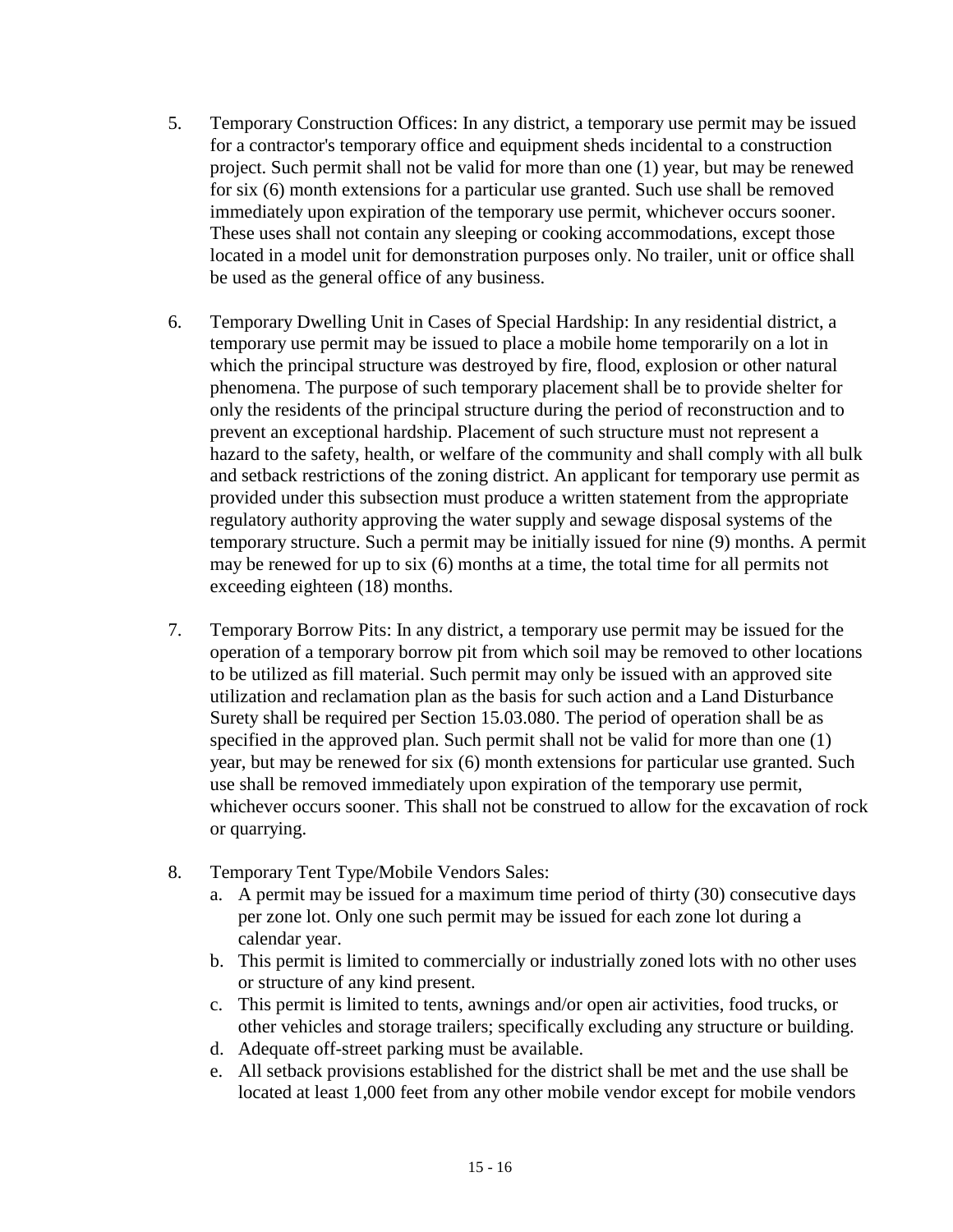as a group of no more than three (3) mobile vendors located on the same zone lot and within fifty (50) feet of each other shall be considered a single vendor in regards to the 1,000 foot separation requirement. Mobile vendors associated with a special event such as a street festival, bazaar, arts and crafts fair or car show shall not be required to comply with the 1,000 foot separation requirement.

- f. Any violation of these standards shall be considered a zoning violation, punishable as provided herein.
- 9. Structures for Temporary Sales: A temporary use permit may be issued by the Zoning Administrator and Building Official for placement of a structure for temporary sales on a commercially zoned lot for a maximum of four (4) months in a calendar year. This structure shall meet the following criteria as determined by the Zoning Administrator and Building Official:
	- a. Structure shall have public water service.
	- b. Structure shall have public electrical service.
	- c. Structure shall be served by sanitary sewer or septic system.
	- d. Structure shall be securely anchored to the site.
	- e. Supports and anchors must be screened from public view.
	- f. Upon removal of the temporary structure, all evidence shall be totally removed from the premises from which the activity is conducted.
- 10. Model Homes and Subdivision/Builder Information and Sales Offices: In any residential or mixed use district, a temporary use permit may be issued by the Zoning Administrator and Building Official to allow the use of a dwelling unit or club house as a model home and/or Subdivision and/or building information and sales office. This permit may be modified to reflect moving the model home or information and sales office to a new location in the same subdivision or parcel. Said use shall be discontinued when all homes in the subdivision or parcel, except the model, have been sold. All regulations pertaining to signs as contained in Article 13.07 shall apply. Any parking lots or other parking areas, other than driveways and parking which are accessory to the dwelling, shall require the submittal of a site plan for review and approval of the Engineering, Building Codes and Planning Department.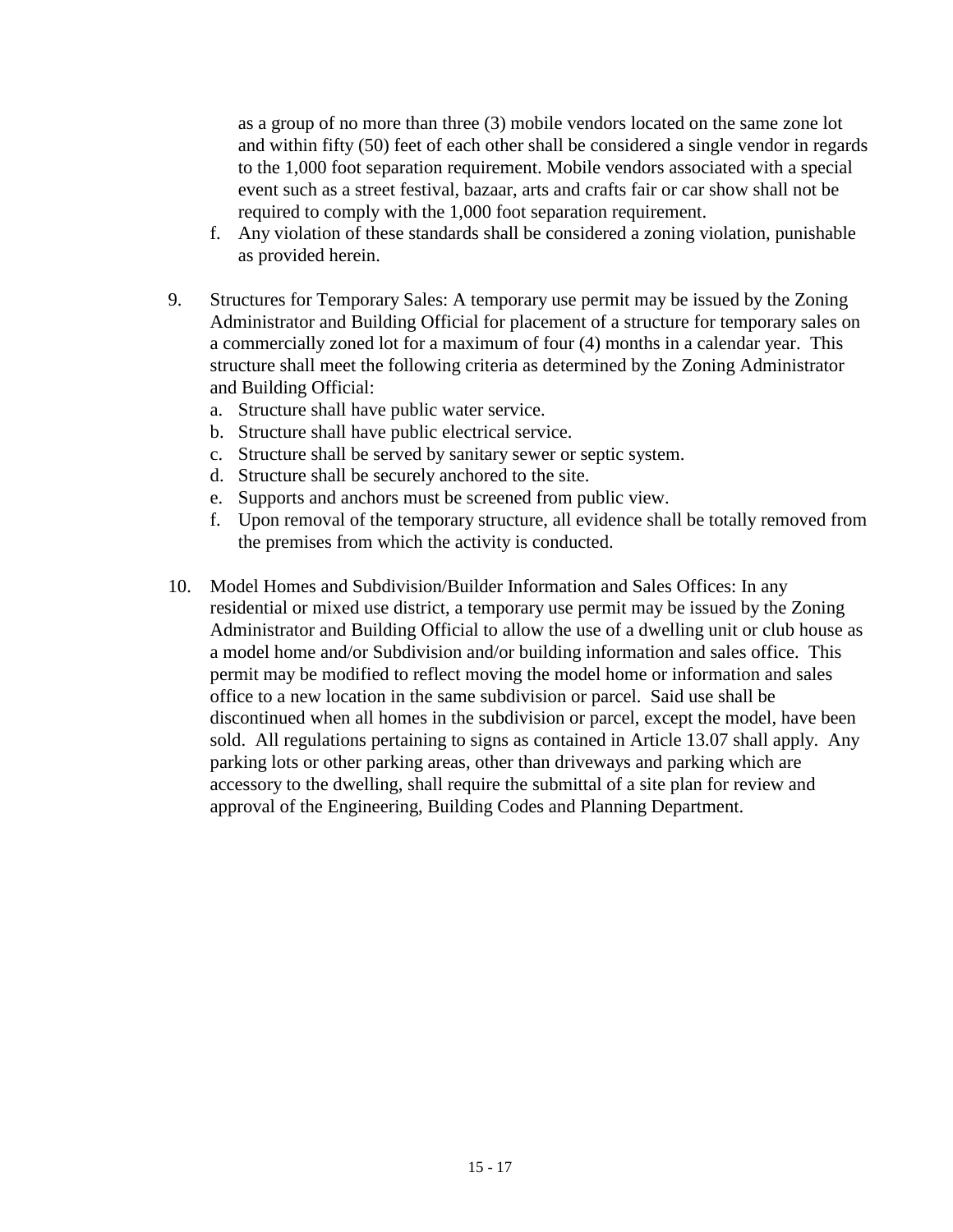15.03.100 Planning and Zoning Fees *(Repealed by Ordinance O1704-31, Effective 7/1/2017 see Chapter 2, Article II, Division 3, Section 2-154, Gallatin Code of Ordinances after 6/30/2017)*

Prior to the submittal of any request for a site plan, change of use site plan, temporary use permit, preliminary or final master development plan, annexation, Boards of Zoning Appeals process, or special called meeting, the following fees shall be paid to the City**:**

| <b>PROJECT TYPE</b>                             | FEE                                                         |
|-------------------------------------------------|-------------------------------------------------------------|
| Site Plan                                       | $$75$ – up to 10,000 sq. ft. (bldg. area) + .05 per sq. ft. |
|                                                 | thereafter to a maximum of \$500                            |
|                                                 |                                                             |
| Change of Use/In-House Site Plan                | \$50                                                        |
| <b>Temporary Use Permit</b>                     | \$50                                                        |
| <b>Final Master Development Plan</b>            | $$150 + $5.00$ per acre over 5 acres up to \$750            |
|                                                 | maximum                                                     |
| <b>Master Development Plan Revision</b>         | \$150                                                       |
| <b>Rezoning Request with Preliminary Master</b> | $$300 + $5.00$ per acre over 5 acres                        |
| Development Plan                                |                                                             |
| <b>Rezoning Request without Preliminary</b>     | \$125 (up to 1 acre)                                        |
| Master Development Plan                         | \$225 $(1 - 15 \text{ acres})$                              |
|                                                 | \$325 $(16 - 50 \text{ acres})$                             |
|                                                 | \$425 $(51 - 100 \text{ acres})$                            |
|                                                 | $$525$ (100+ acres)                                         |
| Annexation [T.C.A. § 6-51-102(a)(1)]            | \$100                                                       |
| C. Boards of Zoning Appeals – Variance          | \$50                                                        |
| Request, Conditional Use Permit,                |                                                             |
| <b>Administrative Appeal</b>                    |                                                             |
| D. Special Called Meeting Fee                   |                                                             |
| <b>Boards of Zoning Appeals</b>                 | \$300                                                       |
| <b>Planning Commission</b>                      | \$400                                                       |
| City Council voting meeting                     |                                                             |
| requested by applicant                          | \$1,050                                                     |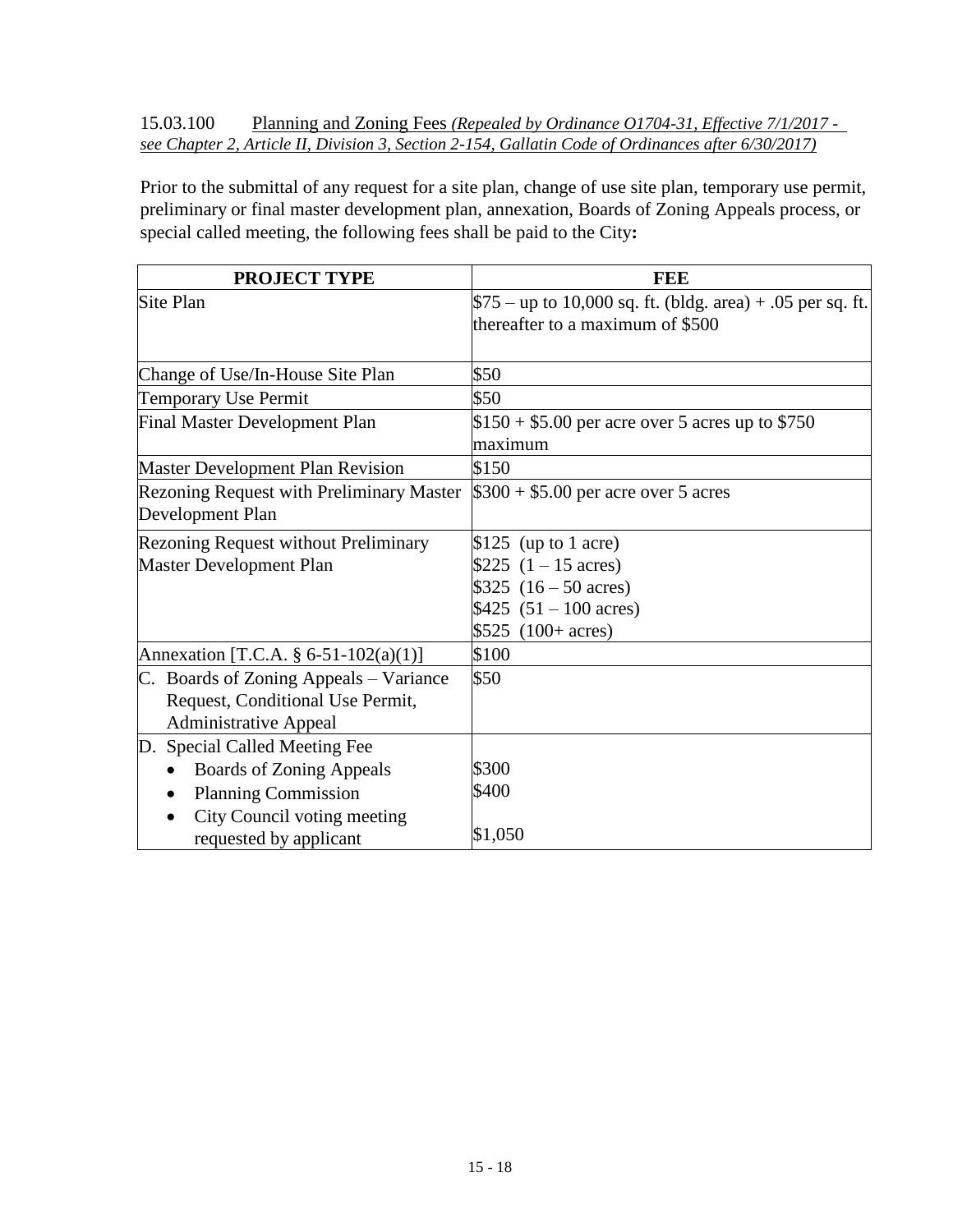# **15.04 The Board of Zoning Appeals**

- 15.04.010 Herein and hereafter, any reference to Board or Board of Zoning Appeals applies equally to the Regional Board of Zoning Appeals.
- 15.04.020 Creation of the Board of Municipal and Regional Board of Zoning Appeals Membership and Appointment
- A. The Municipal Board of Zoning Appeals shall have jurisdiction only within the corporate limits of the City of Gallatin and shall consist of five (5) members, who shall all be residents of the City of Gallatin at the time of their appointment and who shall continue to reside within the City corporate limits as long as they serve. At least one of the members of the Municipal Board of Zoning Appeals shall be a member of the Gallatin Municipal Planning Commission.
- B. The Regional Board of Zoning Appeals shall have jurisdiction only outside the corporate limits of the City of Gallatin and within the Gallatin planning region and shall consist of five (5) members, three (3) of whom shall be residents of the Gallatin Planning Region and live outside the City corporate limits, and two (2) of whom shall be residents of the City of Gallatin within the corporate limits. All such residency requirements shall be met at the time of appointment and shall be required to continue as long as any member serves. At least one (1) of the members of the Regional Board of Zoning Appeals shall be a member of the Gallatin Regional Planning Commission.
- C. All members of the Municipal Board of Zoning Appeals and Regional Board of Zoning Appeals shall be appointed by the Mayor within ten (10) days after notification to the Mayor of a vacancy on either Board and confirmed by a majority vote of the Aldermen by resolution.

# 15.04.021 Terms of Office

The members of the respective Boards of Zoning Appeals shall serve for five (5) year terms or until their respective successors are appointed and qualified, except that the Board first appointed shall serve respectively for the following terms:

One for one year, one for two years, one for three years, one for four years, and one for five years.

# 15.04.022 Quorum and Attendance

A. The presence of three (3) members shall constitute a quorum and the concurring vote of a majority of the members of the Board present shall be necessary to deny or grant any application before the Board. Any member who, voluntarily or involuntarily, is absent for three (3) consecutive special and/or regular meetings shall forfeit said position as a member of the Board and be automatically terminated.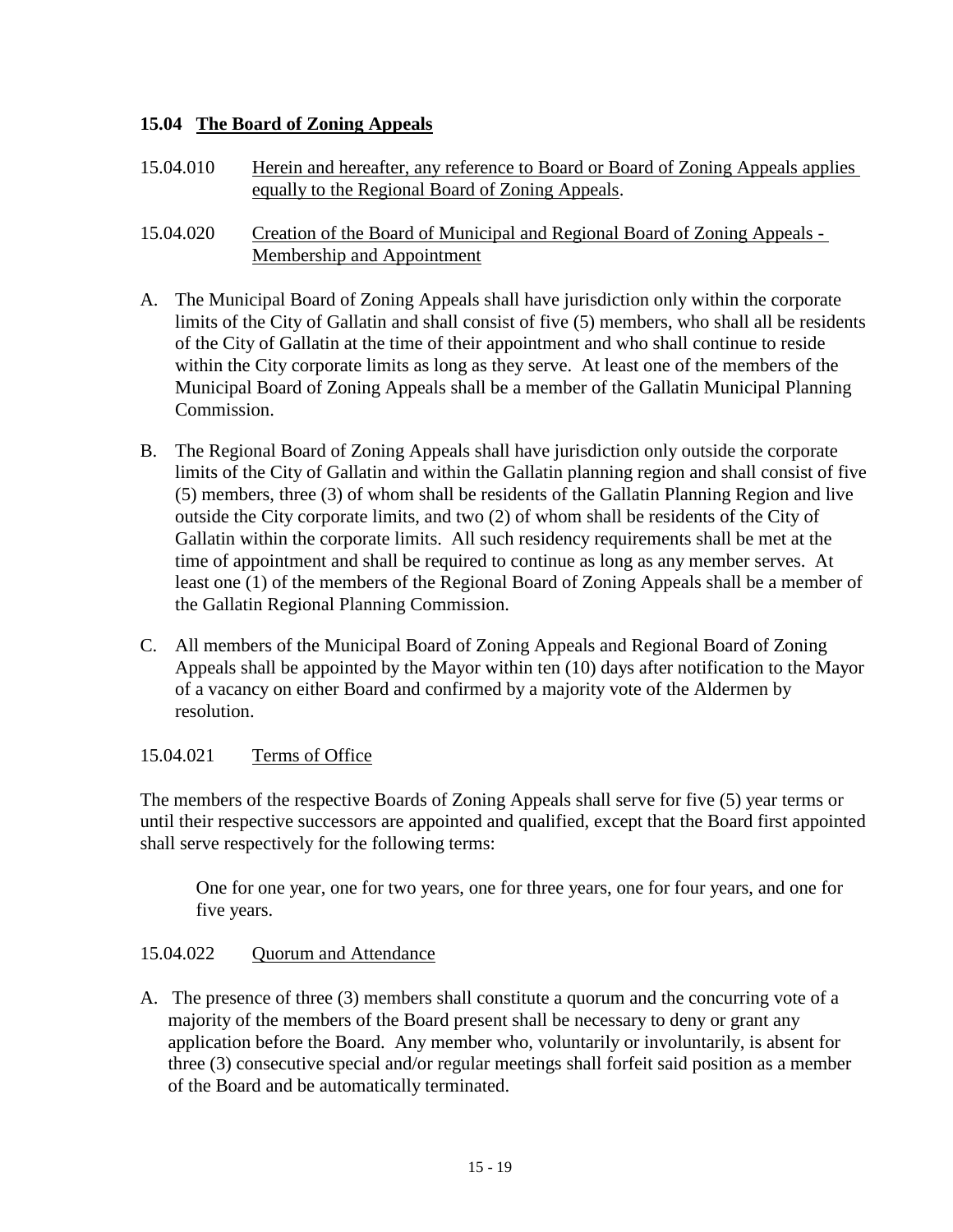# 15.04.023 Advisory Opinion by Planning Commission

A. The Gallatin Municipal/Regional Planning Commission shall be permitted to submit an advisory opinion of any matter before the Board and such opinion shall be made a part of the record of such public hearing.

### 15.04.024 Powers of the Board

The Board is hereby vested with the powers to:

- A. Hear and decide appeals from any order, requirement, decision, or determination made by the Zoning Administrator in carrying out the enforcement of this Ordinance, whereby it is alleged in writing that the Zoning Administrator is in error or has acted in an arbitrary manner;
- B. Hear and act upon application for variances in accordance with Section 15.05 of this Article to alleviate hardships by virtue of the inability of the landowner to comply strictly with the provisions of this Ordinance by reasons of unique shape, topography, or physical features of the zone lot;
- C. Hear and act upon applications for conditional use permits in the manner and subject to the standards set out in Section 15.05 of this Article;
- D. Hear and decide all matters referred to it on which it is required to act under this Ordinance;
- E. Within its budget appropriation and other funds at its disposal, enter into contracts for such services as it may require.
- F. Interpret the Zoning Maps in cases of dispute.

#### 15.04.025 Election of Officers

The Board shall elect from its members its own chairman, vice-chairman, and secretary who shall serve for one (1) year and may upon reelection serve succeeding terms.

#### 15.04.026 Conflict of Interest

Any members of the Board who shall have a direct or an indirect interest in any property which is the subject matter of or affected by, a decision of the Board shall be disqualified from participating in the discussion, decision, and proceedings of the Board in connection therewith. The burden for revealing any such conflict rests with individual members of the Board. Failure to reveal any such conflict shall constitute grounds for immediate removal from the Board for cause.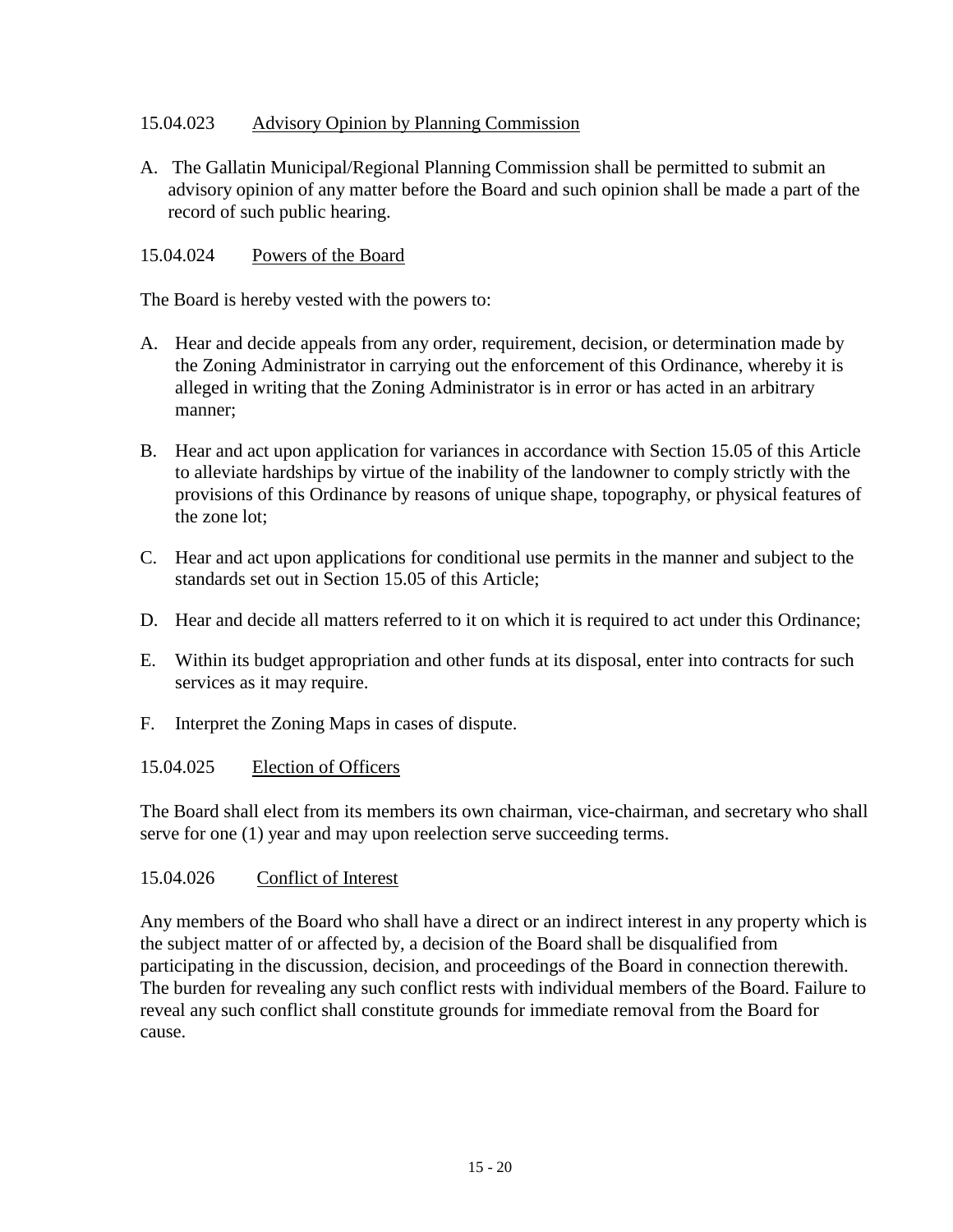### 15.04.027 Meetings of the Board

Meetings shall be held at the call of the chairman and at such other times as the Board may determine. The chairman, or in his absence the acting chairman, may administer oaths and compel the attendance of witnesses. All meetings shall be open to the public and proper public notice of such meetings shall be given.

### 15.04.028 Rules and Proceedings of the Board

The Board shall adopt rules for the conduct of its meetings. Such rules shall at the minimum require that:

- A. No action shall be taken by the Board on any case until after a public hearing and notice thereof. Said notice of public hearing shall be a legal notice published in a newspaper of general circulation in Gallatin at least ten (10) days before the date set for a public hearing and written notice of the hearing of an appeal be sent by mail to the appellant and all directly affected property owners at least ten (10) days before the hearing of an appeal. The notice to the appellant shall be sent by registered mail. No appeal shall be considered and heard by the Board unless such appeal shall have been filed at least fifteen (15) days prior to the meeting at which it is to be heard;
- B. The Board may call upon any other office or agency of the city government for information in the performance of its duties and it shall be the duty of such other agencies to render such information to the Board as may be reasonably required;
- C. The Gallatin Regional Planning Commission shall be permitted to submit an advisory opinion on any matter before the Board and such opinion shall be made part of the record of such public hearing;
- D. Any officer, agency, or department of the City of Gallatin or other aggrieved party may appeal any decision of the Board to a court of competent jurisdiction as provided for by state law;
- E. In any decision made by the Board on a variance the Board shall:
	- 1. Indicate the specific section of this Ordinance under which the variance is being considered, and shall state its findings beyond such generalities as "in the interest of public health, safety and general welfare".
	- 2. In cases pertaining to hardship, specifically identify the hardship warranting such action by the Board;
- F. Any decision made by the Board on a conditional use permit shall indicate the specific section of this Ordinance under which the permit is being considered and shall state its findings beyond such generalities as "in the interest of public health, safety and general welfare", and shall state clearly the specific conditions imposed in granting such permit;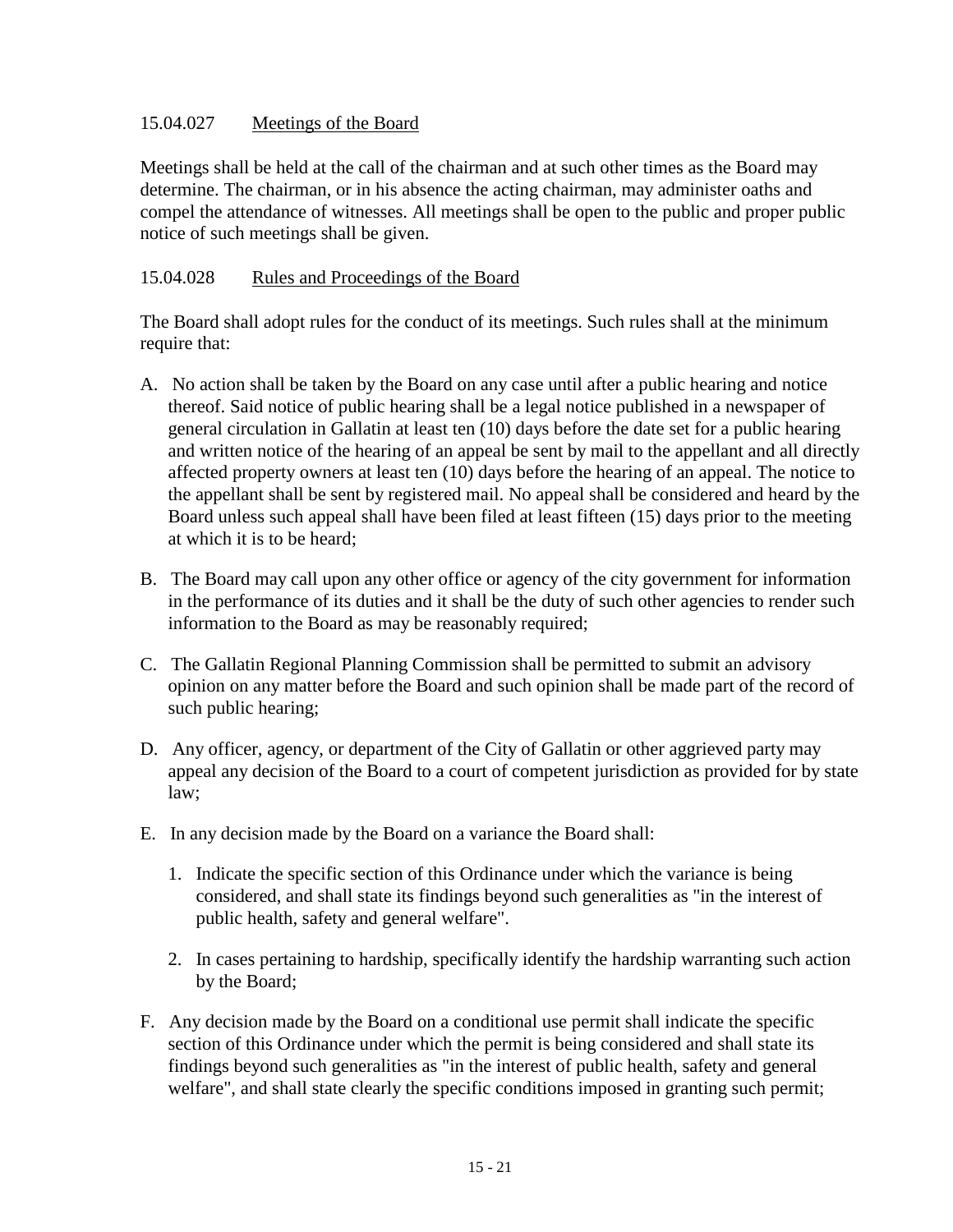- G. Appeals will be assigned for hearing in the order in which they appear on the calendar thereof, except that appeals may be advanced for hearing by order of the Board, good and sufficient cause being shown;
- H. At the public hearing of the case before the Board, the appellant shall appear in his own behalf or be represented by counsel or agent. The appellant's side of the case shall be heard first and those in objection shall follow. To maintain orderly procedure, each side shall proceed without interruption from the other.

# 15.04.029 Stay of Proceedings

An appeal shall stay all proceedings in furtherance of the action appealed from, unless the Zoning Administrator certified to the Board, after such notice of appeal shall have been filed, that by reason of facts stated in the certificate such, stay would cause imminent peril to life or property. In such instance the proceedings shall not be stayed otherwise than by a restraining order, which may be granted by the Board or by a court of competent jurisdiction on application, on notice to the Zoning Administrator, and on due cause shown.

# 15.04.030 Liability of Board Members, Zoning Administrator, and Employees

Any Board member, Zoning Administrator, or other employee charged with the enforcement of this Ordinance, acting for the City of Gallatin in the discharge of his duties, shall not thereby render himself liable personally, and he is hereby relieved from all personal liability and shall be held harmless by the City of Gallatin of any damage that may accrue to persons or property as the result of any act required or permitted in the proper discharge of their duties. Any suit brought against any Board member, Zoning Administrator or employee charged with the enforcement of any provision of this Ordinance shall be defended by legal representative furnished by the City of Gallatin until the final termination of such proceedings.

# 15.04.031 Right to Entry Upon Land

The Board, its members, and employees, in the performance of its work, may enter upon any land within its jurisdiction and make examinations and surveys and place or remove public notices as required by this Ordinance.

# **15.05 Zoning Variances**

The Board of Zoning Appeals may grant variances where it makes findings of fact based upon the standards prescribed in this section.

# 15.05.010 Application for Variances, Notice of Hearing, Fee

A written application for a variance shall be filed with the Board by the property owner or his designated agent on forms provided by the Board and the application shall contain information and exhibits as may be required under Section 15.03.021 No more than 60 days after the filing of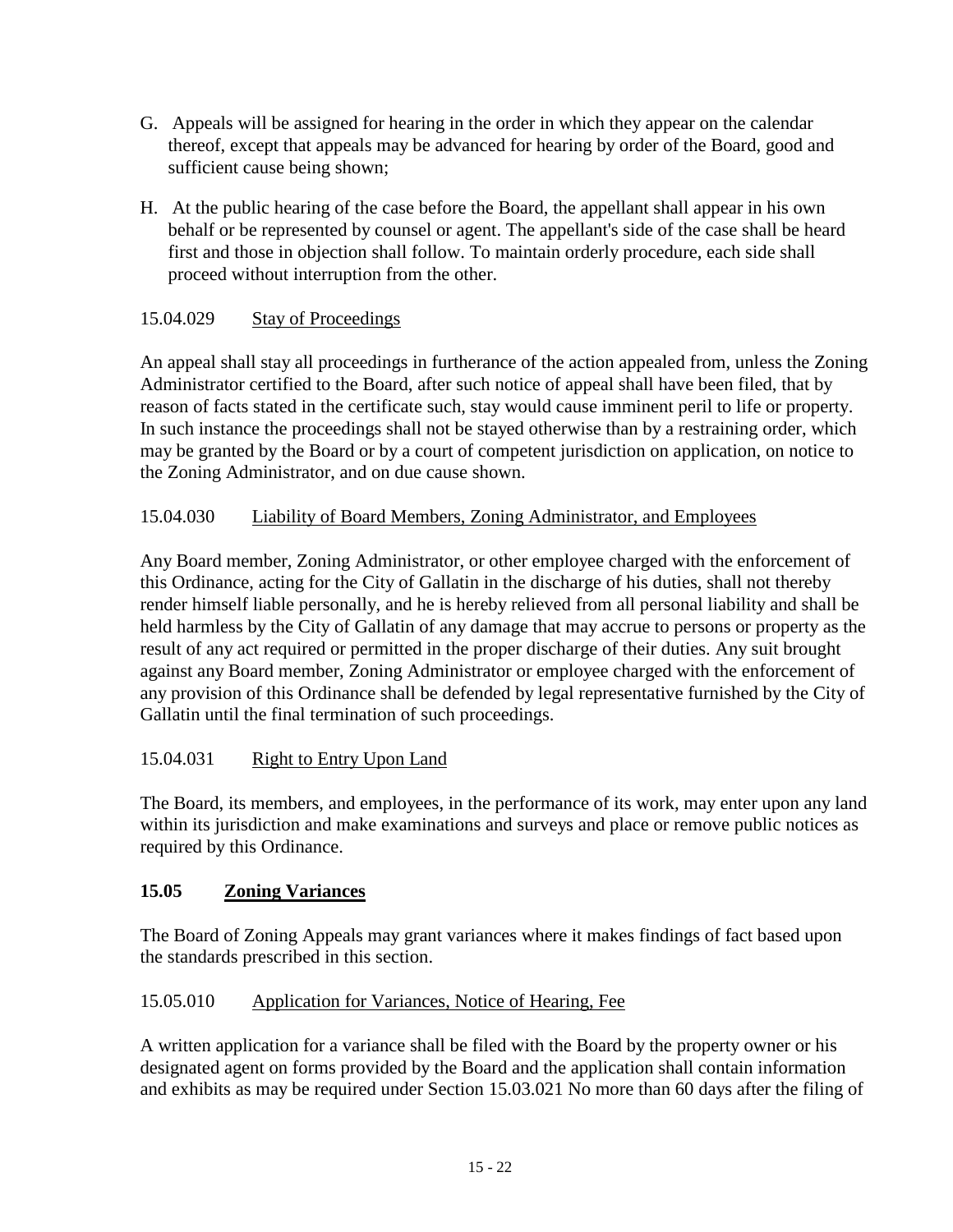the application, a hearing shall be held on the application, unless otherwise withdrawn or postponed by written request by the applicant. Notice of hearing shall be in accordance with Section. 15.06.101. A fee payable to the City of Gallatin shall be charged to cover partial review and processing of each application for a variance, except that the fee shall be waived for a governmental agency.

# 15.05.020 Notice to Affected Property Owners

It shall be the general rule of the Board that reasonable efforts shall be made to contact and notify interested parties, who in the opinion of the Board, may be affected by any matter brought before the Board. In all cases all owners of record of adjoining property, including those separated by a public way from the premises in question shall be notified. The notification required to meet this provision shall be accomplished by direct mail addressed to the respective owners at the address given in the latest assessment roll.

# 15.05.030 Standards for Variances

The Board shall not grant a variance unless it makes findings based upon evidence presented to it as follows:

- A. The particular physical surroundings, shape, topographic conditions of the specific property involved that would result in a particular hardship upon the owner as distinguished from a mere inconvenience, if the strict application of this Ordinance were carried out must be stated; and
- B. The conditions upon which the petition for a variance is based would not be applicable, generally, to other property within the same district; and
- C. The variance will not authorize activities in a zone district other than those permitted by this Ordinance; and
- D. Financial returns only shall not be considered as a basis for granting a variance; and
- E. The alleged difficulty or hardship has not been created by any person having an interest in the property after the effective date of this Ordinance; and
- F. That granting the variance requested will not confer on the applicant any special privilege that is denied by this Ordinance to other lands, structures, or buildings in the same districts; and
- G. The variance is the minimum variance that will make possible the reasonable use of the land, building, or structure; and
- H. The granting of the variance will not be detrimental to the public welfare or injurious to other property or improvements in the area in which the property is located; and
- I. The proposed variance will not impair an adequate supply of light and air to adjacent property, substantially increase the congestion in the public streets, increase the danger of fire, endanger the public safety, or substantially diminish or impair property values within the area; and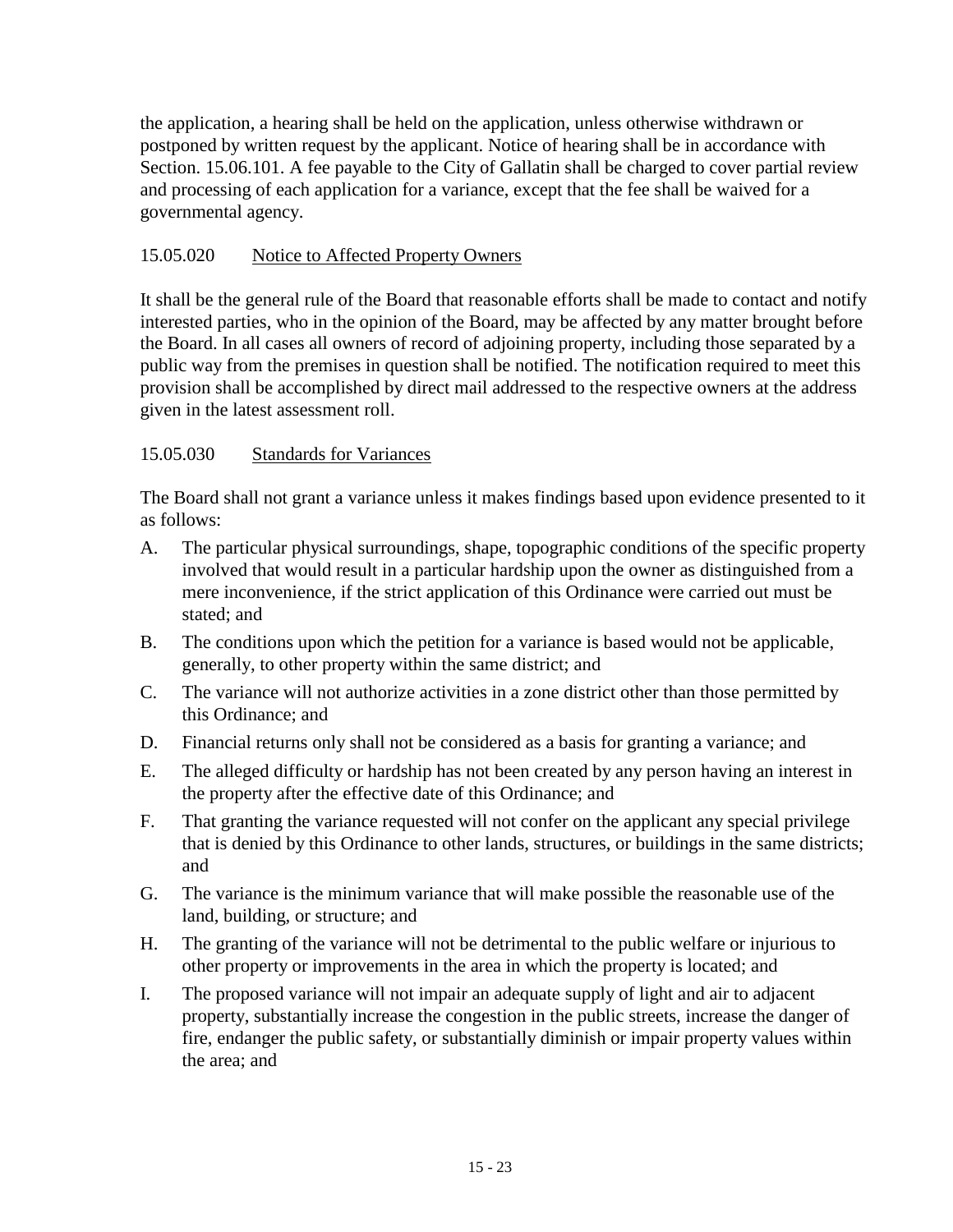J. The granting of a variance will not cause substantial detriment to the public good and will not substantially impact the intent and purpose of the City's zoning plan and zoning ordinance.

# 15.05.040 Non-Conformity Does Not Constitute Grounds for Granting of a Variance

No non-conforming use of neighboring lands, structures, or buildings in the same district, and no permitted or nonconforming use of lands, structures, or buildings in other districts shall be considered grounds for the issuance of a variance.

# 15.05.050 Prohibition of Use Variances

Under no circumstances shall the Board of Appeals grant a variance to allow a use not permissible under the terms of this Ordinance in the district involved, or any use expressly or by implication prohibited by the terms of this Ordinance in said district.

# 15.05.060 Conditions and Restrictions by the Board

The Board may impose such conditions and restrictions upon the premises benefited by a variance as may be necessary to comply with the provisions set out in Section 15.05.030 to reduce or minimize the injurious effect to such variation upon surrounding property and better carry out the general intent of this Ordinance. The Board may establish expiration dates as a condition or as a part of the variances.

# 15.05.070 Board has Powers of Administrative Official on Appeals; Reversing Decision of Administrative Official

In exercising its powers, the Board of Appeals may, so long as such action is in conformity with the terms of this Ordinance, reverse or affirm, wholly or partly, or may modify the order, requirement, decision, or determination as ought to be made, and to that end shall have the powers of the administrative official from whom the appeal is taken.

# 15.05.080 Variance Appeals

Any person including any agency of the city government aggrieved by a decision of the Board on a variance may appeal by certiorari to a court of competent jurisdiction. The judgment and findings of the Board on all questions of fact that may be involved in any appeal, cause, hearing or proceeding under this Article shall be final and subject to review only for illegality or want of jurisdiction.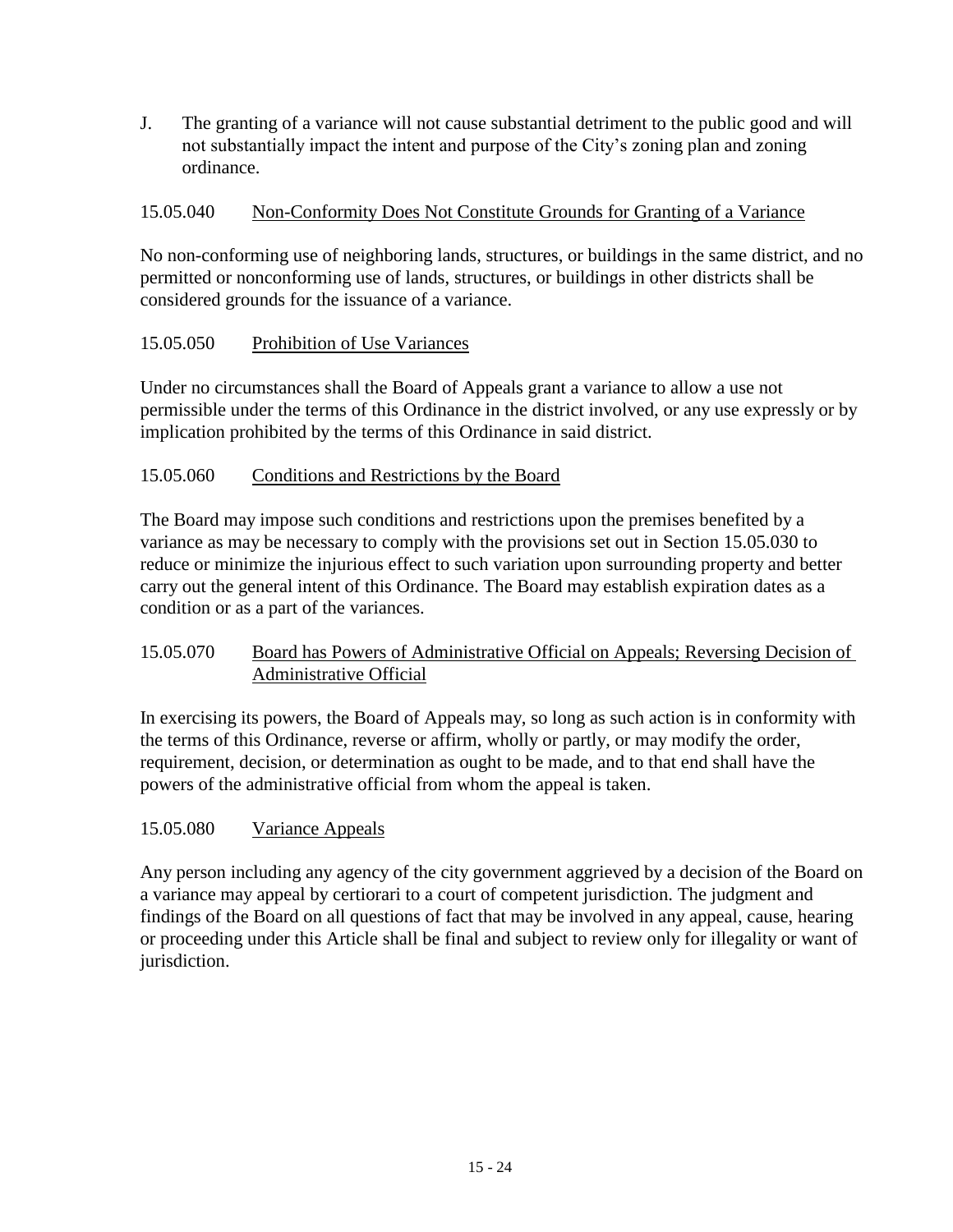# **15.06 Conditional Use Permits**

# 15.06.010 Conditional Uses

The Board of Appeals may hear and decide, in accordance with the provisions of this Ordinance, requests for conditional use permits. For the purposes of administration of this Ordinance, conditional uses shall be construed as synonymous with special exceptions, as controlled by Sections 13-7-205 (b), Tennessee Code Annotated.

### 15.06.020 Application for Conditional Use Permit, Notice of Public Hearing

The application for a conditional use permit shall be made by the property owner or his designated agent and filed in writing with the Board on forms provided by the Board, and shall contain information and exhibits as may be required under Section 15.03.020, or in the case of buildings or other structures or uses to be located within floodplain districts, as may be required by Section 10.03. Not more than 60 days after filing such application, a hearing shall be held on the application, unless otherwise withdrawn or postponed upon written request by the applicant. Notice of hearing shall be held in accordance with Section 15.06.101. A fee payable to the City of Gallatin shall be charged to defray cost of review and processing for each application for a conditional use permit, except that the fee may be waived for any government agency.

### 15.06.030 Requirements for Conditional Use Permit

General requirements are hereby established which shall apply to all applications for conditional use permits, and specific standards listed shall apply to the issuance of a conditional use permit as appropriate. The Board may impose such other conditions and restrictions upon the premises benefited by a conditional use permit as may be necessary to comply with the provisions set out in Section 15.06.040 through 15.06.090 to reduce or minimize the injurious effect of such conditional use upon and ensure compatibility with surrounding property and to better carry out the general intent of this Ordinance.

#### 15.06.040 General Requirements

A conditional use permit shall be granted provided the Board finds that it:

- A. Is so designed, located, and proposed to be operated so that the public health, safety and welfare will be protected;
- B. Will not adversely affect other property in the area in which it is located;
- C. Is within the provisions of "Conditional Uses" as set forth in this Ordinance; and
- D. Conforms to all applicable provisions-of this Ordinance for the district in which it is to be located and is necessary for public convenience in that location.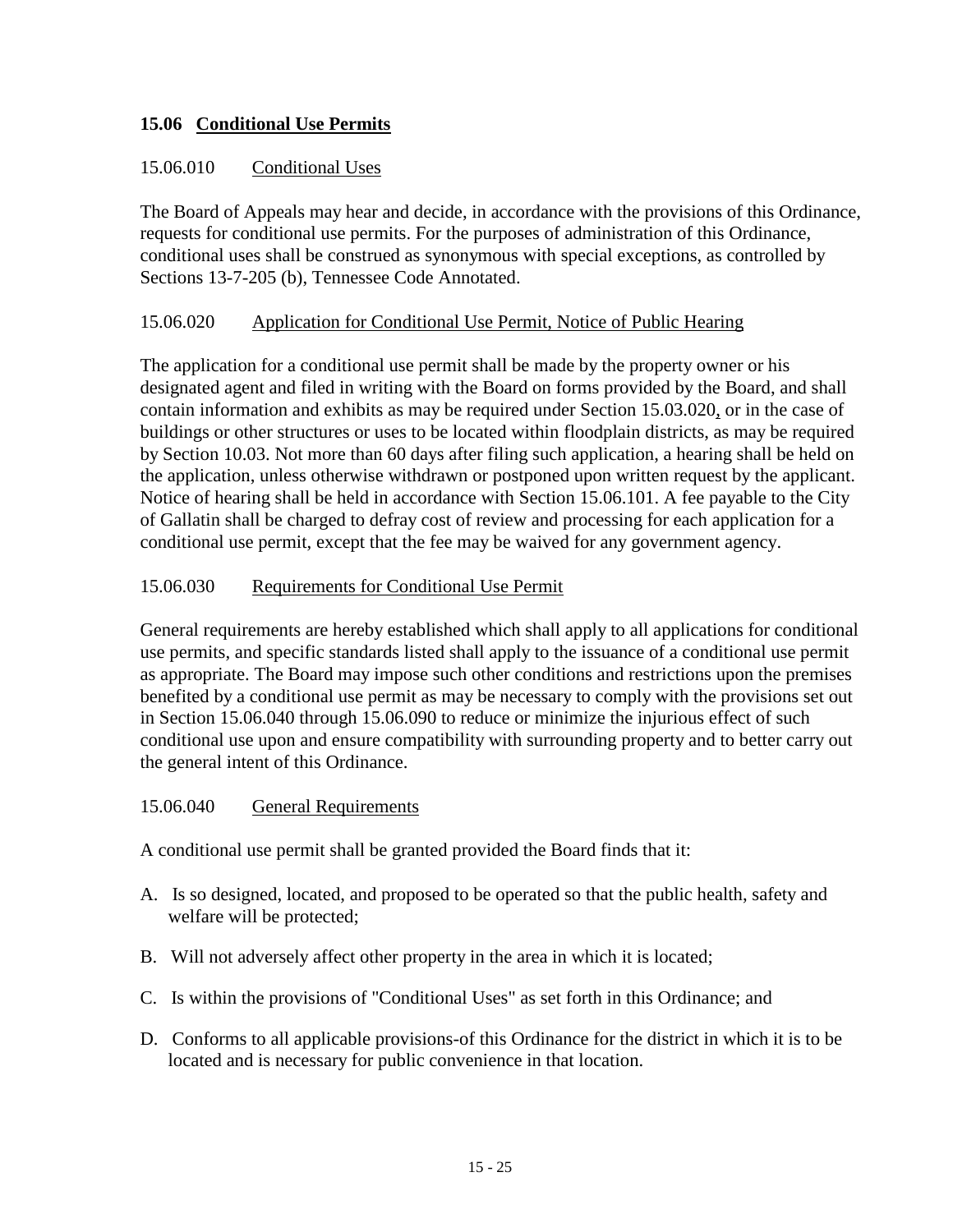### 15.06.050 Specific Standards for Community Facility Activities

In addition to the requirements of the applicable district and the general requirements set forth above, a conditional use permit may be granted for the community facility activities specified in Sections 15.06.050 A through 15.06.050 J when the standards established are met as part of the condition for issuing the permit in the applicable zone districts.

A. Special Conditions for Limited Child and Adult Care Facilities

- 1. In the Agriculture, R-40, MRO, MPO, CC, CS, CG, IR and IG Zoning Districts the lot size, setbacks, and lot coverage shall conform to those applicable to the Zoning District. In the R-10, R-8 and R-6 Zoning Districts no such facility shall be permitted on a zone lot unless it contains twice the lot area requirements of the Zoning District.
- 2. All other bulk regulations of the district shall be met.
- 3. One accessory off-street parking space for each five persons accommodated in the day care facility shall be provided.
- 4. Sidewalks shall be provided between the building and all required public parking spaces except for parking designated only for employees.
- 5. All public utilities and sewage disposal shall be available to the site and shall be subject to approval of either the Public Utilities Department or the County Environmentalist Office.
- 6. All regulations of the State of Tennessee that pertain to the use shall be met.
- 7. The facility shall be located so as to be compatible with the surrounding area and provide safety to those using the facility.
- 8. Fencing, screening, and landscaping shall be provided as required by Article 13.00 of the Zoning Ordinance and as appropriate to protect the surrounding area for such facility.
- 9. Upon the approval by the Board of Appeals, the site and architectural plans for such a facility shall be approved by the Planning Commission taking into account the above conditions as well as any other pertinent factors.
- B. Special Conditions for Nursing Homes
	- 1. No such facility shall be permitted on a zone lot unless it contains a minimum of 10,000 square feet, or twice the lot area requirements of the zone district.
	- 2. All bulk regulations of the district shall be met.
	- 3. The requirements of the accessory off-street parking regulations of this Ordinance in Article 11.00 shall apply.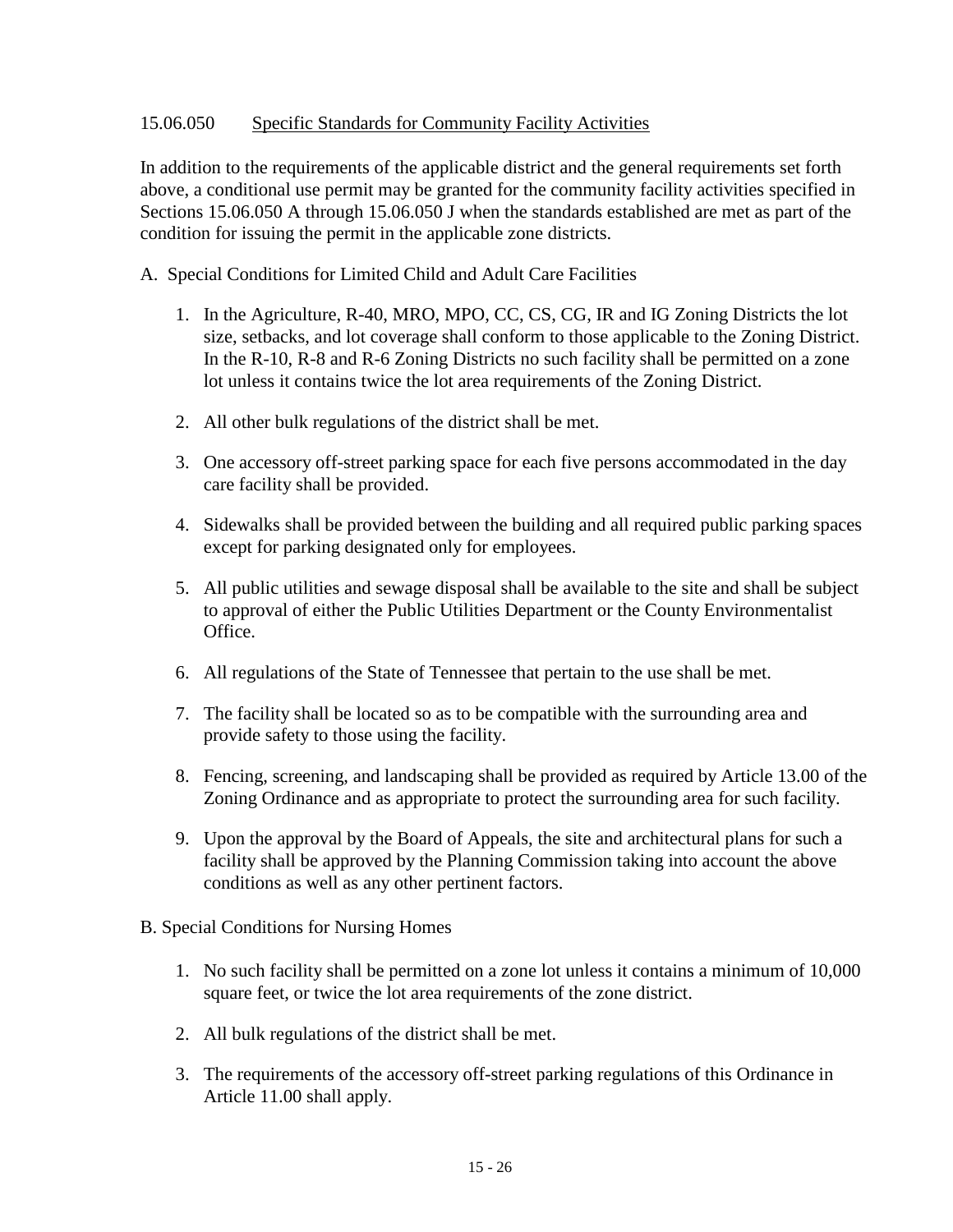- 4. All regulations of the State of Tennessee shall be met.
- 5. All public utilities and sewage disposal shall be available to the site, and shall be subject to approval by the Department of Water and Sewerage Services. Upon approval by the Board of Appeals the site and architectural plans for such a facility shall be approved by the Planning Commission taking into account the above condition as well as any other pertinent factors.
- C. Special Conditions for Community Assembly
	- 1. No such facilities shall be permitted on a zone lot unless it contains twice the lot area requirements of the districts; provided, however, that if such community assembly includes outdoor activities the minimum lot area shall be four (4) acres.
	- 2. All bulk regulations of the zone district shall apply.
	- 3. Off-street parking per Section 11.01 except for temporary non-profit festivals, the required number of off-street parking spaces shall be determined by the Zoning Administrator, taking into account the traffic generation of such facility, the hours of other such factors as affect the need for off-street parking.
	- 4. Except for temporary non-profit festivals, fencing, screening and landscaping shall be provided as appropriate for such facility, except that no landscaped screen shall be located closer than 15 feet of any vehicular entrance or exit to the property.
	- 5. The location and operation of such community assembly facility shall be in keeping with the character of the surrounding area and shall not adversely affect the properties within the surrounding area.
	- 6. All public utilities and sewage disposal shall be available to the site and shall be subject to approval by the Department of Water and Sewerage Services.
- D. Special Conditions for Non-assembly Cultural
	- 1. No such activity shall be permitted on a zone lot unless it contains twice the lot area requirements of the zone district.
	- 2. All bulk regulations of the zone district shall apply.
	- 3. The off-street parking requirements of this Ordinance in Article 11.00 shall apply.
	- 4. Fencing, screening, landscaping shall be provided as appropriate to protect the surrounding area.
	- 5. The location and operation of such facility shall be in keeping with the character of the surrounding area and shall not have an adverse affect on the properties within the surrounding area.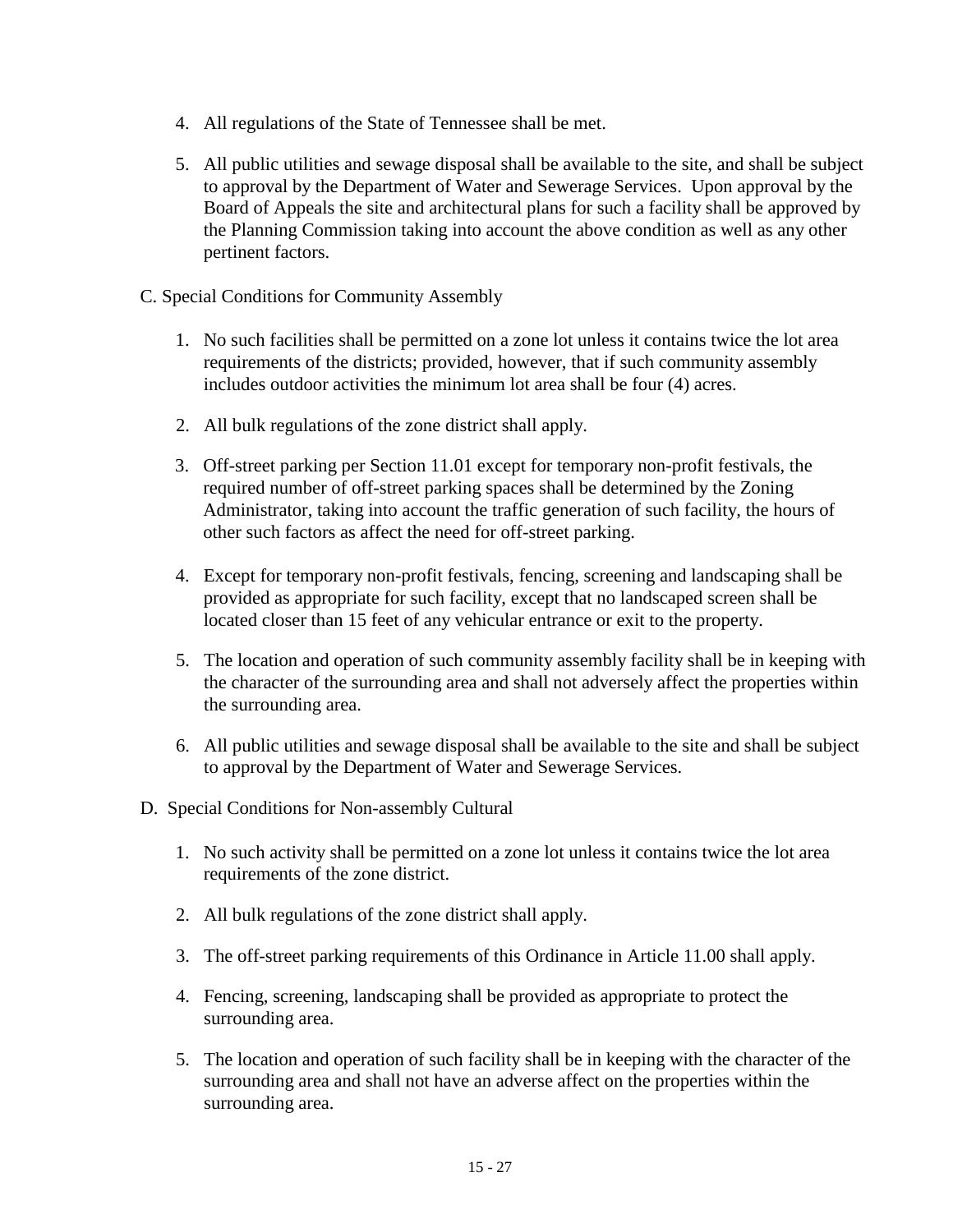### E. Special Conditions for Health Care Facilities

### 1. Minimum Lot Area

- (a) No health clinic shall be permitted on a zone lot unless it contains 10,000 square feet, or twice the lot area requirements of the district, whichever is greater.
- (b) No hospitals, or centers for observation or rehabilitation shall be permitted on a zone lot unless it contains a minimum of five (5) acres.
- 2. Hospitals, Centers for Observation or Rehabilitation

The minimum side and rear yards for hospitals and centers for observation or rehabilitation shall be 50 feet for a one or two story building, increased by five (5) feet for each story above two (2).

- 3. All other regulations of the zone district shall apply.
- 4. There shall be provided along the entire site boundary fencing, screening, and landscaping as appropriate to protect the surrounding residential area.
- 5. The location and operation of such facility shall be in keeping with the character of the surrounding area and shall not have an adverse effect on the properties within the surrounding area.
- 6. All public utilities and sewage disposal shall be available to the site and shall be approved by the Department of Water and Sewage Service.
- 7. Upon approval of the Board of Appeals the site and/or architectural plans shall be reviewed and considered for approval by the Planning Commission.
- 8. The following activity classes and types may be permitted accessory to the Health Care Activities provided they appropriately complement the Health Care Activity, will not impose an adverse impact on the surrounding land use, and be subject to all other provisions of the zoning district:

Community Facility Activities Commercial Activities Convenience Sales and Services Automotive Parking Food Service Medical Service

F. Special Conditions for Utility and Vehicular Facilities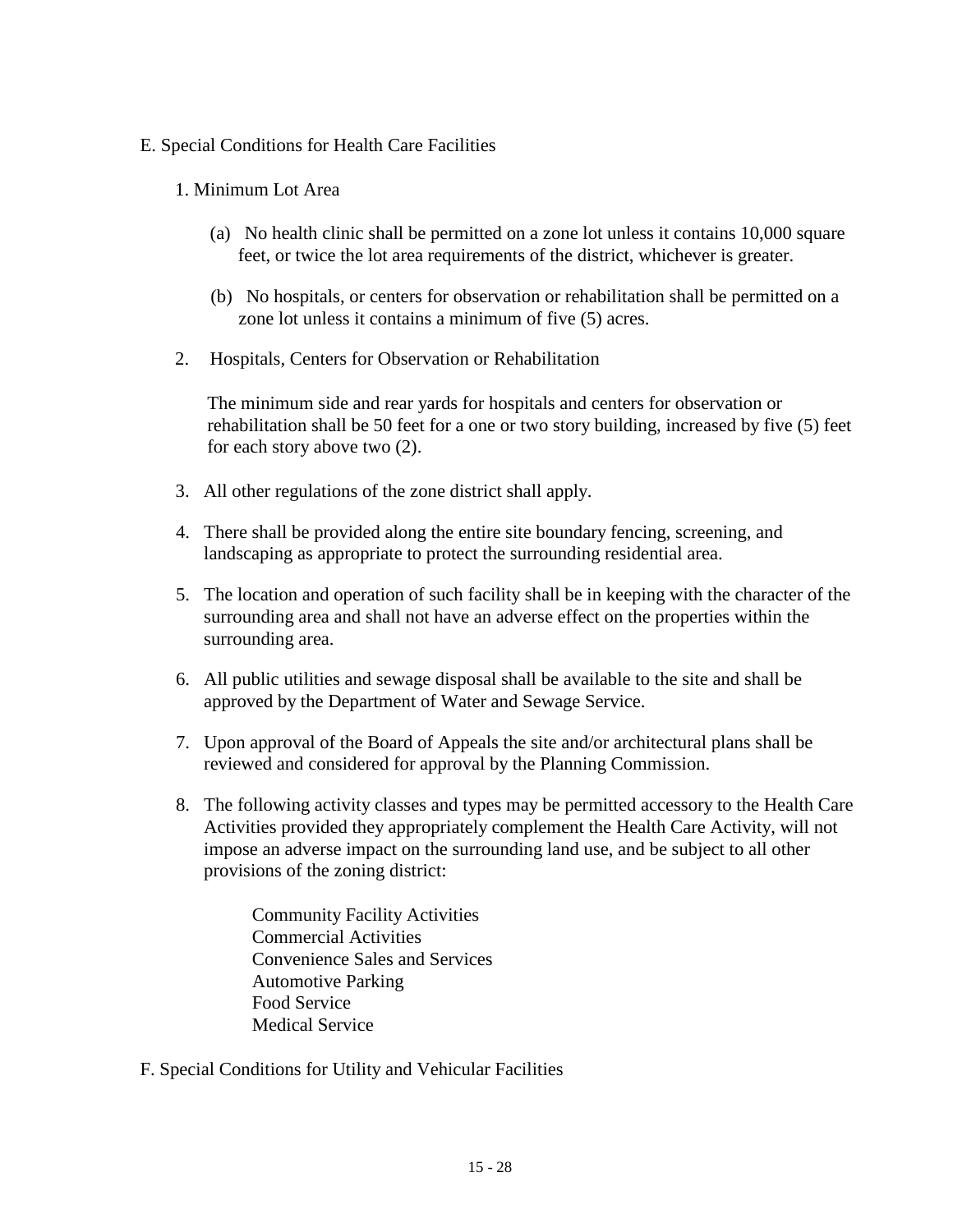- 1. The location of such facility shall be within a certain service area in order to provide the most efficient service to such area.
- 2. All of the bulk regulations of the zone district shall apply.
- 3. The location of such facility shall not materially increase traffic on surrounding streets.
- 4. The location of such facility shall not have an adverse effect on surrounding properties.
- 5. There shall be provided along the entire site boundary fencing, screening, and landscaping as appropriate to protect the surrounding residential area.
- G. Special Conditions for Intermediate and Extensive Impact Industrial Activities
	- 1. The location, size, and design of such facilities shall be such that the proposed development shall be compatible with the surrounding area, thus reducing the impact upon the surrounding area.
	- 2. The traffic generated by such facility shall be safely accommodated along major streets without traversing local minor streets.
	- 3. The proposed facility shall provide a basic community function or essential service necessary for a convenient and functional living environment in order to be located on the proposed site.
	- 4. The off-street parking requirements shall be based upon a recommendation from the Planning Commission.
- H. Special Conditions for Place of Worship
	- 1. No such facilities shall be permitted on a zone lot unless it contains twice the lot area requirements of the district except those facilities proposed in R40 and A districts where the minimum district lot size shall apply.
	- 2. The location, size, and design of such facilities shall be situated so that the proposed facility shall be compatible with the development within the surrounding area thus reducing the impact upon such area.
	- 3. Such facilities shall be located only on major or collector streets as shown on the official major thoroughfare plan.
	- 4. All bulk regulations of the district shall be met.
	- 5. The off-street parking requirements of this Ordinance in Article 11.00 shall apply.
- I. Special Conditions for Community Education Facilities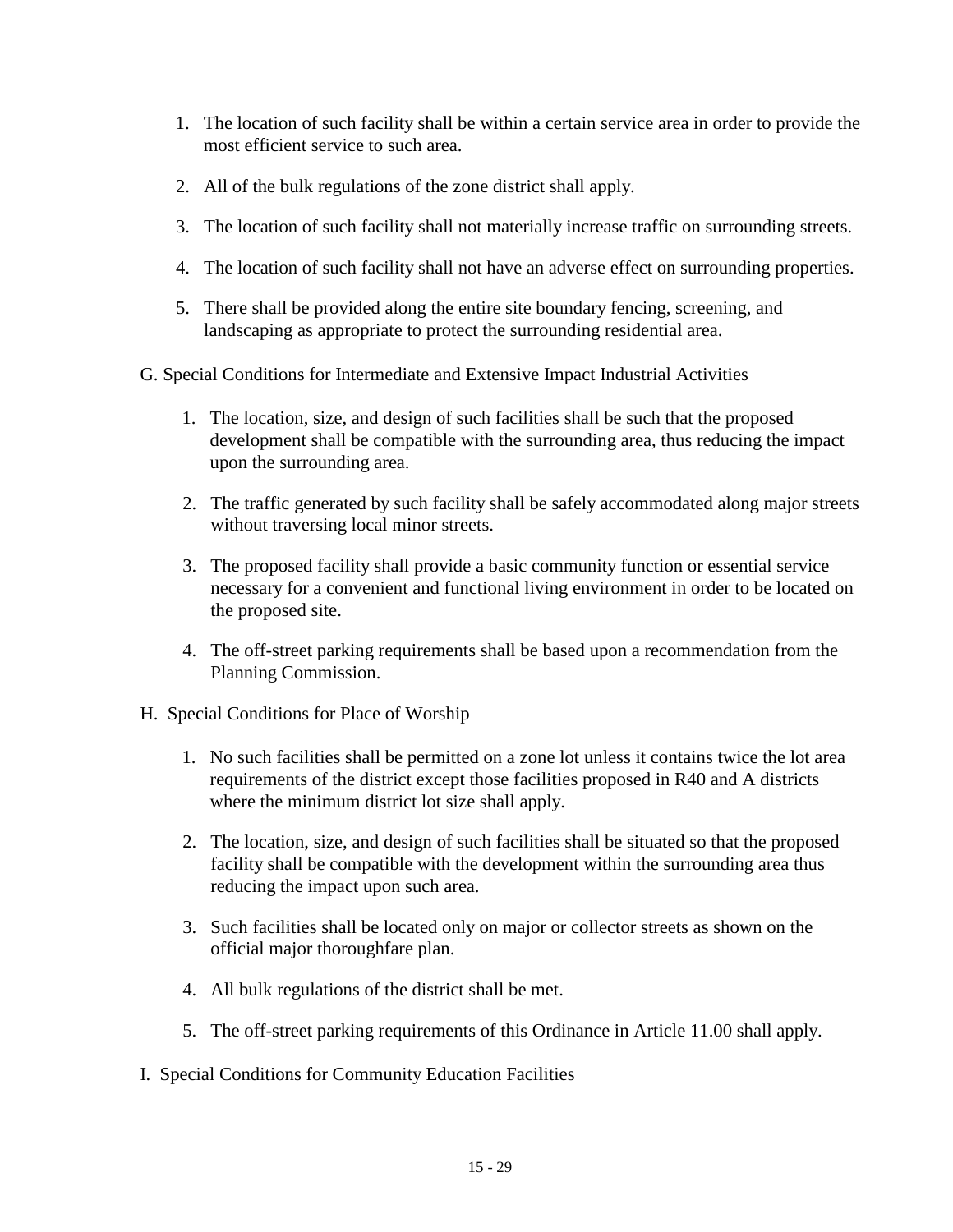- 1. No such facilities shall be permitted on a zone lot unless such lot contains the acreage recommended for such facilities by the appropriate state agency.
- 2. The traffic generated by such facility shall be safely accommodated along the streets which will provide access to the site.
- 3. The location and design of such facilities shall not have an adverse effect upon surrounding properties.
- 4. The off-street parking requirements of this Ordinance in Article 11.00 shall apply.

# J. Special Conditions for Animal Care Activities in Agricultural Districts

- 1. The lot regulations of the district shall apply.
- 2. The operation of such facility shall not have an adverse effect on the properties in the surrounding area.
- 3. Insect, rodent, and odor control measures shall be provided to the satisfaction of the Board of Appeals.
- 4. Any outdoor pens or holding areas shall be appropriately screened.
- 5. The off-street parking requirements in this Ordinance in Article 11.00 shall apply.

# 15.06.060 Specific Standards for Commercial Activities

A conditional use permit shall not be granted for the commercial activities specified in Sections 15.06.060. A through 15.06.060 J. unless the standards established therein are met as a part of the conditions for issuing such permit in the applicable districts.

- A. Special Conditions for Automotive Parking in CC Districts
	- 1. All parking shall be on the surface of the lot,
	- 2. No structure shall be permitted other than a shelter for the attendant and accessory business signs as permitted under this Ordinance,
	- 3. Such permit shall not be issued for a period exceeding five years.

# B. *Reserved.*

# C. Special Conditions for Group Assembly Limited and Extensive Activities

1. The location, size, and design of such facilities shall be situated so that the proposed development shall be compatible with the development within the surrounding area, thus reducing the impact upon the surrounding area,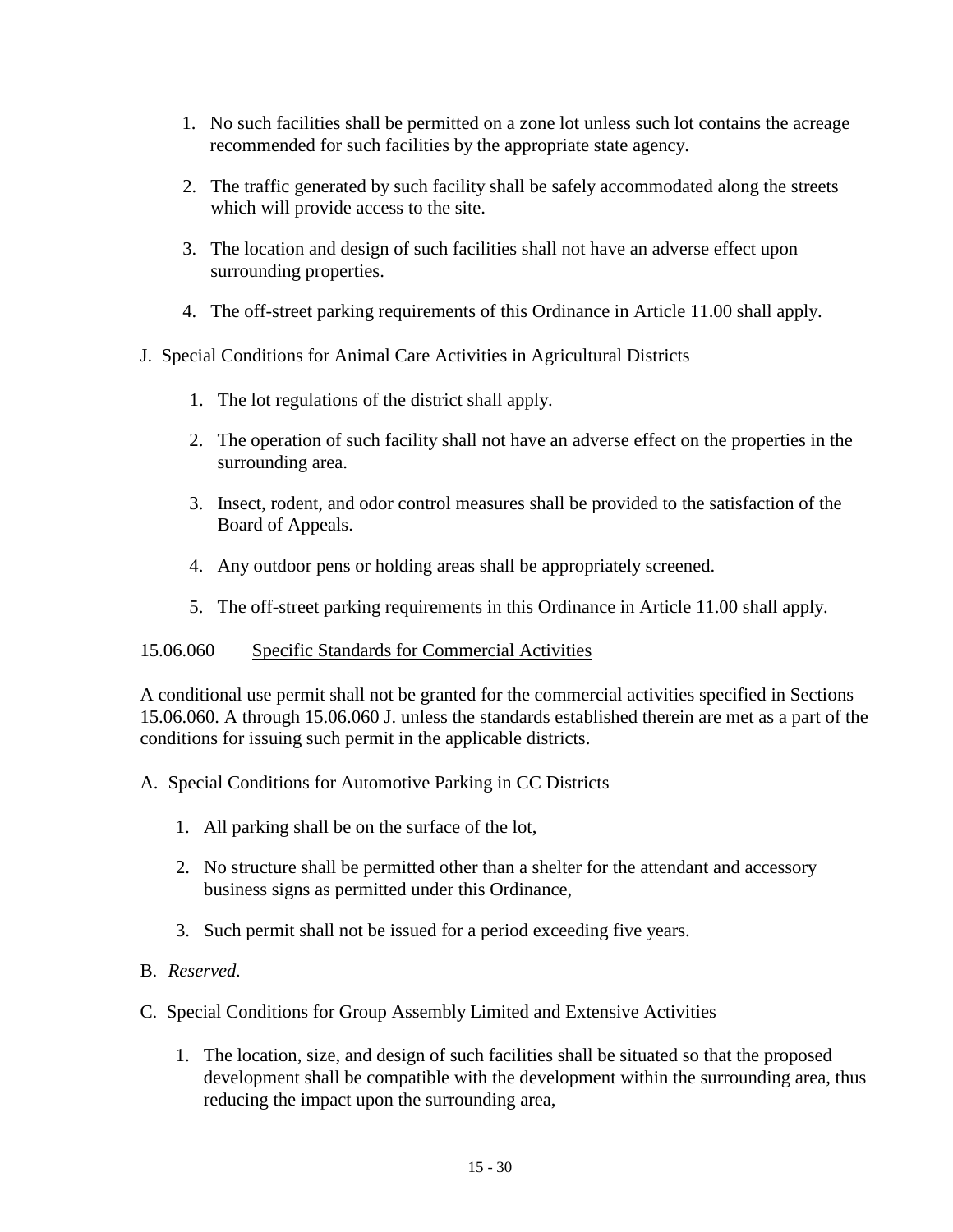- 2. The traffic generated by such facility shall be safely accommodated along major streets without traversing local minor streets,
- 3. The off-street parking requirements shall be based on a recommendation from the Planning Commission.

D. Special Conditions for Convenience Food Sales and Food Service in MPO Zones - These uses shall be considered as incidental services to serve occupants and patrons of the permitted use only. Such activities shall be conducted in spaces which are designed as integral parts of the principal use.

- E. Special Conditions for Limited Warehousing
	- 1. The location, size, and design of such facility shall be compatible with development in the surrounding area.
	- 2. There shall be provided along the entire site boundary fencing, screening, and landscaping, as appropriate to protect adjoining properties.
	- 3. The use of buildings in which the exterior facade is comprised of metal construction or metal siding shall be prohibited unless approved as an alternative material by the Planning Commission according to provisions of Section 13.08.010 D. Buildings facades visible from a street or residential area shall be designed according to the provisions of Section 13.08 of this Ordinance, and shall be constructed primarily of brick, or stone, or combinations thereof, or combinations of materials deemed acceptable by the Board. Building facades not visible from a street or residential area may be constructed of aluminum siding, vinyl siding, or fiber cement siding. Building materials used in the construction of the units shall not contain bright, vivid colors. The use of primary, secondary or other bright, bold colors on building facades, roofs, doors, window frames, or awnings shall be prohibited. Colors used in the development shall be subdued, with natural earth tones and colors compatible with surrounding development predominating.
	- 4. The off-street parking requirements shall be based upon a recommendation from the Planning Commission. All parking areas and driveways shall be paved.
	- 5. All buildings shall be separated by a minimum of thirty (30) feet.
	- 6. The setback for such activities shall be 100 feet from a major thoroughfare.
- F. Special Conditions for Convenience Sales and Services Commercial Activities
	- 1. The location, size, and design of such facilities shall be situated such that the proposed development shall be compatible with the existing development of the surrounding area, thus reducing the impact upon the surrounding area. Convenience Sales and Service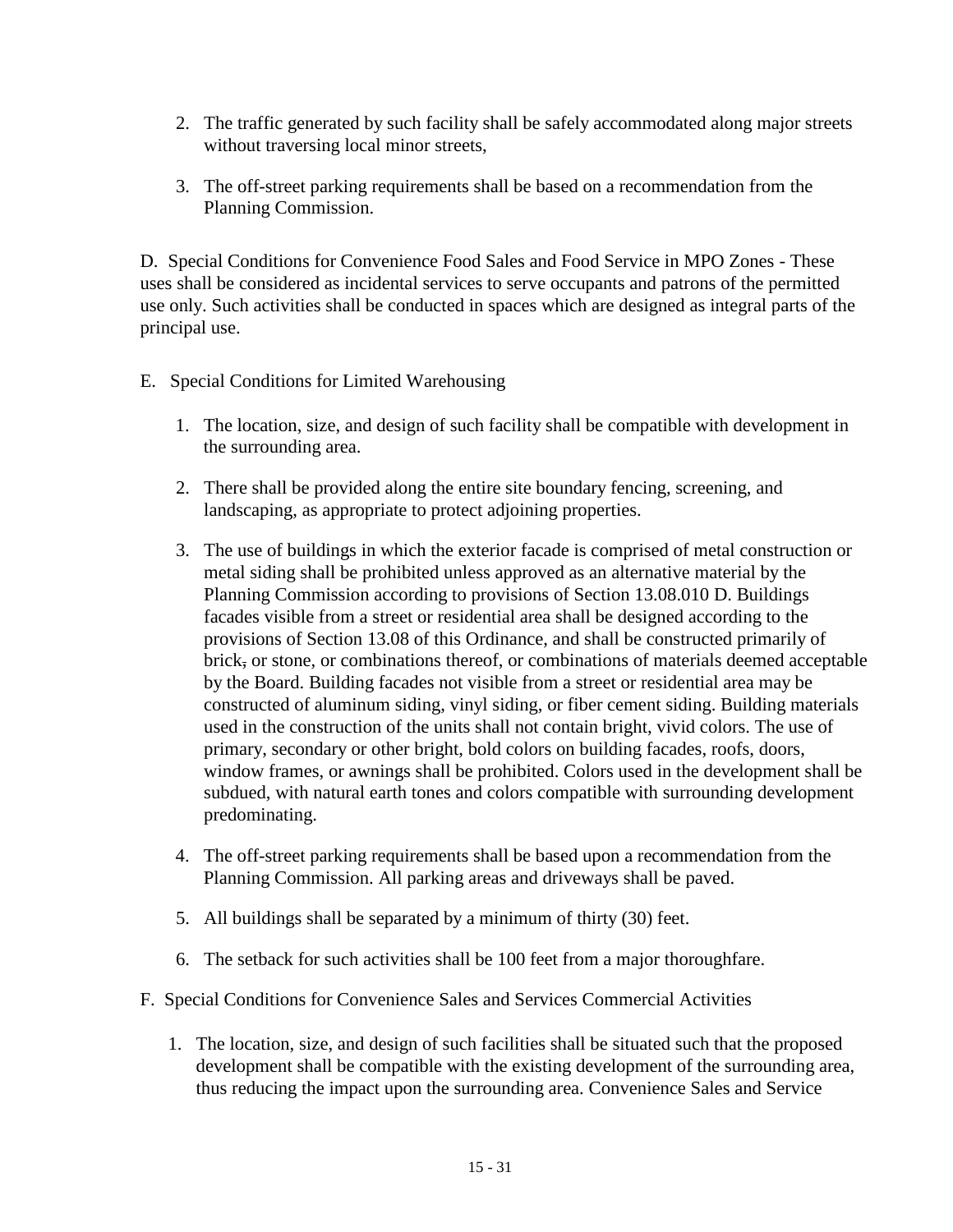structures should be designed to be compatible with the character of residential structures in the surrounding area. Scale of materials and building forms are important elements of continuity.

- 2. In order to determine compatibility, the applicant shall provide information concerning building design and materials, including elevations of all sides of the proposed buildings and structures. The features shown in the elevations shall include information concerning building materials, heights, scale, door and window openings, façade offsets, roof pitch and colors.
- 3. The design of such facilities shall comply with the requirements of Section 13.08, Architectural Character and Compatibility Standards and shall be based on a recommendation of the Planning Commission. In addition, the following architectural standards shall apply:
	- a. Building height and design shall be in keeping with the character and scale of the proposed development.
		- i. Building colors should be subdued, with natural earth tones and colors compatible with surrounding development predominating.
		- ii. Building rooflines and pitches should be comparable to typical residential roofline styles. To harmonize with residential structures, convenience sales and service structures should have roofs that are visible from the street, preferably with a pitch not less than 1-foot rise in 2-foot run. Roofs should be a dark earth tone in color.
	- b. Canopy height and design shall be in keeping with the character and scale of the proposed development. The canopies should have pitched rooftops compatible with the design of the proposed building(s).
	- c. Canopies over gas pumps shall use colors and materials that blend with proposed and surrounding building facades. The use of earth tones or dark colors is encouraged.
	- d. The use of primary, secondary or other bright, bold colors on building facades, canopies and awnings should be avoided.
	- e. Heating and cooling equipment, solid waste disposal equipment and facilities and mechanical equipment and facilities shall be adequately screened so as not to be visible from streets and adjacent properties. In addition, mechanical equipment placed on rooftops should be concealed from view from public streets and adjacent properties.
- 4. The number of gasoline pumps, if any, permitted with this use shall be based upon a recommendation from the Planning Commission. In making this determination the Planning Commission shall consider the location, size, and design of such facilities so that the proposed development will be compatible with the development within the surrounding area, thus reducing the impact upon the surrounding area.
- 5. The off-street parking requirements shall be based on a recommendation from the Planning Commission.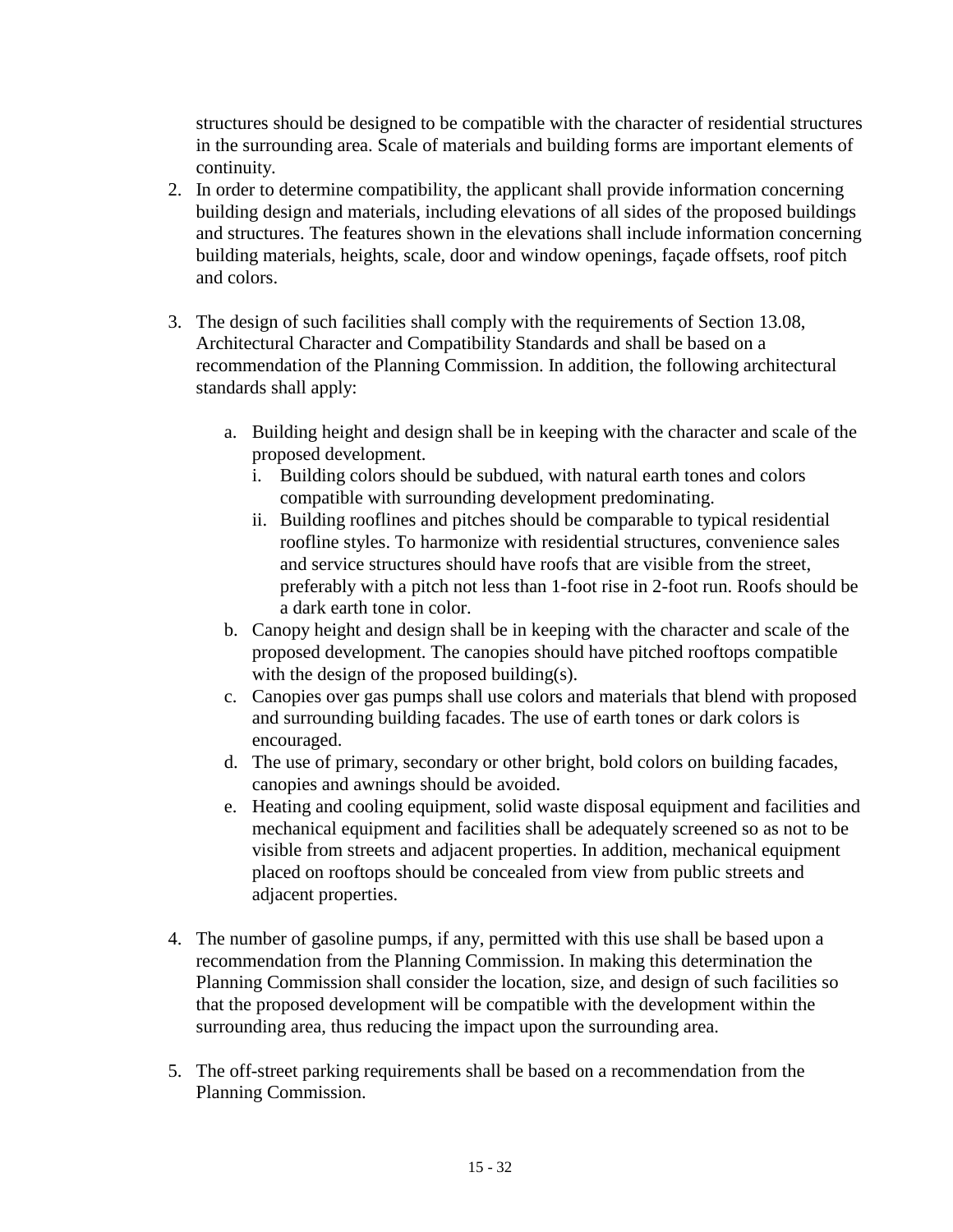- G. Special Conditions for Automotive Repair and Cleaning and Automotive Servicing Commercial Activities
	- 1. The location, size, and design of such facility shall be compatible with development in the surrounding area. Buildings shall be designed in accordance with Section 13.08 of this Ordinance.
	- 2. There shall be provided along the entire site boundary fencing, screening, and landscaping, as appropriate to protect adjoining properties.
	- 3. All of the bulk regulations of the zone district shall apply.
	- 4. All activities associated with the use shall be conducted within completely enclosed buildings except for required parking, loading, exterior storage, and other accessory uses which by their nature must necessarily exist outside a building.
	- 5. Outdoor storage of motor vehicles and other materials shall be screened from public view, and may be permitted in the side and rear of the principal building. The location, extent, and screening of the outdoor storage area shall be approved as a part of the site plan by the Planning Commission. The outdoor storage shall be screened from public view using a combination of appropriate fencing, walls, hedges, or landscaping materials, not exceeding ten (10) feet in height with the stored materials to be kept at least two (2) feet below the top of such screen.
	- 6. The off-street parking requirements shall be based upon a recommendation from the Planning Commission.
- H. Special Conditions for Undertaking Services
	- 1. Undertaking Services where funeral services are also provided shall provide parking commensurate to the Community Assembly Use.
	- 2. Crematoriums shall be located no less than 200 feet from property zoned for residential uses and no less than 50 feet from the property line.
- I. Special Conditions for Transient Habitation
	- 1. Transient Habitation uses shall be constructed on a building scale similar in nature to buildings in the immediate vicinity within the same or adjacent zoning districts.
	- 2. For each additional floor of building height an additional ten feet of bufferyard width in any side or rear yard shall be required.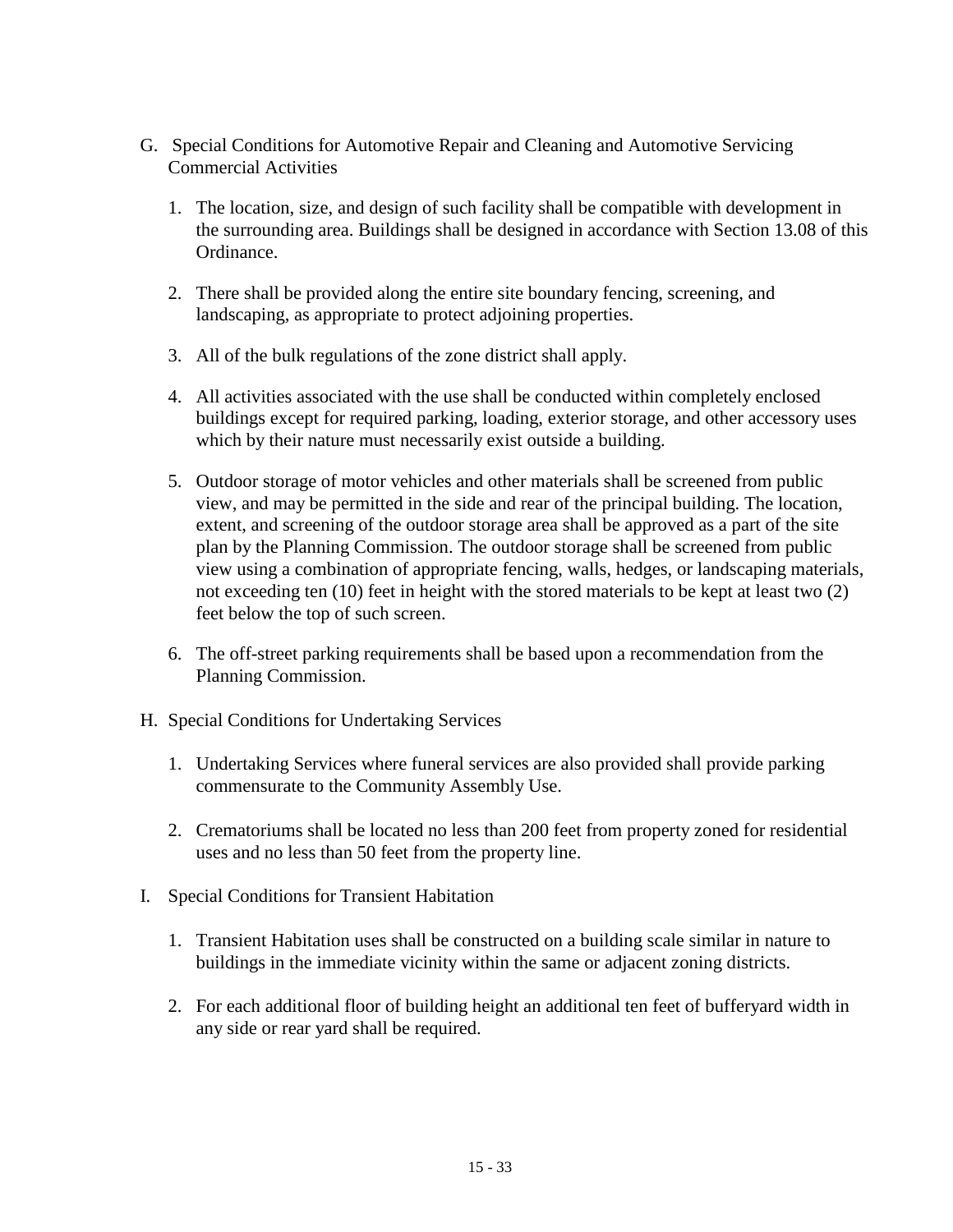- 3. Any transient habitation use adjacent to a low density or medium density residential use or a low density or medium density residential zoning district shall provide a bufferyard of twice the width of the required bufferyard between such uses or districts.
- 4. Driveways for transient habitation uses shall not be located adjacent to or across the street from properties in residential zoning districts.
- 5. Transient Habitation uses shall be located adjacent to other commercial uses and not solely adjacent to residential uses.
- J. Special Conditions for Auto Disassembly, Parts Recycling & Materials Recovery Operations
	- 1. Any such use shall front on either a collector street, or arterial street as classified on the official Major Thoroughfare Plan.
	- 2. The operation of the facility shall be conducted completely inside an enclosed structure or building. No auto-mechanical crushers shall be used in disassembly and processing of the materials outside of any building.
	- 3. Outdoor storage of materials shall be not be permitted in any required yard or required bufferyard whichever is greater. Any outside storage use shall be screened with an opaque fence or wall to be placed interior to or at the required yard setbacks or bufferyard parallel to any property boundaries and no materials shall be stack above the height of the fence or wall. All outside storage surfaces shall be asphalt, concrete pavement or compacted gravel.
	- 4. No such use shall be located within 300 feet on an established residential use or residentially zoned property.
	- 5. All such uses shall provide a Type 30 landscape buffer or greater along all property boundaries.
	- 6. The facility must comply at all times with the various performance standards cited within Sections 13.02 and 15.02.040 of this Ordinance. Particular emphasis shall be placed on compliance with the City's noise standards.
- 15.06.070 Reserved.

# 15.06.080 Specific Standards for Residential Activities

A conditional use permit shall not be granted for the residential activities specified below unless the standards established therein are met as a part of the conditions for issuing such permit in the applicable zone districts.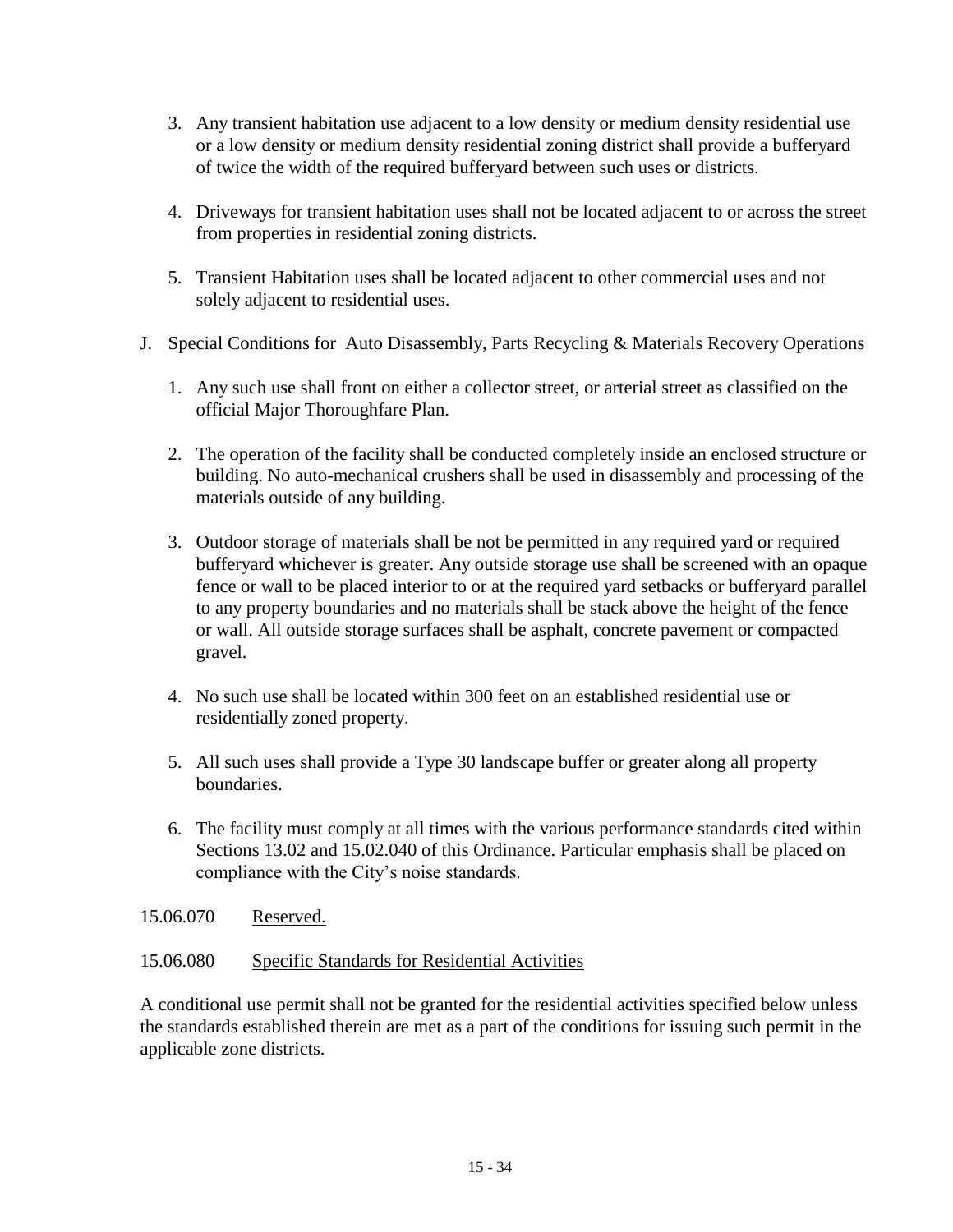- A. Special Conditions for Multi-family Dwelling and Mobile Home Park Activities In addition to the standards contained in this Ordinance, for these type developments, the Board of Appeals shall specifically find that there will be no adverse impact upon adjoining properties or the neighborhood in which such use is proposed. In making this finding, the Board shall consider the effect upon traffic congestion, overcrowding of schools, availability of necessary public utilities, and suitability of the site for the use, and such other factors as the Board may deem necessary.
- B. Special Conditions for a Mobile Home A mobile home may be permitted on an individual lot where in the opinion of the Board such use would not be detrimental to other adjoining uses. In making this determination the Board shall consider the relative closeness of structures, the overall character of the neighborhood, and the type (e.g. single-wide, doublewide) and appearance of the mobile home. Any mobile home permitted shall be set upon concrete blocks or steel piers which are constructed upon a concrete footing, and each mobile home shall be anchored with approved anchors. Foundation plants and landscaping shall be required. Mobile homes shall be skirted and have permanent steps with handrails at each door.

No mobile home shall be permitted on a lot with another mobile home or conventional house.

- C. Special Conditions for Dwelling, One Family Detached in the PNC District
	- 1. The residential structure shall not front on an arterial or collector roadway.
	- 2. The residential structure shall not create adverse effects on adjacent commercial uses.
	- 3. The residential structure shall be connected to central water and sewer service.
	- 4. The grounds of the residential structure shall be landscaped at least three deciduous trees and shrubs exterior along the front foundation of the house.

D. Special Conditions for Bed and Breakfast Inns and Homestays

- 1. Bed and Breakfast Homestay uses may be permitted in the R-10 and R-15 Zoning Districts only if they are located within a Historic District or the home itself is listed on National Register of Historic Homes.
- 2. If the Bed and Breakfast Homestay or Inn is a historic structure or is located in a historic district, then the proposed Bed and Breakfast Home must first receive approval from the local Historic District Commission.
- 3. Parking: Required parking shall be determined by the Board of Zoning Appeals. In making this determination, Board shall take into consideration the number of rooms or units, the type of street that fronts the Bed and Breakfast Homestay or Inn, the character of surrounding area and any other factors the Board may wish to consider.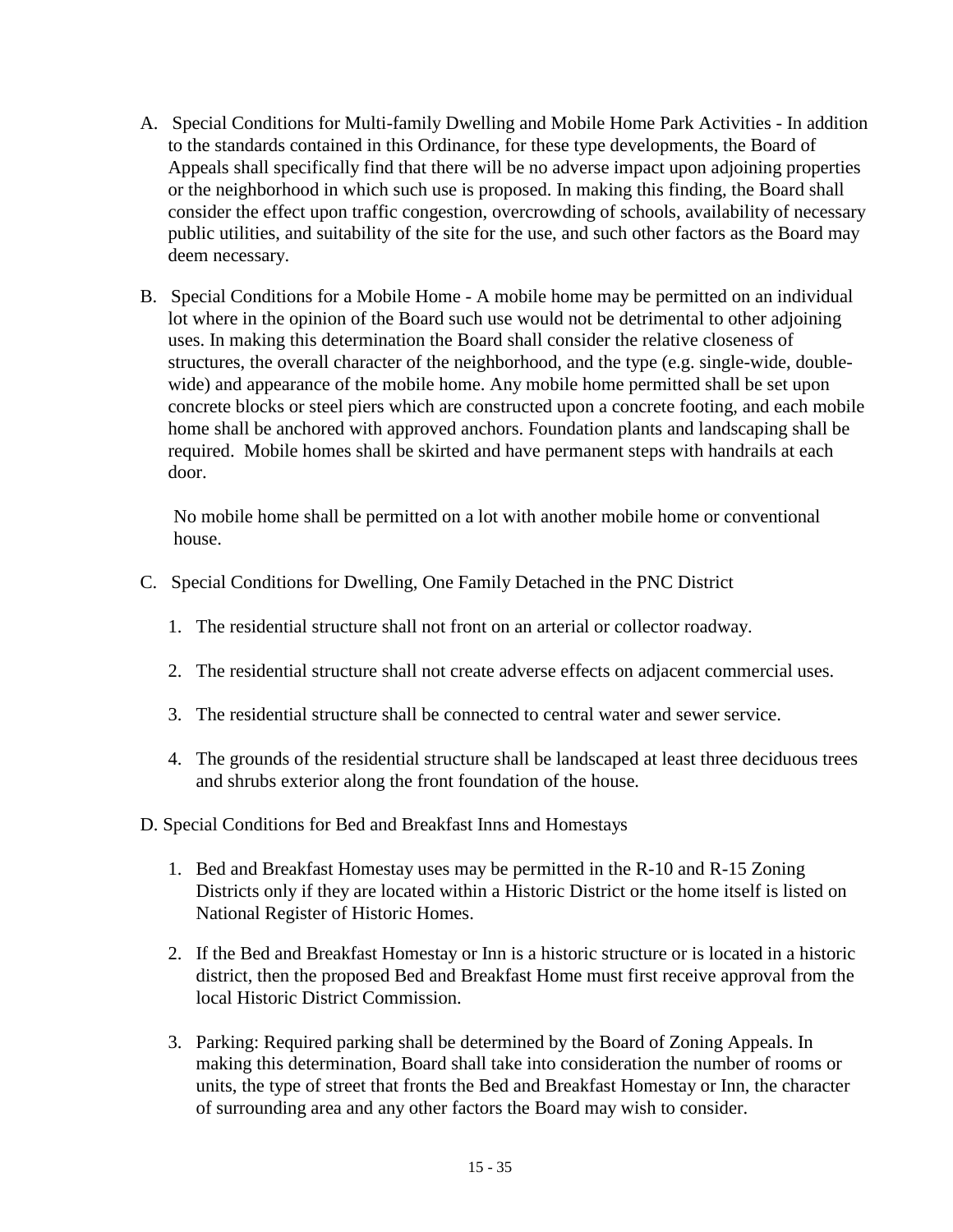- 4. No Bed and Breakfast Homestay or Inn is permitted within 1000 feet of another Bed and Breakfast Homestay or any similar use unless if located within Commercial zoning districts.
- 5. The Tennessee Department of Environment and Conservation and/or the Board of Zoning Appeals shall have the right to inspect the property at any time and either may revoke the license or conditional use permit if the site is found below standards set forth. Revocation of State license or permit shall be automatic revocation of conditional use permit.
- 6. Fire alarms and smoke detectors shall be installed in each sleeping unit.
- 7. The owner of a Bed and Breakfast Homestay and Inn shall register with the City Recorder's Office the owner's name, home address, business address and phone number.
- 8. The owner or managing agent of a Bed and Breakfast Homestay and Inn shall be required to reside on the premises of the Bed and Breakfast Home.

### 15.06.090 Specific Standards for Floodway and Flood-Fringe Districts

A conditional use permit shall not be granted for any use requiring such a permit until the Board of Appeals has:

- A. Reviewed the contents of the plan required by Section 10.03;
- B. Made such determinations as required by Section 10.03 where necessary;
- C. Considered all relevant factors specified in Section 15.06.090 E below; and
- D. Attached such conditions, as listed in Section 15.06.090 F, as it deems necessary for the protection of the public health, safety and welfare.
- E. Factors Upon Which the Decision of the Board shall be Based In its review of any conditional use proposed for location within any area subject to flood, the Board shall consider all relevant factors specified in Section 10.03 of this Ordinance, and;
	- 1. The danger to life and property due to increased flood heights or velocities caused by encroachments.
	- 2. The danger that materials may be swept on to other lands or downstream to the injury of others.
	- 3. The proposed water supply and sanitation systems and the ability of these systems to prevent disease, contamination, and unsanitary conditions.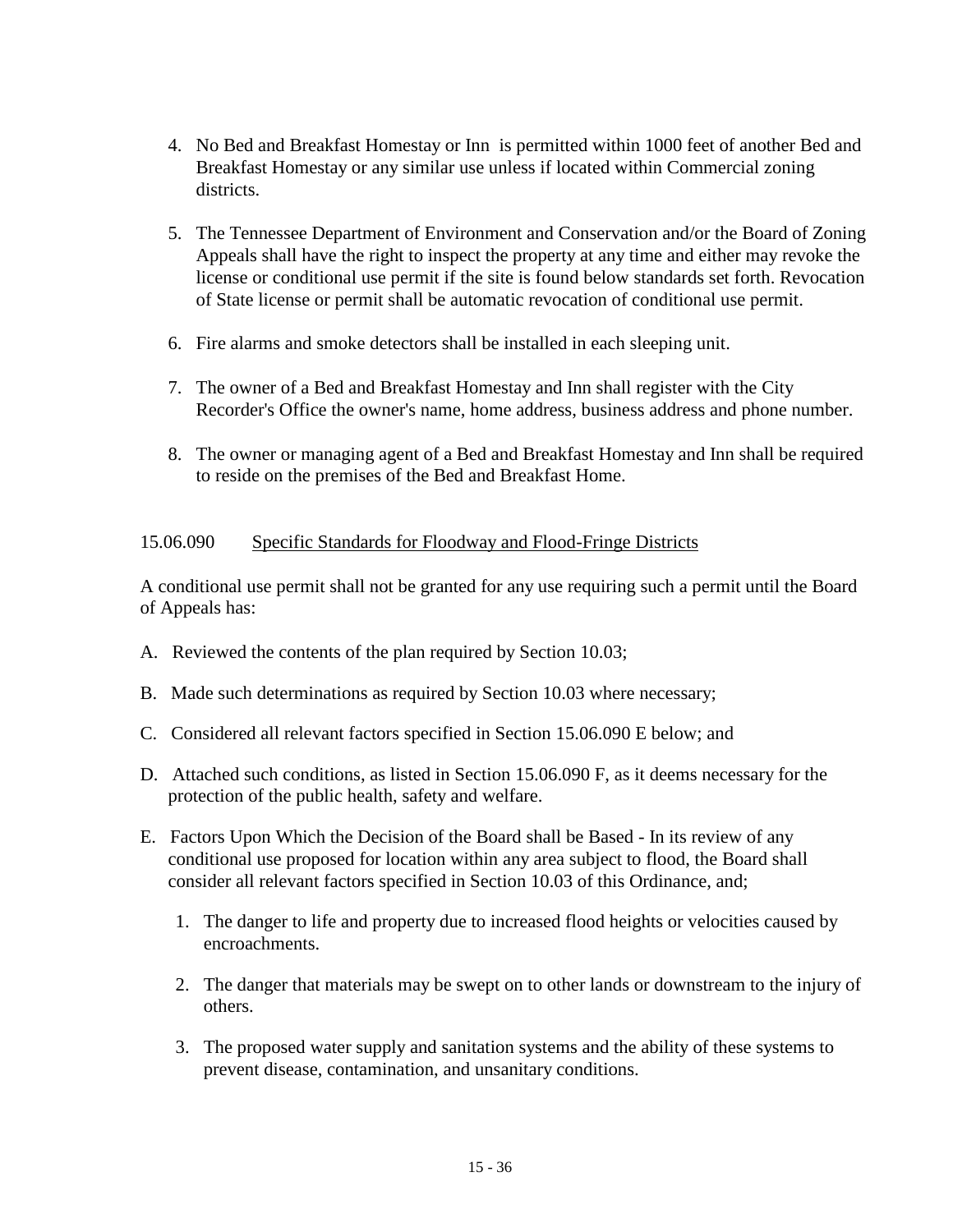- 4. The susceptibility of the proposed facility and its contents to flood damage and the effect of such damage on the individual owners.
- 5. The importance of the services provided by the proposed facility to the community.
- 6. The requirements of the facility for a waterfront location.
- 7. The availability of alternative locations not subject to flooding for the proposed use.
- 8. The compatibility of the proposed use with existing development and development anticipated in the foreseeable future.
- 9. The relationship of the proposed use to the comprehensive plan and floodplain management program for the area.
- 10. The safety of access to the property in times of flood for ordinary and emergency vehicles.
- 11. The expected heights, velocity, duration, rate of rise, and sediment transport of the flood water expected at the site.
- 12. Such other factors which are relevant to the purpose; of this Ordinance.
- F. Conditions Attached to Conditional Uses Upon consideration of any conditional use proposed for location within any area subject to flood, the Board may attach such conditions to the granting of such use as it deems necessary to further the purposes of this Ordinance. Among such conditions, without limitations because of specific enumeration, may be included:
	- 1. Modification of waste disposal and water supply facilities.
	- 2. Limitations of periods of use and operation.
	- 3. Imposition of operations controls, sureties, and deed restrictions.
	- 4. Requirements for construction of channel modifications, dikes, levees, and other protective measures.
	- 5. Flood proofing measures such as those set forth in Section 10.03.

# 15.06.100 Conditional Use Permit Appeals

Any person or agency of the city government may appeal to a court of competent jurisdiction from the Board's decision as provided under statutes of the State of Tennessee. The judgment and findings of the Board on all questions of fact that may be involved in any appeal, cause, hearing or proceeding under this chapter shall be final, and subject to review only for illegality or want of jurisdiction. All testimony and evidence shall be presented at the Board hearing. No new or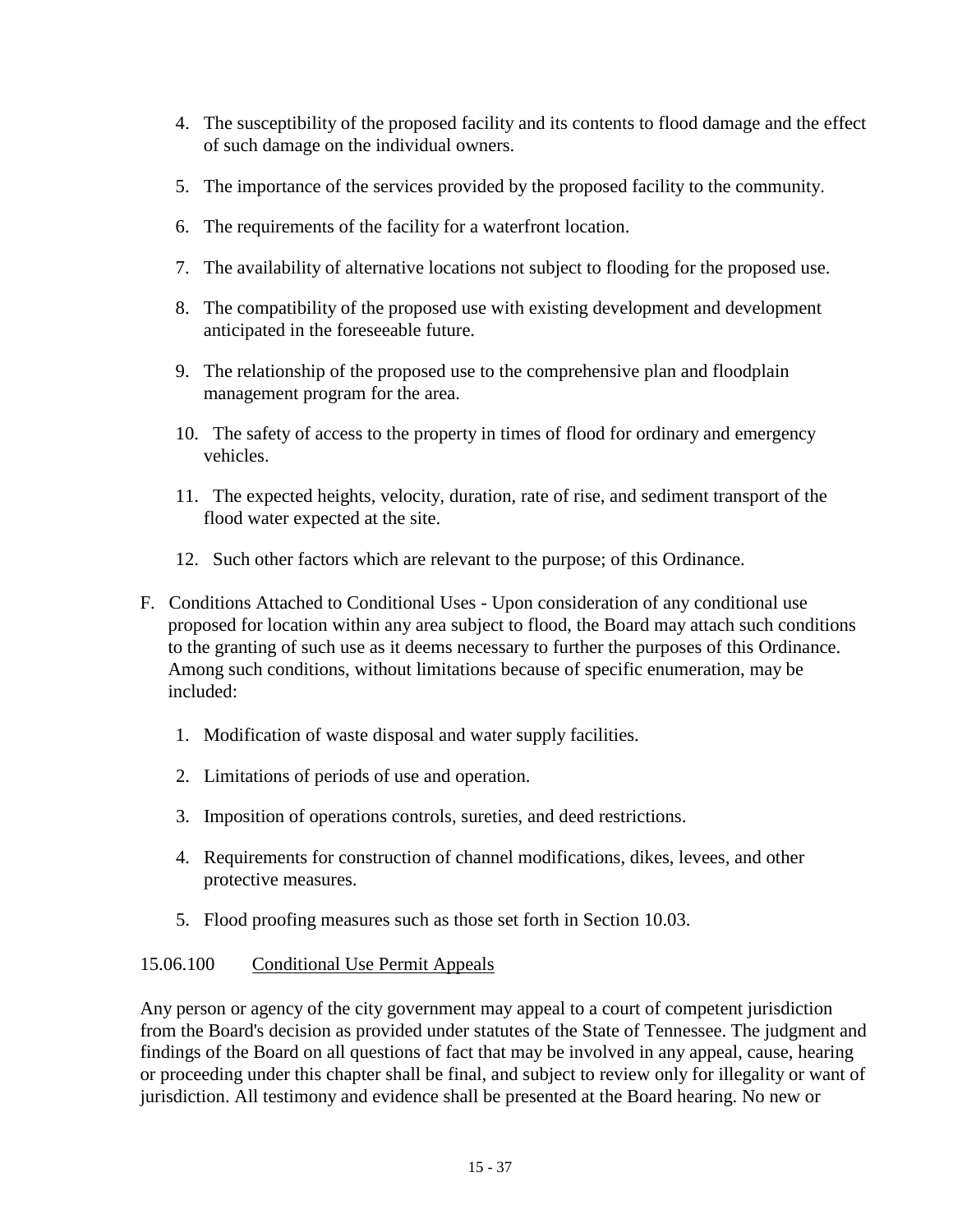additional evidence or testimony shall be considered which was not provided at the original Board hearing.

# 15.06.101 Review and Recommendations by the Board of Appeals

The City Planner shall cause to be placed in a newspaper of general circulation in the city, notice of the date, time and place of the Board of Appeals meeting and a description of the property being considered. Such newspaper notice to be at least ten (10) days prior to the Board of Appeals meeting. The Board of Appeals shall conduct a public hearing at such meeting prior to making its decision.

# 15.03.102 Expiration of a Conditional Use Permit

The Board may establish expiration dates for any Conditional Use Permit as a condition of permit approval and may consider extending a Conditional Use Permit or removing an expiration date of any previously approved Conditional Use permit.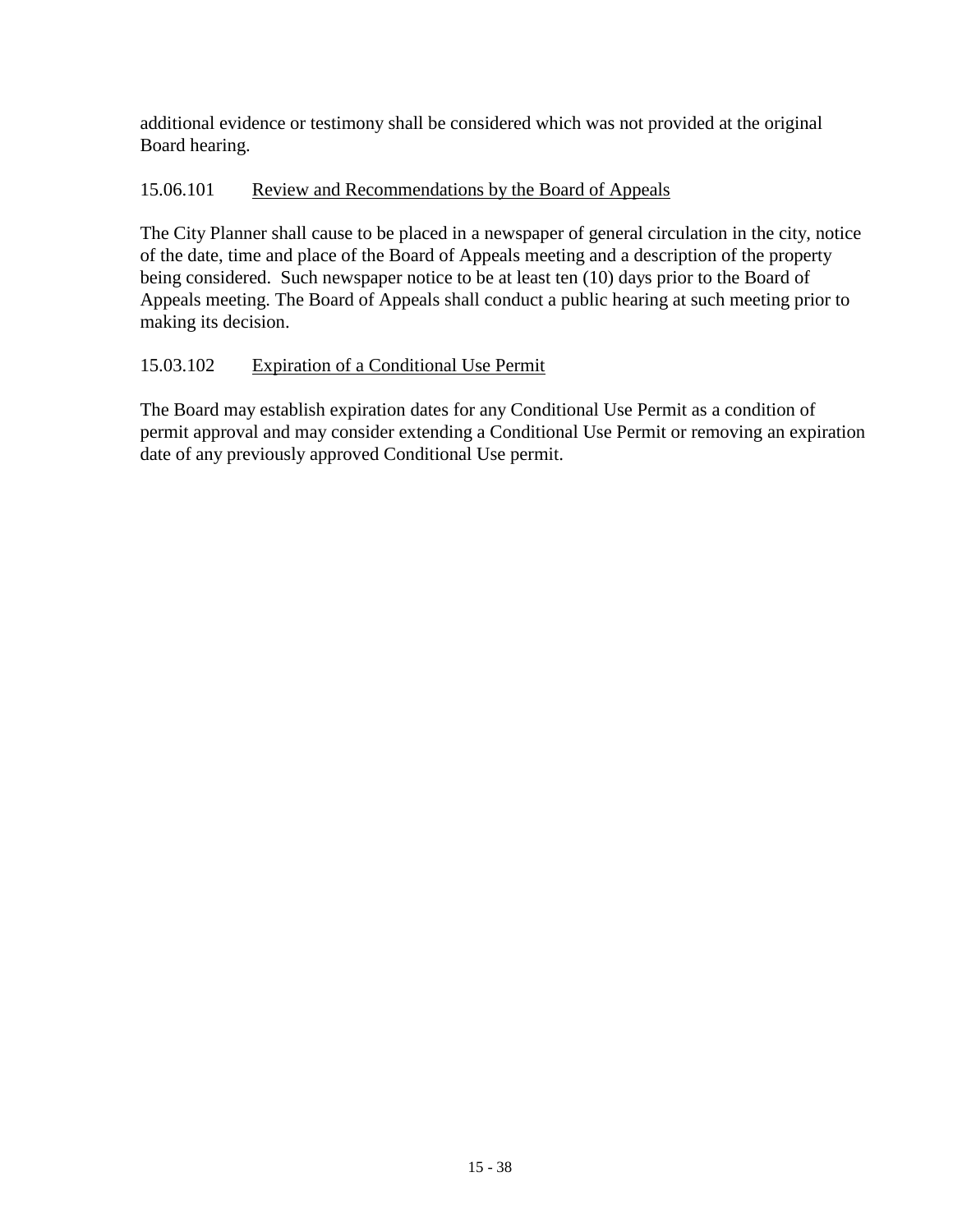# **15.07 Amendments**

# 15.07.010 General

The Mayor and Aldermen may, from time to time, amend this Ordinance by changing the boundaries of districts or by changing any other provisions whenever it is alleged that there was an error in the original Zoning Ordinance or whenever the public necessity, convenience, and general welfare require such amendment.

# 15.07.020 Initiation of Amendment

Amendments may be initiated by the Mayor and Aldermen, the Planning Commission or by an application of one or more owners of property affected by the proposed amendment.

# 15.07.030 Application for Amendment to the Zoning Code or Approval of a Master Development Plan

An application for an amendment shall be accompanied by a fee which shall be set by the Mayor and Aldermen and shall be payable to the City of Gallatin, and shall also be accompanied by maps, drawings, and data necessary to demonstrate that the proposed amendment is in general conformance with the general plan of the area and that public necessity, convenience, and general welfare, require the adoption of the proposed amendment. An accurate legal description and scale drawing of the land and existing buildings shall be submitted with the application. In addition to these requirements, applications for amendments requiring the submission of a preliminary master development plan shall be subject to the following provisions:

- A. An application for an amendment that requires the submission of a preliminary master development plan shall be required to follow the provisions of Section 15.07 of this Ordinance. The Mayor and Aldermen's approval of a preliminary master development plan establishing a defined zoning district shall authorize and form the basis for the Planning Commission's final approval of said development. The final approval of the Planning Commission of the development shall be subject to the provisions of Section 15.07.
- B. Amendments initiated by the Mayor and Alderman or the Planning Commission do not require the submission of a preliminary master development plan. The Mayor and Alderman's approval of the amendment shall establish the defined zoning district that will form the basis for the future approval of a preliminary master development plan. Upon approval of the defined zoning district, the Owner may proceed with preparation of preliminary master development plans and specifications for all or for any portion of the project. The preliminary master development plan shall be reviewed and approved according to the provisions of Sections 15.07 of this Ordinance. The Mayor and Aldermen's approval of a preliminary master of the development shall be subject to the procedures and requirements outlined in Section 15.07.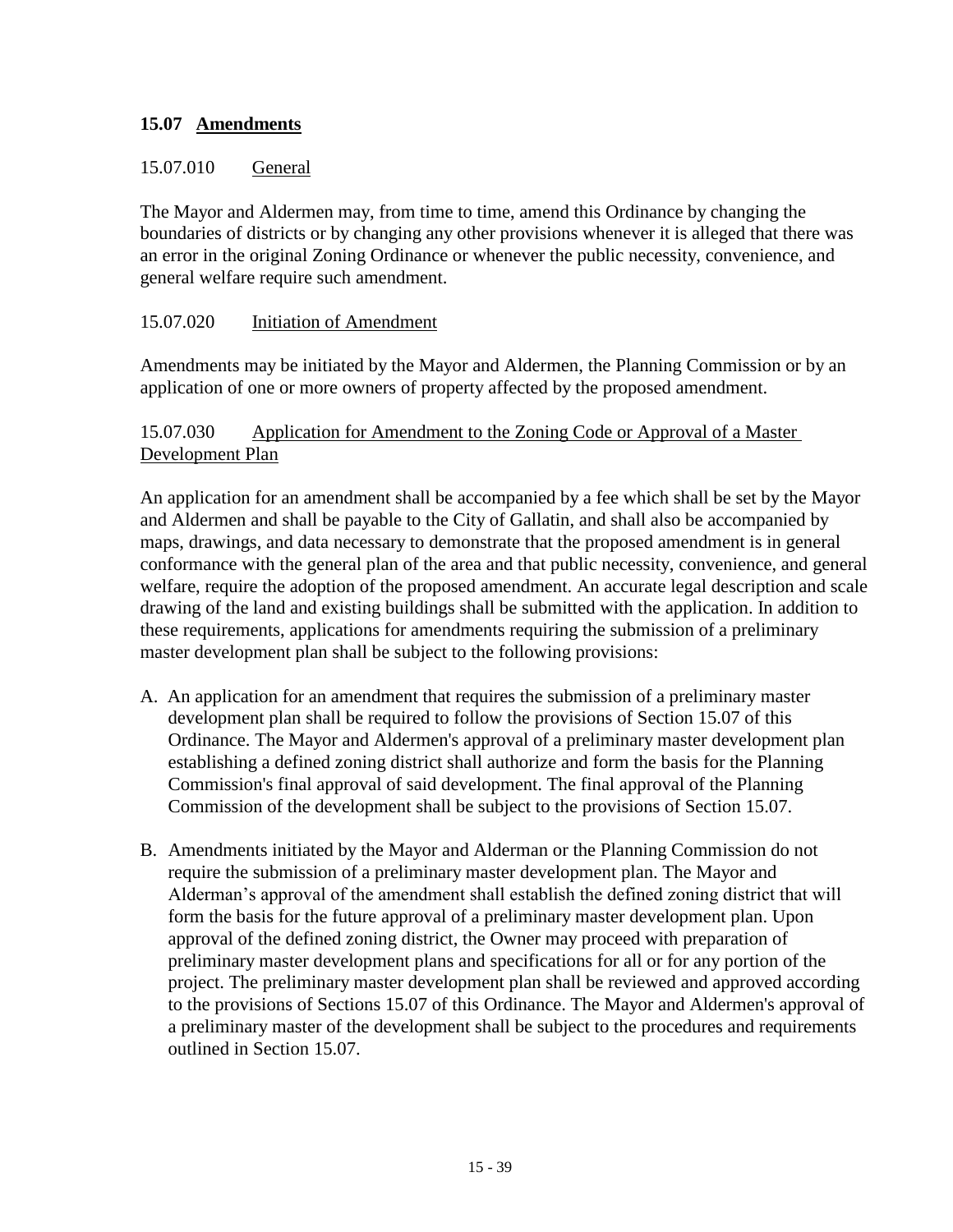- C. In order to permit a more flexible zoning amendment option for complex large scale development projects that both contain over 100 gross acres and are under single ownership, the Board of Mayor and Alderman may exempt these applications for amendments from the requirement of the submission of a preliminary master development plan as specified in Section 15.07.030.A. The initial application for an amendment for projects that both contain over 100 gross acres and are under single ownership shall contain only the general information specified in Section 15.07.030. The Mayor and Alderman's approval of the amendment shall establish the defined zoning district that will form the basis for the future approval of a preliminary master development plan. Upon approval of the defined zoning district, the Owner may proceed with preparation of a preliminary master development plan and specifications for all land included in the amendment. The preliminary master development plan shall be reviewed and approved according to the provisions of Section 15.07 of this Ordinance. The Mayor and Aldermen's approval of a preliminary master development plan shall authorize and form the basis for the Planning Commission's final approval of said development. The final approval of the Planning Commission shall be subject to the provisions of Section 15.07.
- D. Preliminary Master Development Plan and Final Site Development Plan Requirements and Approval

As required by this Ordinance, the establishment of the MRO, PRD, MU, MPO, GO, OR,SP, PGC, PNC and PBP zoning districts shall be conditioned upon the application for and approval of a preliminary master development plan after public hearing as specified in herein of this Ordinance and final master development plan as reviewed and approved by the Planning Commission. A preliminary master development plan and a final master development plan is considered a part of the approved zoning and all development on a property is bound by the requirements of said master development plans. This subsection outlines the plan requirements and the process for preliminary master development plan and subsection E. describes the plan requirements for a final master development plan review and approval.

- 1. Preliminary Master Development Plan Required
	- a. Pre-application Conference: Prior to the filing of the application for a zoning amendment requiring the approval of a preliminary master development plan, the applicant shall confer with the City Planning and Engineering staff to determine whether the applicant is proceeding under the proper section of this ordinance, to consider the desirability or necessity of amending the application or previously approved preliminary master development plan, to clarify the issues to be addressed with the application, and to discuss any other issue that may aid in the disposition of the project.
	- b. Preliminary Master Development Plan Information: A preliminary master development plan shall be prepared and submitted to the Planning Commission as part of the application for a zoning amendment. The preliminary master plan shall be a general concept plan which shall be drawn to a scale of not less than 100 feet to the inch and shall include the following information: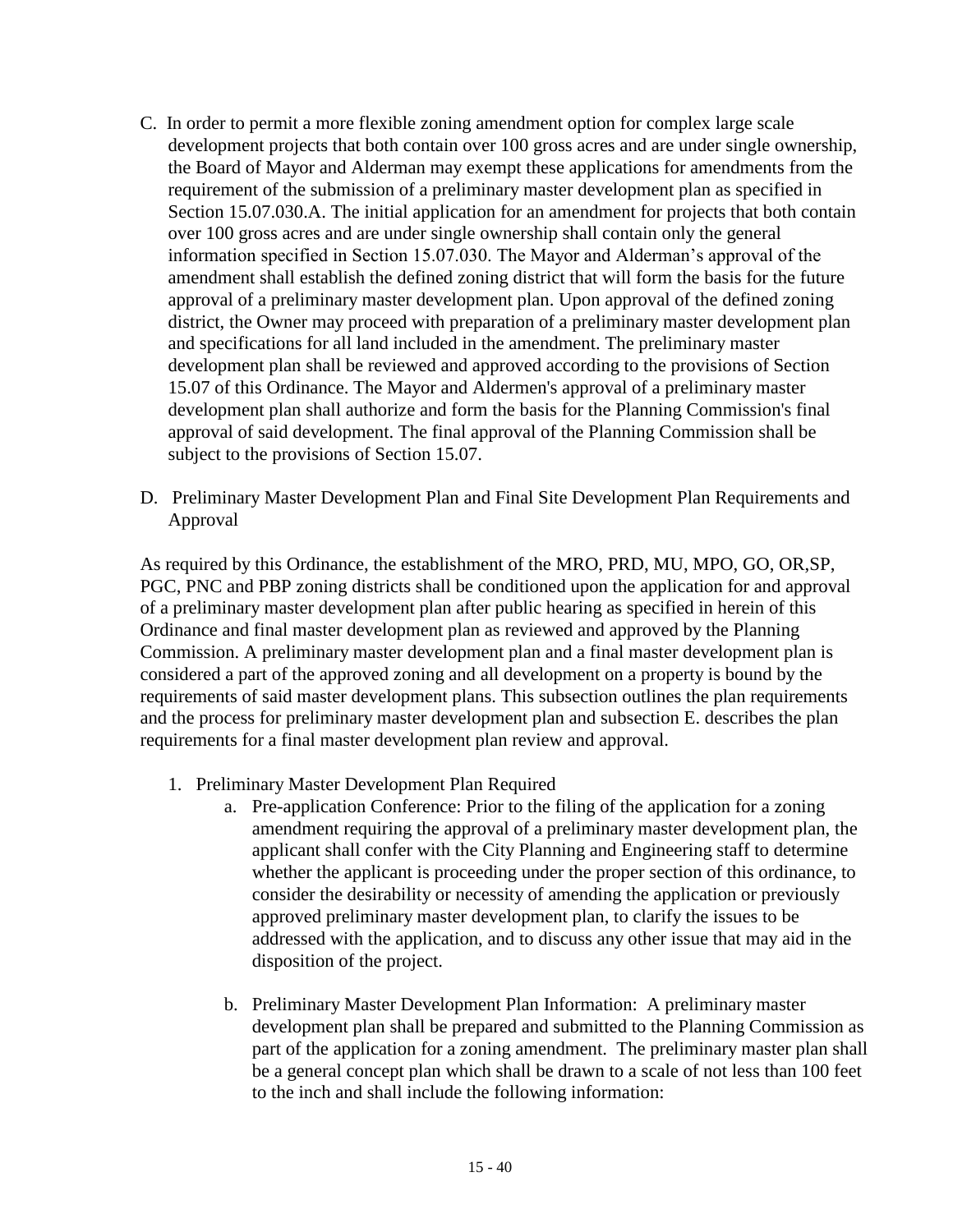- (i) Written description of the proposed project, including information addressing the overall concept, proposed uses and development schedule for completion of the entire project.
- (ii) A legal description and scaled drawing indicating property boundary lines, dimensions, topography, general physical features of the property, including identifying the area by acres of all slopes of greater than twenty percent and identifying the area by acres within a floodplain, and a location map of the proposed project.
- (iii) Identification of surrounding property owners according to the latest tax roll available at the Sumner County Property Assessor's Office.
- (iv) Generalized transportation plan including routes of proposed streets, driveways, sidewalks, and bicycle/pedestrian ways to align with adjacent streets and bicycle/pedestrian ways in adjacent development and adjacent undeveloped properties consistent with the Section 13.06, the Subdivision Regulations and the adopted Comprehensive Plan.
- (v) Identification of the proposed use of the property, including a tabulation of the land area to be devoted to various uses and activities and overall densities/intensities.
- (vi) A general landscaping plan including the location of major existing vegetation and historic features that is to be retained. The landscape plan shall include general information pertaining to bufferyards and required landscaped areas and open space areas.
- (vii) General locations and types of utilities and easements.
- (viii) General locations and description of proposed storm drainage.
- (ix) A Traffic Impact Analysis Report consistent with Section 13.06 indicating preliminary estimates of traffic volumes and movements to and from the completed project, along the boundary streets, and specific intersections as identified by the Engineering Department.
- (x) General information sufficient to describe the general design of the development as required by the City Planner.
- (xi) Proposed means of dedication of common open space areas and description of the proposed organizational arrangements for the ownership, maintenance, and preservation of common open space identified on the plans.
- (xii) A preliminary/conceptual architectural rendering of structures proposed for the entire project.
- c. Adoption of a Preliminary Master Development Plan The following steps shall constitute the process by which a preliminary master development plan is adopted:

(i) The Planning Commission shall study the preliminary master development plan and supporting data and may make suggestions for changes and adjustments.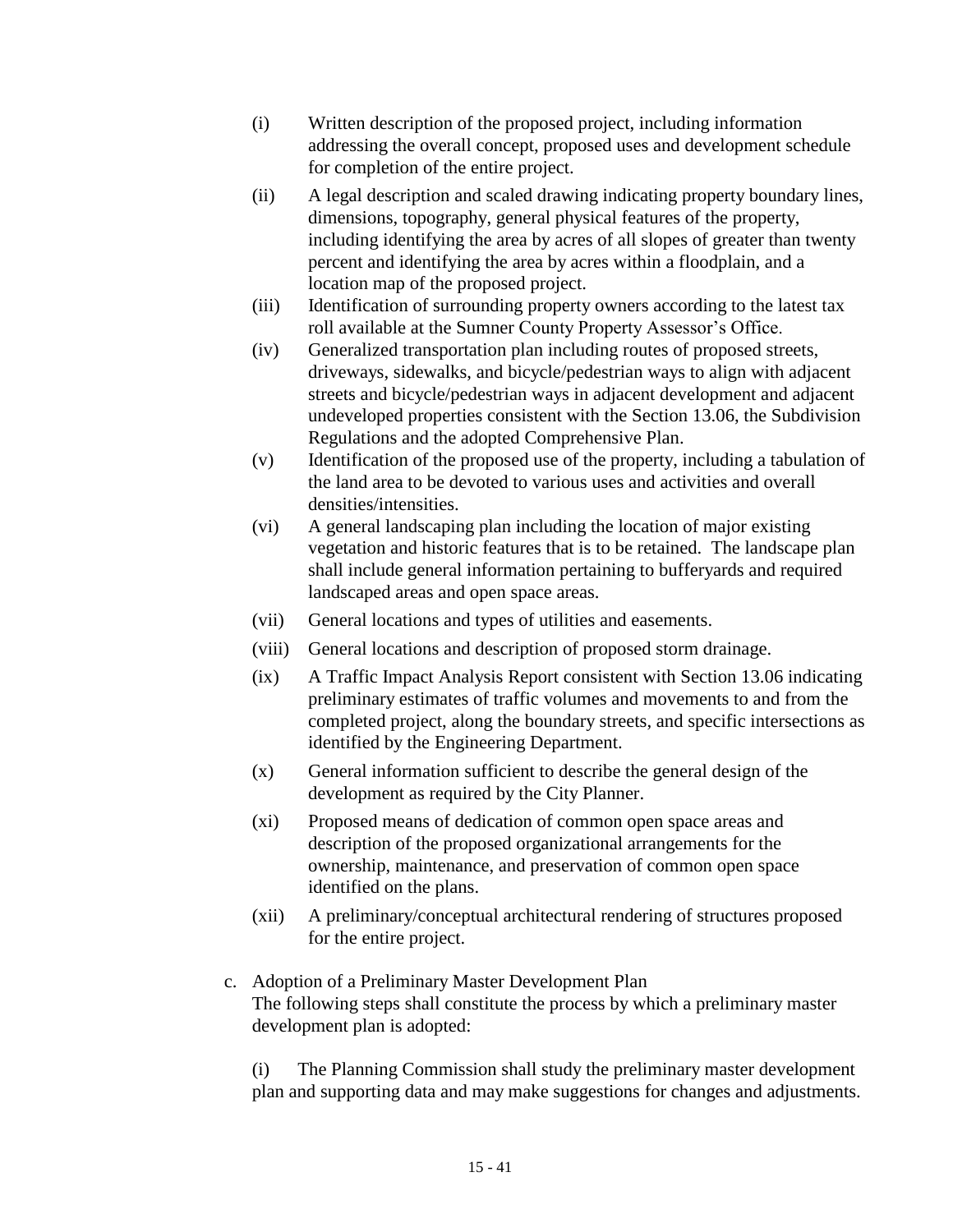Upon review and discussion, the Commission shall recommend approval or disapproval of the preliminary master development plan and submit this recommendation with a brief report to the Mayor and Aldermen.

The Mayor and Aldermen shall review and discuss the proposed preliminary master development plan and approve or disapprove the proposal with or without conditions. The Mayor and Aldermen's actions shall comply with Section 15.07 of this Ordinance and shall constitute the final action required of a proposal for preliminary approval. Whenever the Mayor and Aldermen approve the preliminary master development plan and supporting material, one copy shall be filed in the Office of the Zoning Administrator/City Planner and one copy shall be given to the Owner.

Upon receipt of the approved preliminary master development plan, the Owner may proceed with preparation of final master development plans and specifications for all or for any portion of the project. The final master development plan shall be reviewed and approved by the Planning Commission according to the provisions of Section 15.07.030 D.2. Upon approval by the Planning Commission, one copy shall be filed in the office of the Zoning Administrator/City Planner and a copy provided to the owner. No building permits shall be issued until the final master development plan of the proposed development, or portion thereof, is approved and filed with the Zoning Administrator/City Planner.

- d. Modification of Preliminary Master Development Plan: The Planning Commission or the Mayor and Aldermen may require modification of a preliminary master development plan as a prerequisite for approval. Required modifications may be more restrictive than district and/or supplementary regulations and may include, but not be limited to, project phasing, provision for additional bufferyards, open space, landscaping and screening, improvement to access and circulation systems, rearrangement of structures or uses within the site, location and character of signs, architectural design of the proposed development, and other modifications deemed necessary to ensure compatibility with the surrounding environment and to protect public health, safety, and welfare.
- e. Revisions to a Preliminary Master Development Plan Approval: The Planning Commission may approve an application for modification of a previouslyapproved preliminary master development plan approval if it is determined that the revisions do not affect the findings relating to the criteria outlined in 15.07.030 F., leading to the original approval.
- f. New Applications Following Denial or Revocation: No application for approval of the same or substantially the same site may be filed within one (1) year of the date of denial of a preliminary master development plan review by the Mayor and Alderman. The Owner may petition the Mayor and Aldermen to grant a new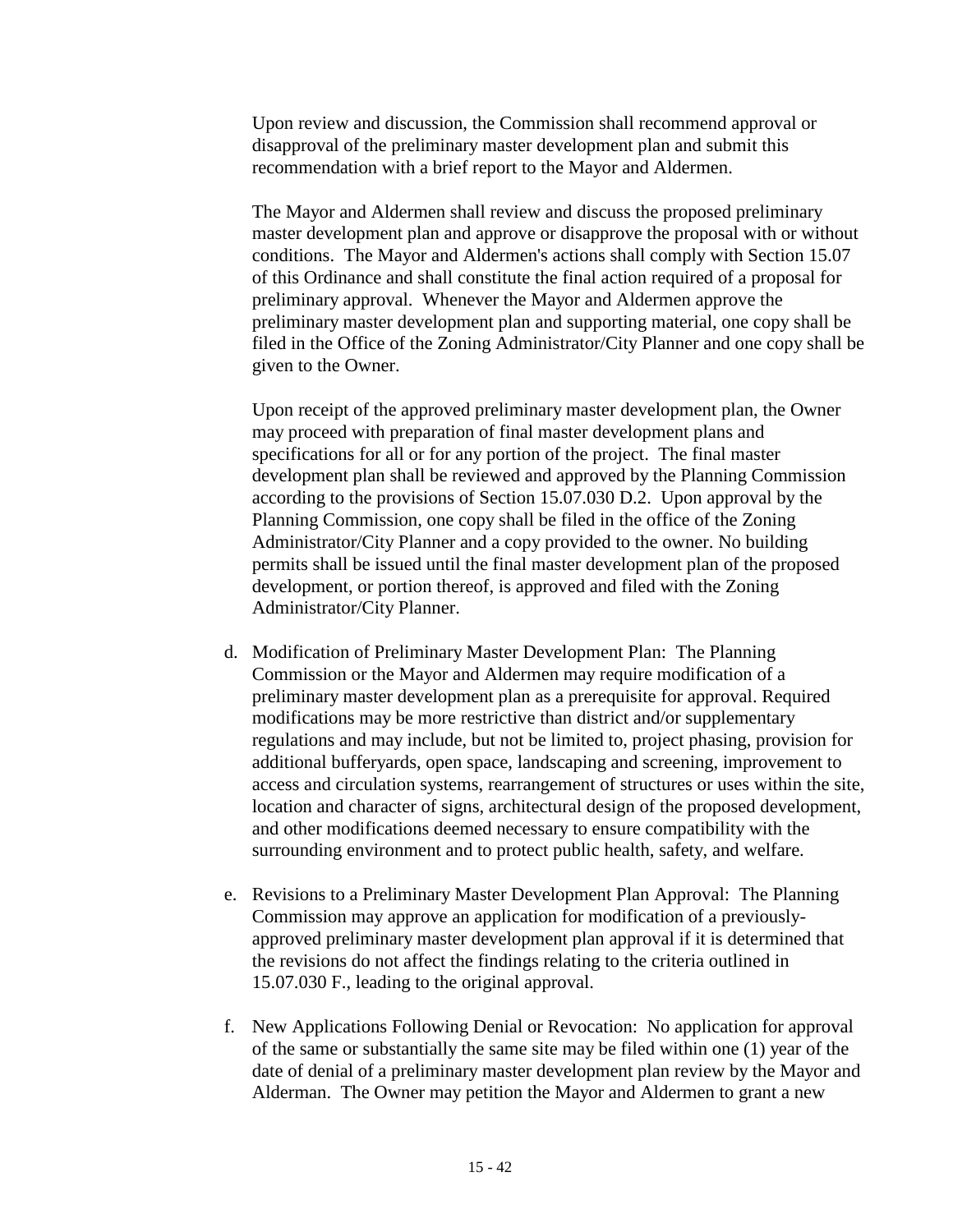review of the site if undue hardship or new facts concerning the site and/or application can be demonstrated.

- g. Approval to Run with the Land: A preliminary master development plan approval pursuant to these provisions shall run with the land and shall continue to be valid upon change of ownership of the site or structure that was the subject of the application as limited under Section 15.07.030 E. and Chapter 13, Title 13, Chapter 7, § 13-3-413, Tenn. Code Ann..
- h. Preliminary Master Development Plan Granting of Exceptions to Bulk Regulations and Waiver of Board of Zoning Appeal Approval of Conditional Use Permits
	- (i) Granting of Exceptions to Bulk Regulations: An applicant requesting approval of a Preliminary Master Development Plan or Final Master Development Plan may request exceptions from the zoning district bulk regulations governing development area per dwelling unit, site area per unit, yards, minimum building setback, minimum lot size, minimum lot width, and maximum building height as may be necessary or desirable to achieve the objectives of the proposed planned development. Exceptions may be granted in accordance with the following provisions in order to achieve a more desirable site development than would result if the requirements of this ordinance were strictly adhered to:
		- (1) Request for Granting of Exceptions: Exceptions must be specifically requested in writing on the Planning Commission Application Form submitted for a planned development and must also be clearly noted on the Preliminary Master Development Plan and Final Master Development.
		- (2) Granting of Exceptions Preliminary Master Development Plan: Exceptions to the zoning district bulk regulations governing development area per dwelling unit, site area per unit, yards, minimum building setback, minimum lot size, minimum lot width, and maximum building height may be granted as part of the approval of a Preliminary Master Development Plan and shall be based upon the recommendation of the Planning Commission, and determination by the Board of Mayor and Alderman, that the exceptions will not be detrimental to the public safety, health, or welfare, or injurious to other property or improvements in the neighborhood in which the property is located. In approving exceptions, the Board of Mayor and Alderman may impose conditions which will secure substantially the objectives, standards, and requirements of this Ordinance.

Exceptions to the development area per dwelling unit or site area per unit requirement may be granted to permit greater development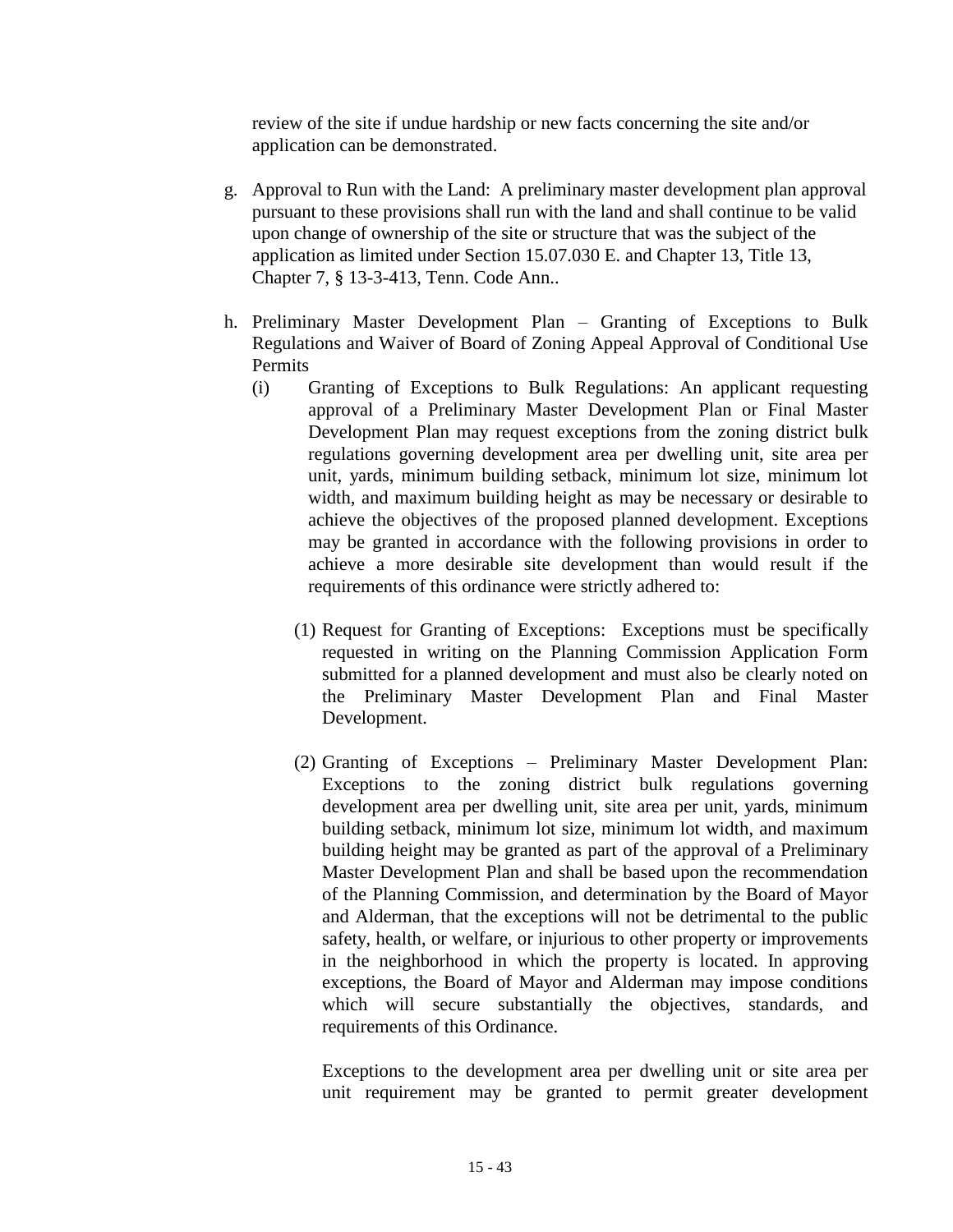flexibility and increased density or number of units permitted on individual zone lots when approved by the Board of Mayor and Alderman as a part of the approval of an overall Preliminary Master Development Plan. However, exceptions to bulk regulations for development area per dwelling unit or site area per unit shall not result in an increase in the total number of dwelling units or density permitted by district regulations for the overall development approved as part of a Preliminary Master Development Plan.

- (3) Waiver of Board of Zoning Appeals Approval of Conditional Use Permits**:** No action of the Board of Zoning Appeals shall be required in the approval of a preliminary or final master development plan including those activities or uses which would otherwise require conditional use permits as provided by other provisions of this Ordinance. Activities or Uses designated as a Conditional Use in the preliminary master development plan or final master development plan may be approved by the Planning Commission in accordance with any Special Conditions specified by other provisions of this Ordinance.
- 2. Final Approval by the Planning Commission of a Final Master Development Plan

The Mayor and Aldermen's approval of a preliminary master development plan establishing a defined zoning district shall authorize and form the basis for the Planning Commission's final approval of said development. The final approval of the Planning Commission of the development shall be subject to the following procedures and requirements:

- a. Pre-application Conference: Prior to the filing of the application for a final master development plan, the applicant shall confer with the City Planning and Engineering staff to determine whether the applicant is proceeding according to the conditions of approval of the preliminary master development plan, to consider the desirability or necessity of amending the application or previously approved preliminary master development plan, to clarify the issues to be addressed with the application, and to discuss any other issue that may aid in the disposition of the project.
- b. Application for Final Master Development Plan Approval: After the approval of a preliminary master development plan, the landowner may make application to the Planning Commission for final approval of the development or portion thereof provided that the proposed final master development plan is in substantial conformance with the substance of the preliminary approval by the Mayor and Aldermen. Prior to submission of the final master development plan application, the final master development plan shall include all information contained in the preliminary master development plan receiving approval plus the following information: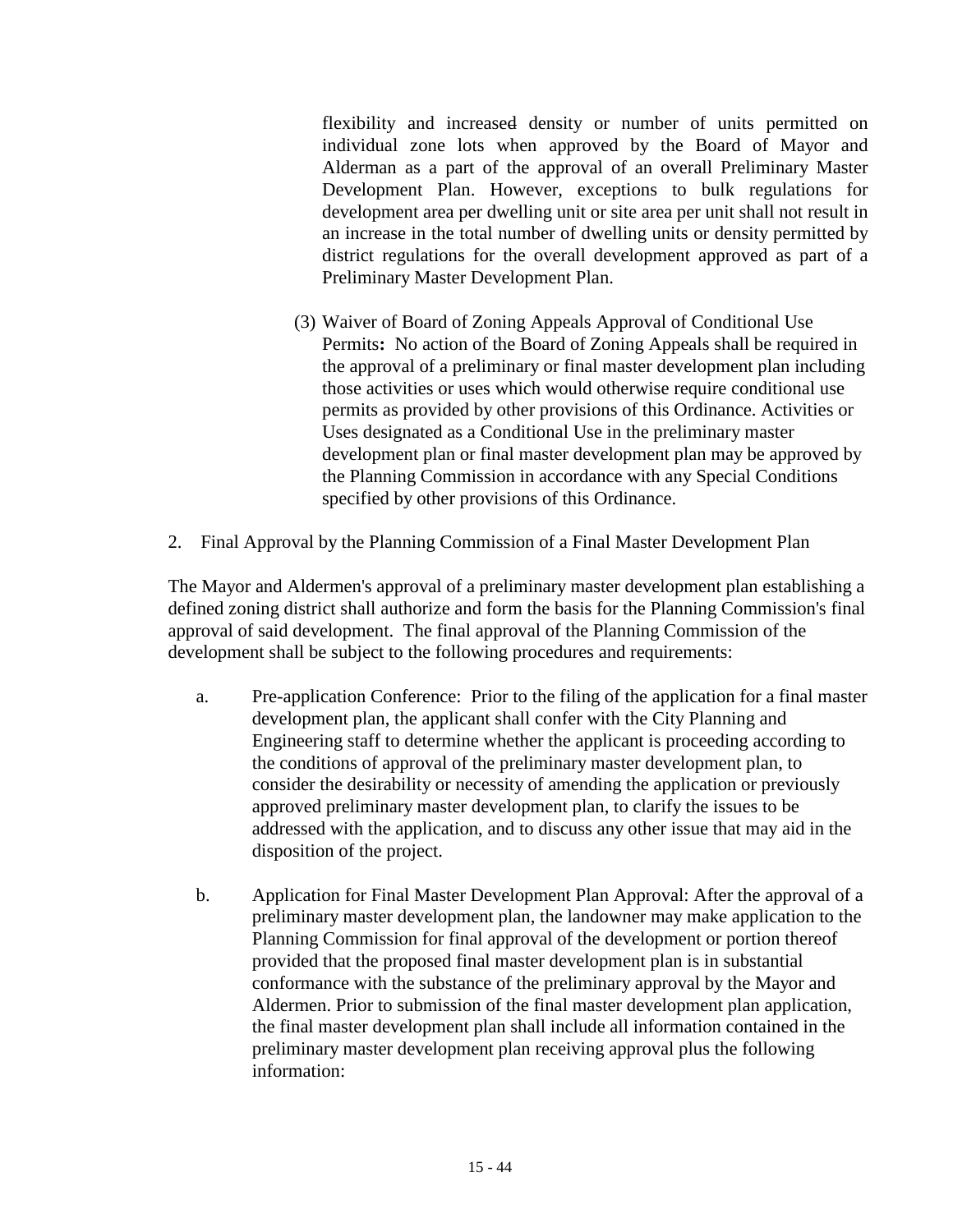- (i) A legal description and scaled drawing with property boundary lines and dimensions, topography (with no less than 5' contour intervals), and a location map.
- (ii) Locations for the installation of erosion control measures.
- (iii) Arrangement and size of buildings and the specific use of the property.
- (iv) Information pertaining required bulk regulations including the size of the site, lot area, floor area ratio, lot width, building height(s), building setback lines, front yards, side yards and rear yards.
- (v) Areas to be developed for parking, unloading, drives, walkways, recreation, or other uses designed in accordance with Articles 11.00 and 13.00.
- (vi) Detailed landscape plans including the location of major existing growth that is to be retained. The landscape plan shall include specific information pertaining to bufferyards, open space, and required landscaped areas as required by the preliminary master development plan and various sections of this ordinance.
- (vii) Detailed locations and types of utilities and easements including storm drainage as well as specific details of all surfaced areas with drainage calculations.
- (viii) Final traffic study including estimates of traffic volumes and movements to and from the completed project from the boundary streets, and recommended improvements as required by the City Engineer in accordance with Section 13.06.
- (ix) Details of the proposed traffic control and access management plan as required by Section 13.06. Plans shall also include details for street improvements, and grading and earth moving plans showing existing and proposed topography at 2 foot contour intervals.
- (x) Detailed architectural plans and elevations sufficient to indicate building, height, bulk, materials, and architectural design as required by Article 13.00, and detailed refuse container locations, structures and buffers, or if required by the City Planner.
- (xi) Detailed signage plans and elevations sufficient to indicate the design of proposed signage, height, materials and overall amount of signage.
- (xii) Time schedule for completion of the project.
- (xiii) A statement regarding the proposed method of operating and maintaining the project and a statement of financial responsibility.
- (xiv) A statement of adequate surety, in the form specified in Section 15.03.080, to ensure construction of the planned development within the proposed phasing/time schedule.
- c. The final master development plan shall be sufficiently detailed to indicate fully the ultimate operation and appearance of the development. Also, the proposed final master development plan shall follow all applicable procedures and requirements governing the subdivision of land, and no building permit shall be issued for the project until a final plat, if necessary, of the proposed development, or portion thereof, is approved, filed, and recorded.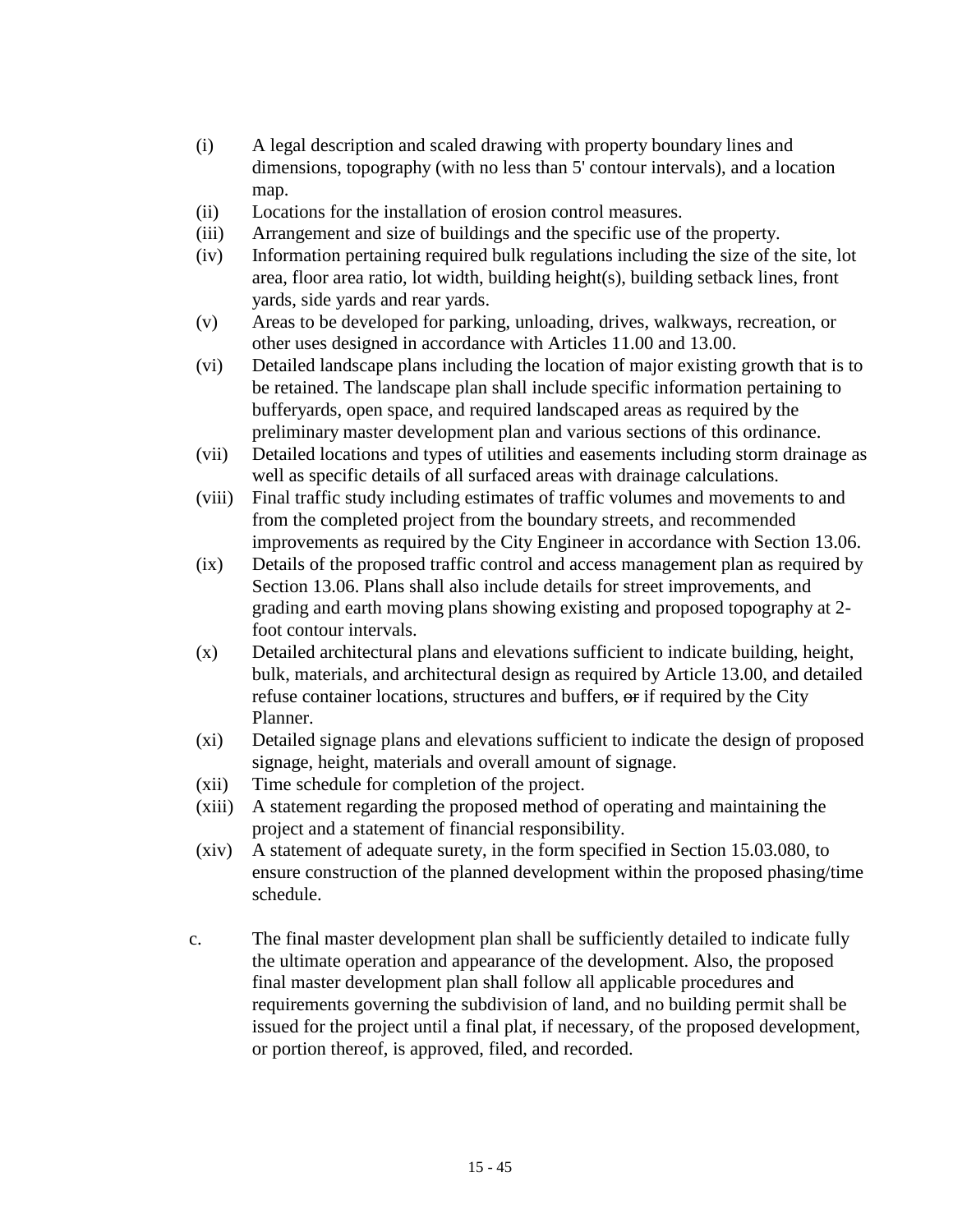Granting of Exceptions – Final Master Development Plan: The Planning Commission may grant exceptions to the zoning district bulk regulations governing yards, minimum building setback, minimum lot size, minimum lot width, and maximum building height as part of their approval of a Final Master Development Plan necessary or desirable to achieve the objectives of the overall planned development even though such exceptions may not have been reviewed and approved with the Preliminary Master Development Plan. Exceptions may be granted in order to achieve a more desirable site development than would result if the requirements of this ordinance were strictly adhered to. In granting exceptions, the Planning Commission shall determine that the exceptions will not be detrimental to the public safety, health, or welfare, or injurious to other property or improvements in the neighborhood in which the property is located. The Planning Commission may impose conditions which will secure substantially the objectives, standards, and requirements of this Ordinance.

Final Planning Commission Action: Upon receipt of an application for final approval of a final master development plan, the Planning Commission shall examine the final master development plan and determine whether it substantially conforms to all applicable criteria and standards, and whether it substantially conforms in all respects to the previously approved preliminary master development plan. The Planning Commission may impose such conditions of approval as are, in its judgment, necessary to ensure conformity to the applicable criteria and standards.

- E. Lapse of Approval
	- 1. Preliminary Master Development Plan The approval of a Preliminary Master Development Plan shall become void three (3) years after the date of Planning Commission approval unless a Final Master Development Plan (previously referred to as a Final Site Development Plan) for the subject property, or portion thereof, has been approved by the Planning Commission in accordance with Section 15.07.030 D.

If a Final Master Development Plan has not been approved by the end of this three (3) year period, the owner may not apply for approval of a Final Master Development Plan until the owner requests the Planning Commission review the previously approved Preliminary Master Development Plan and provide the Mayor and Alderman with a recommendation to either:

(1) Extend the approval of the Preliminary Master Development Plan of the subject property for a period not to exceed three (3) years;

(2) Revise the approval of the Preliminary Master Development Plan in regards to the use, bulk, and/or design standards required of the previous approval; or (3) Cancel the approval and impose a new base zoning district on the subject project.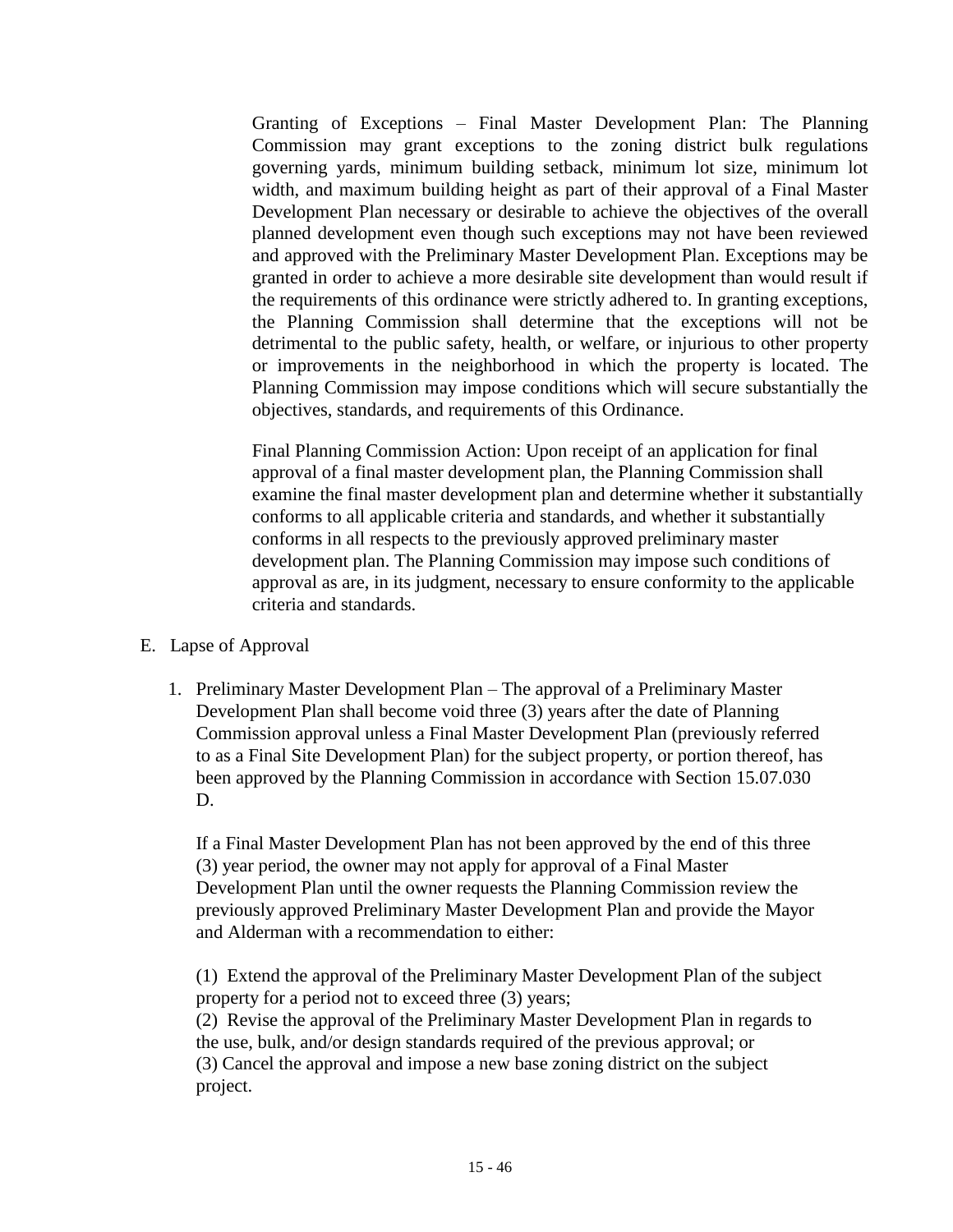- 2. Final Master Development Plan If within three (3) years after the date of Planning Commission approval work has not been performed, pursuant to a validly issued building permit, the approval of a Final Master Development Plan shall become void consistent with Chapter 13, Title 13, Chapter 7, § 13-3-413, Tenn. Code Ann. For purposes of this section, grading or excavating activities shall not constitute work.
- F. Procedures to Amend a Preliminary Master Development Plan or Final Master Development Plan

Major amendments to the master development plan must be submitted to the Planning Commission for review and recommendations and approved by the City Council. Major amendments shall include, but not be limited to:

- 1. An increase in the density of the development;
- 2. Substantial changes in circulation or access;
- 3. Substantial changes in the mix of dwelling unit types included in the project;
- 4. Substantial changes in grading or utility provision;
- 5. Substantial changes in the mixture of land uses;
- 6. Reduction in approved open space, landscaping, and bufferyards;
- 7. Substantial changes in architectural or site design features of the development; or
- 8. Any other change that the City Planner determines to be a major divergence from the approved preliminary master development plan. The Planning Commission may overrule this determination upon the favorable vote of a majority of the entire membership of the Planning Commission.

All other changes in the preliminary or final master development plan shall be considered revisions to the approved plan. The planning commission may approve these minor revisions.

# 15.07.040 Review and Recommendations by the Planning Commission

The Planning Commission shall review and make recommendations to the Mayor and Aldermen on all proposed amendments to this Ordinance.

15.07.050 *Reserved.*

# 15.07.060 Public Hearing and Notice of Hearing

A public hearing shall be held on all proposed amendments to this Ordinance prior to second reading by the Mayor and Aldermen. Notice of such hearing shall be displayed as follows:

A. The City shall give notice in a newspaper of general circulation within the City of Gallatin at least fifteen (15) days but no more than thirty (30) days prior to the public hearing. This notice shall specify the location, time and place of the meeting, current and proposed zoning classification and it may contain a graphic illustration of the area.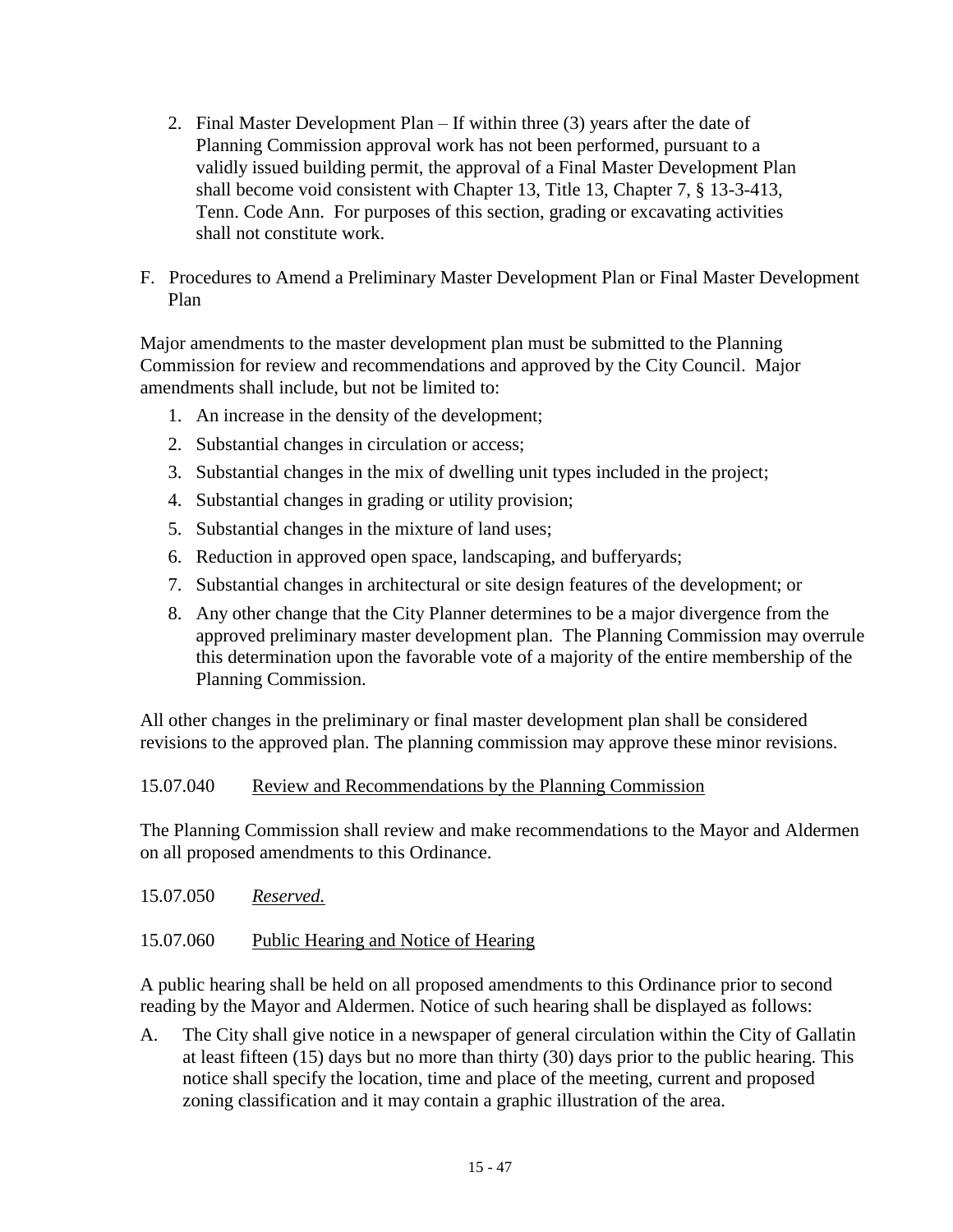- B. Public Notice Signs Public notice signs shall be posted in accordance with the following provisions on any property subject to consideration by the Planning Commission and Mayor and Aldermen for a zoning amendment to the official zoning map. Notwithstanding, the following provisions shall not apply to changes in zoning district titles, zoning amendments initiated by the City of Gallatin pursuant to the provisions contain within Section 15.07, and amendments pertaining to Special Districts authorized under Article 10.00, Special District Regulations, with the exception of the Historic (H-1) District. Failure to post a public notice sign according to the provision of this section shall not be used as a basis for a legal challenge of a proposed zoning amendment.
	- 1. General Requirements. Public notice signs shall be posted on any property subject to the provisions of this section and shall be installed by the City of Gallatin Planning Department. By the filing of an application requiring a public notice, the property owner grants authorization for installation of public notice signs on the subject property.
	- 2. Display Period. Public notice signs shall be installed on affected properties no less than ten (10) days prior to consideration of an amendment to the official zoning map by the Planning Commission. Public notice signs shall remain posted on the property until the established public hearing date at City Council, and shall be removed by the Planning Department within three (3) business days following the closure and completion of the public hearing.
	- 3. Number and Placement of Public Notice Signs. Public notice signs shall be posted according to the following standards:
		- a. Number. One sign shall be posted along each three hundred feet of public street frontage. In cases involving large area zoning amendments initiated by the Planning Commission or the City Council, greater spacing intervals may be utilized as appropriate.
		- b. Location. Whenever practical, signs shall be located within ten feet of a public street right-of-way and positioned in a manner to best inform the motoring public without creating a safety hazard.
		- c. Size and Content. All public notice signs shall be of adequate size and design to be clearly visible and legible to the motoring public and persons on public sidewalks. At a minimum, a public notice sign shall specify that a zoning amendment has been requested on the property and shall include the Planning Department phone number to contact for additional information.

# 15.07.70 *Deleted – Ordinance No. O0903-31, 5/19/09*

### 15.07.080 Amendments to the Official Zoning Map and Approval and Amendments to Master Development Plans

A. Amendments to the Zoning Map. Upon the effective date of an Ordinance approving an amendment to the zoning map which is part of this Ordinance, the Zoning Administrator shall cause such amendment to be placed upon the zoning map noting thereon the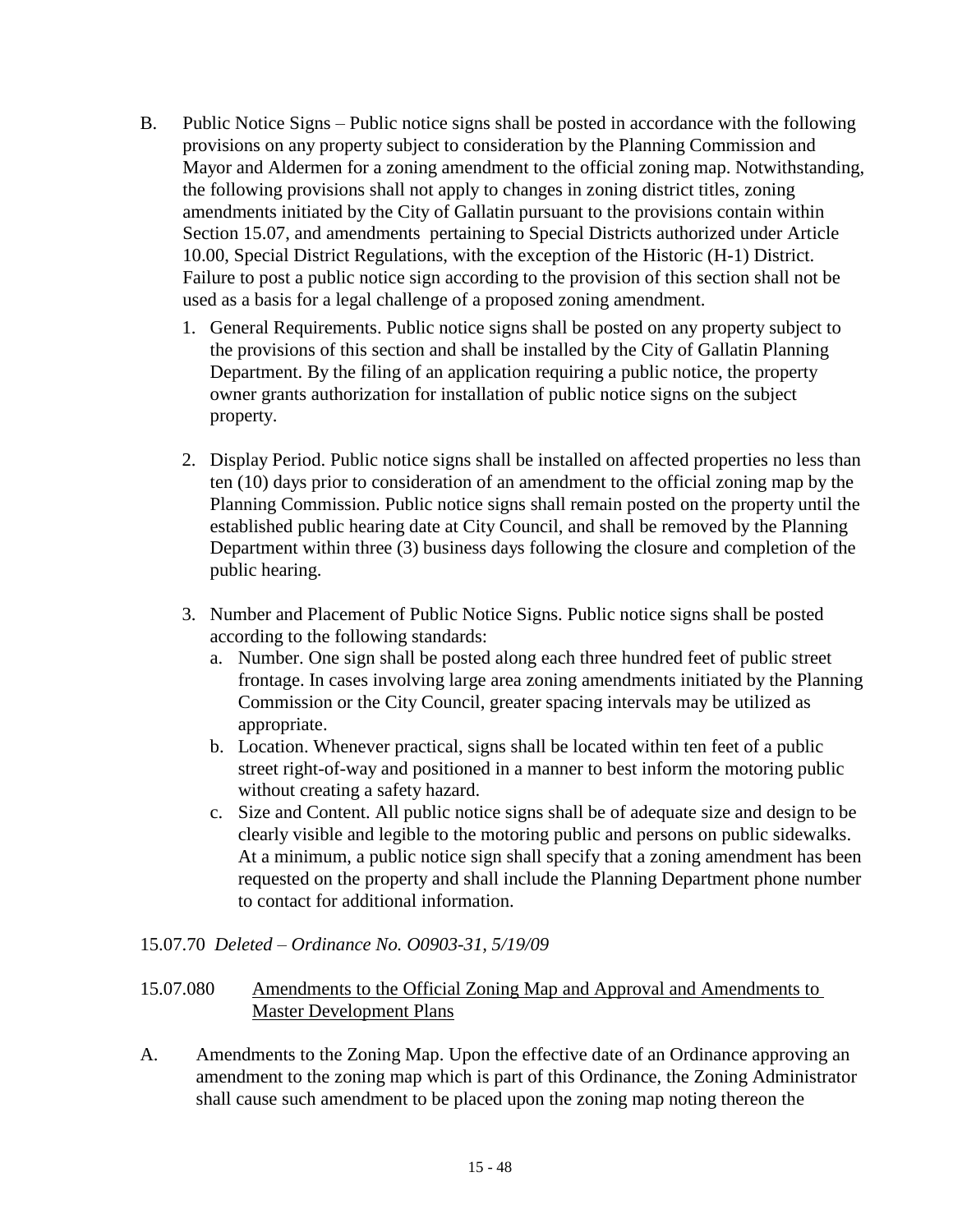ordinance number and effective date of such amendatory ordinance. Upon platting of new roadway rights-of-way or dedication of new roadway rights-of-way, zoning previously established on real property constituting the newly platted right-of-way shall be relinquished from the previously established zoning designation. Should a right-of-way be abandoned then such rights-of-way shall be assigned a zoning classification of the adjacent property. Should zoning on each side of the vacated right-of-way be of different classification districts then one-half  $(1/2)$  the width of the previous right-of-way shall be assigned the zoning classification adjacent to the previous right-of-way.

B. Amendments to approved Preliminary and Final Master Development Plans. Amendments may be made to any approved Preliminary Master Development Plan or Final Master Development Plan upon making application with the Planning Department. The Planning Commission shall make a determination if a plan amendments is a major amendment or a minor amendment to an approved Preliminary Master Development Plan based on the criteria of Section 15.07.030 F. A minor amendment shall only require review and approval by the Planning Commission. If the amendment is considered a major amendment then it shall be reviewed by the City Council and require an amendment to the initial or subsequently approved plan by Ordinance.

# 15.07.090 Effect of Denial of Application

Whenever an application for an amendment to the text of this Ordinance or for change in the zoning classification of any property is denied, the application for such amendment shall not be eligible for reconsideration for one year following such denial, except in the following cases:

- A. Upon initiation by the Mayor and Aldermen, or Planning Commission;
- B. When the new application, although involving all or a portion of the same property, is for a different zoning district than that for which the original application was made;

# **15.08 Remedies and Enforcement**

# 15.08.010 Complaints Regarding Violations

Whenever a violation of this Ordinance occurs, or is alleged to have occurred, any person may file a written complaint. Such complaint stating fully the causes and basis thereof shall be filed with the Zoning Administrator. The Zoning Administrator shall record properly such complaint, immediately investigate, and take action thereon as provided in this Ordinance.

# 15.08.020 Penalties for Violation

Violation of the provisions of this Ordinance or failure to comply with any of its requirements (including violations of conditions and safeguards established in connection with grants of variances or conditional uses) shall constitute a misdemeanor and shall be punished as provided for by law, and a fine of up to fifty dollars (\$50.00) may be levied. Each day such violation exists shall be deemed a separate offense.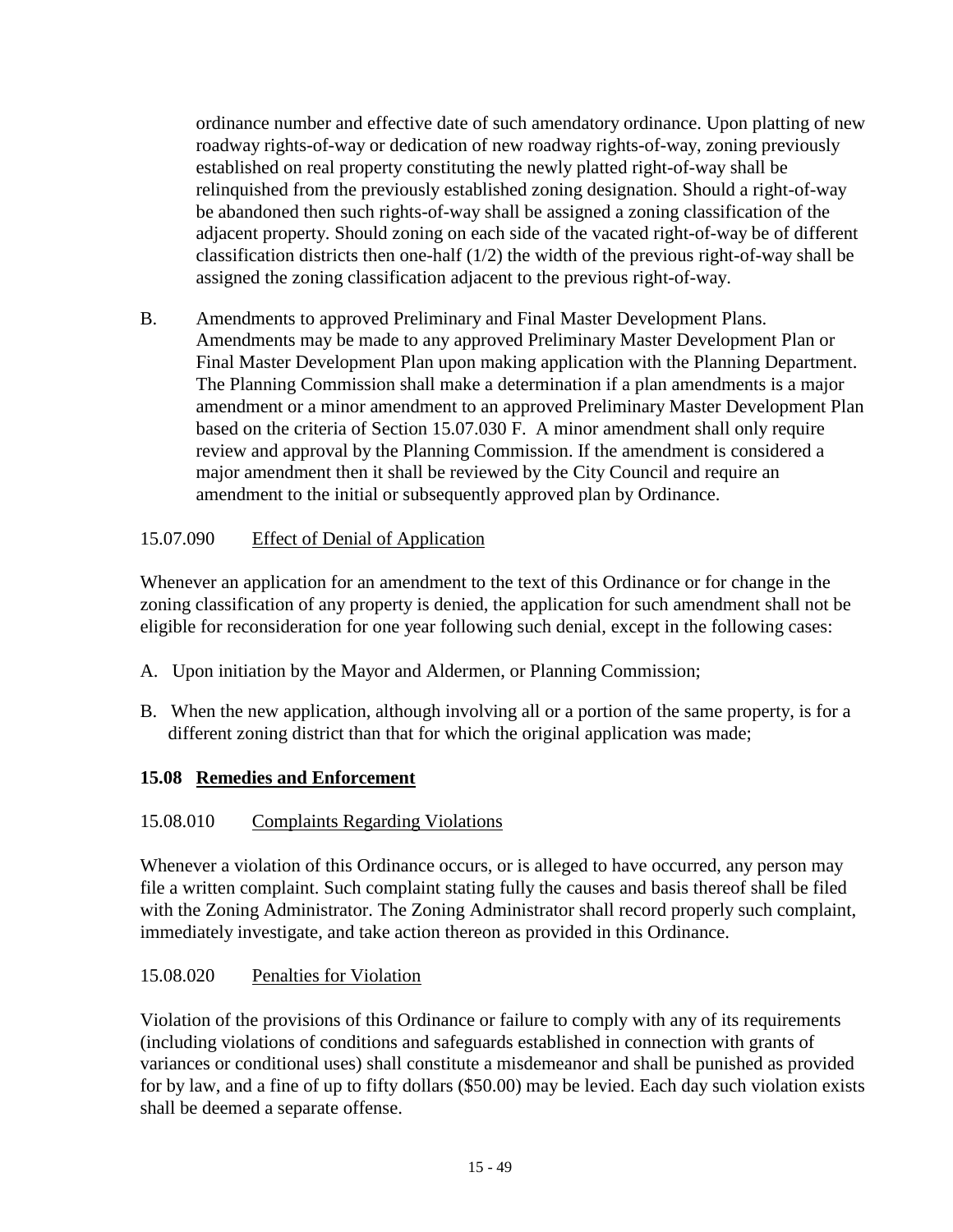The owner or tenant of any building, structure, premises, or part thereof, and any architect, builder, contractor, agent, or other person who commits, participates in, assists in, or maintains such violation may each be found guilty of a separate offense and suffer the penalties herein provided.

### 15.08.030 Remedies

In case any building or other structure is proposed to be erected, constructed, reconstructed, altered, extended or converted, or any building or other structure or land is or is proposed to be used in violation of this Ordinance, the Zoning Administrator or other appropriate authority of the city government or any adjacent or neighboring property owner who would be especially damaged by such violation may, in addition to other remedies, institute injunction, mandamus or other appropriate action or proceeding to prevent such unlawful erection, conversion or use, to correct or abate such violation, or to prevent the occupancy of such building or other structure or land. Where a violation of these regulations exists with respect to a building or other structure or land, the Zoning Administrator may, in addition to other remedies, notify all public utilities and municipal service departments of such violation and request that initial or re-establishment of service be withheld there from until such time as the building or other structure or premises are no longer in violation of these regulations, and each such utility or department shall comply with such request.